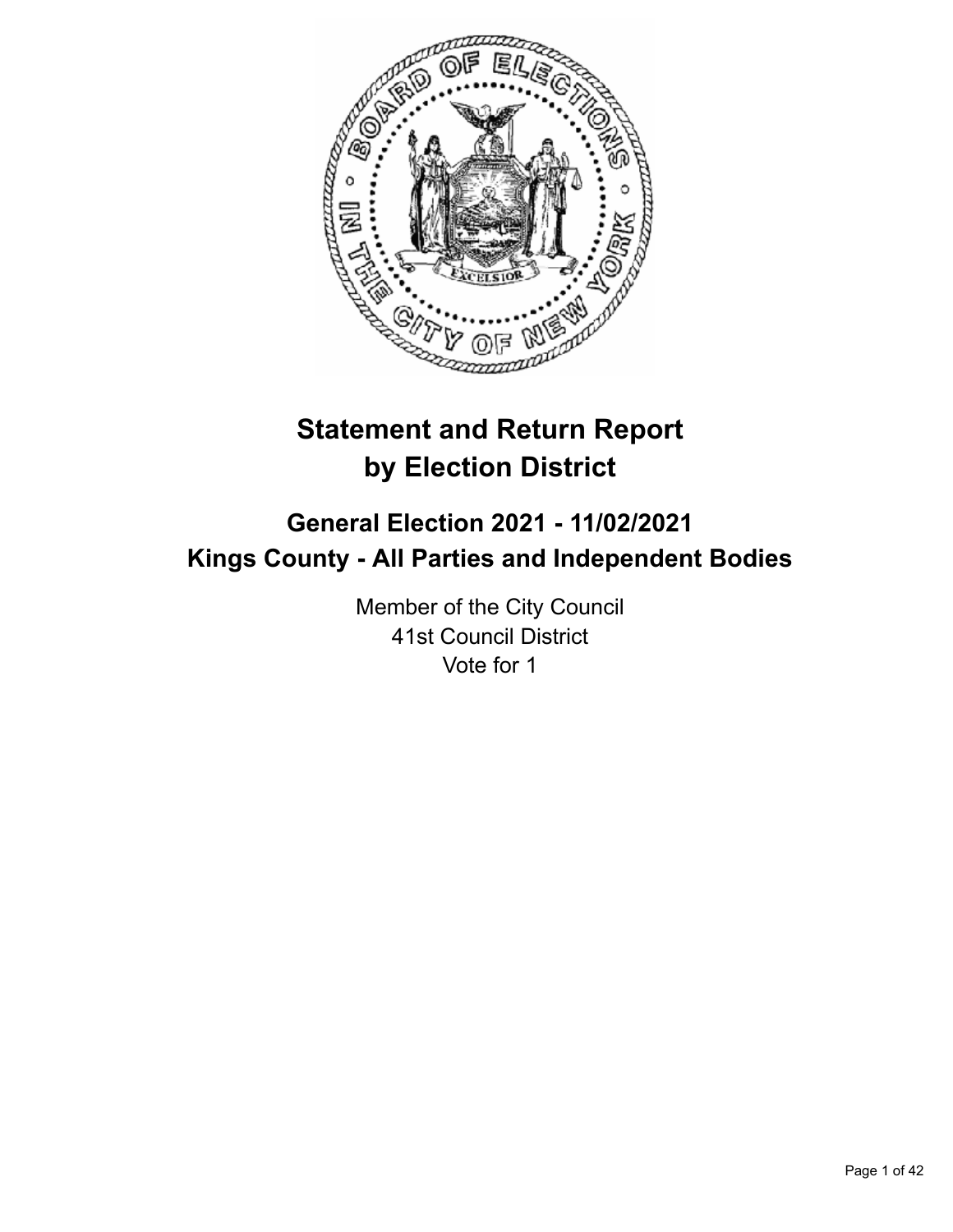

| <b>PUBLIC COUNTER</b>                                    | 247 |
|----------------------------------------------------------|-----|
| <b>MANUALLY COUNTED EMERGENCY</b>                        | 0   |
| ABSENTEE / MILITARY                                      | 13  |
| <b>AFFIDAVIT</b>                                         | 3   |
| <b>Total Ballots</b>                                     | 263 |
| Less - Inapplicable Federal/Special Presidential Ballots | 0   |
| <b>Total Applicable Ballots</b>                          | 263 |
| DARLENE MEALY (DEMOCRATIC)                               | 231 |
| <b>SCOTT HUTCHINS (GREEN)</b>                            | 10  |
| ALICKA AMPRY SAMUEL (WRITE-IN)                           |     |
| BRIAN ZACHARY FOX (WRITE-IN)                             |     |
| <b>Total Votes</b>                                       | 243 |
| Unrecorded                                               | 20  |

### **054/43**

| 242            |
|----------------|
| 0              |
| 8              |
| 0              |
| 250            |
| 0              |
| 250            |
| 217            |
| $\overline{2}$ |
| 219            |
| 31             |
|                |

| PUBLIC COUNTER                                           | 129 |
|----------------------------------------------------------|-----|
| <b>MANUALLY COUNTED EMERGENCY</b>                        | 0   |
| ABSENTEE / MILITARY                                      | 6   |
| <b>AFFIDAVIT</b>                                         | 0   |
| <b>Total Ballots</b>                                     | 135 |
| Less - Inapplicable Federal/Special Presidential Ballots | 0   |
| <b>Total Applicable Ballots</b>                          | 135 |
| DARLENE MEALY (DEMOCRATIC)                               | 114 |
| <b>SCOTT HUTCHINS (GREEN)</b>                            |     |
| DEVIN A BALKIND (WRITE-IN)                               |     |
| <b>Total Votes</b>                                       | 116 |
| Unrecorded                                               | 19  |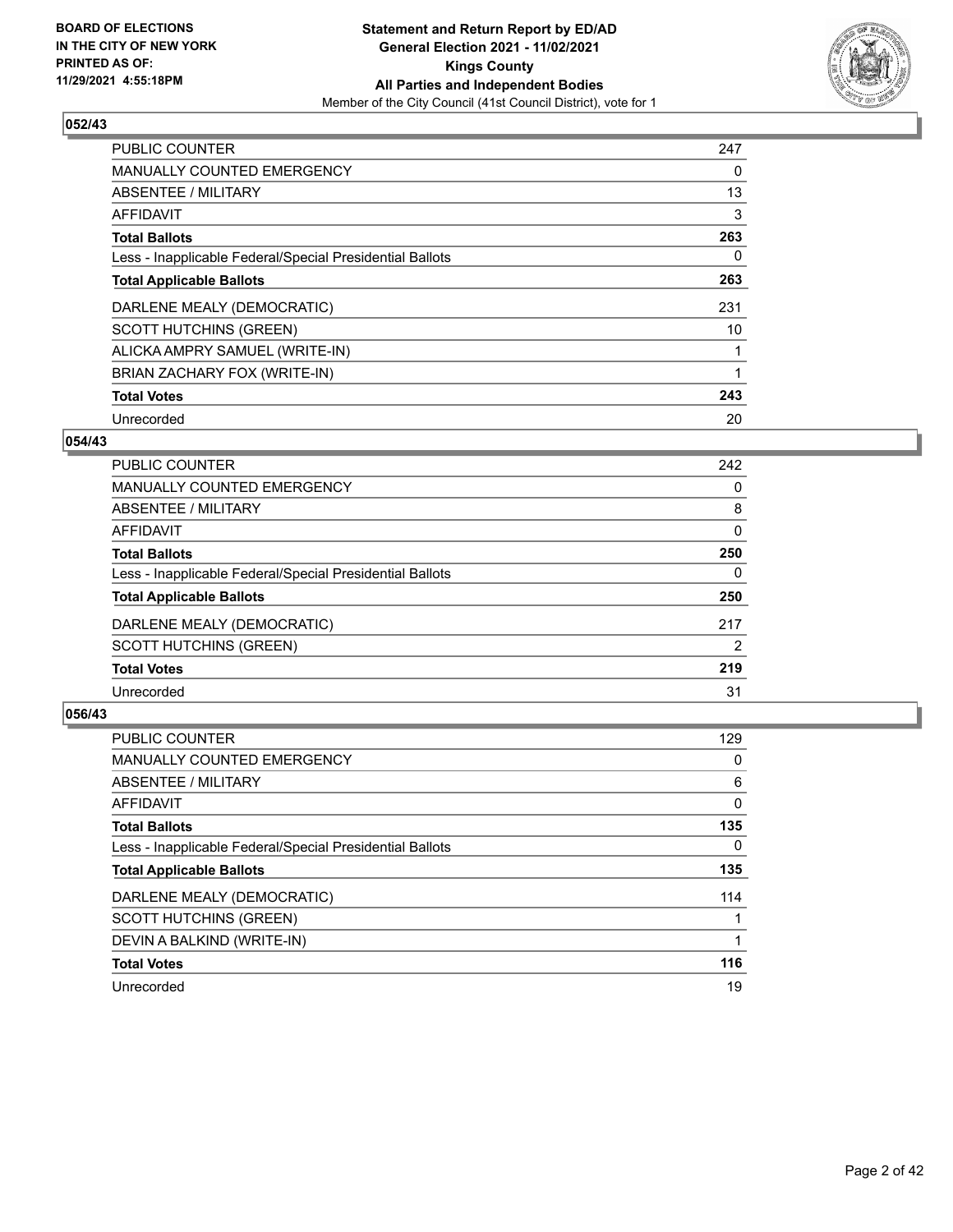

| PUBLIC COUNTER                                           | 263           |
|----------------------------------------------------------|---------------|
| <b>MANUALLY COUNTED EMERGENCY</b>                        | 0             |
| <b>ABSENTEE / MILITARY</b>                               | 18            |
| <b>AFFIDAVIT</b>                                         | $\mathcal{P}$ |
| <b>Total Ballots</b>                                     | 283           |
| Less - Inapplicable Federal/Special Presidential Ballots | 0             |
| <b>Total Applicable Ballots</b>                          | 283           |
| DARLENE MEALY (DEMOCRATIC)                               | 253           |
| <b>SCOTT HUTCHINS (GREEN)</b>                            | 9             |
| <b>Total Votes</b>                                       | 262           |
| Unrecorded                                               | 21            |

#### **067/43**

| PUBLIC COUNTER                                           | 258 |
|----------------------------------------------------------|-----|
| <b>MANUALLY COUNTED EMERGENCY</b>                        | 0   |
| ABSENTEE / MILITARY                                      | 42  |
| AFFIDAVIT                                                |     |
| <b>Total Ballots</b>                                     | 301 |
| Less - Inapplicable Federal/Special Presidential Ballots | 0   |
| <b>Total Applicable Ballots</b>                          | 301 |
| DARLENE MEALY (DEMOCRATIC)                               | 265 |
| <b>SCOTT HUTCHINS (GREEN)</b>                            | 16  |
| <b>Total Votes</b>                                       | 281 |
| Unrecorded                                               | 20  |

| <b>PUBLIC COUNTER</b>                                    | 197 |
|----------------------------------------------------------|-----|
| <b>MANUALLY COUNTED EMERGENCY</b>                        | 0   |
| ABSENTEE / MILITARY                                      | 16  |
| <b>AFFIDAVIT</b>                                         |     |
| <b>Total Ballots</b>                                     | 214 |
| Less - Inapplicable Federal/Special Presidential Ballots | 0   |
| <b>Total Applicable Ballots</b>                          | 214 |
| DARLENE MEALY (DEMOCRATIC)                               | 188 |
| SCOTT HUTCHINS (GREEN)                                   | 7   |
| <b>Total Votes</b>                                       | 195 |
| Unrecorded                                               | 19  |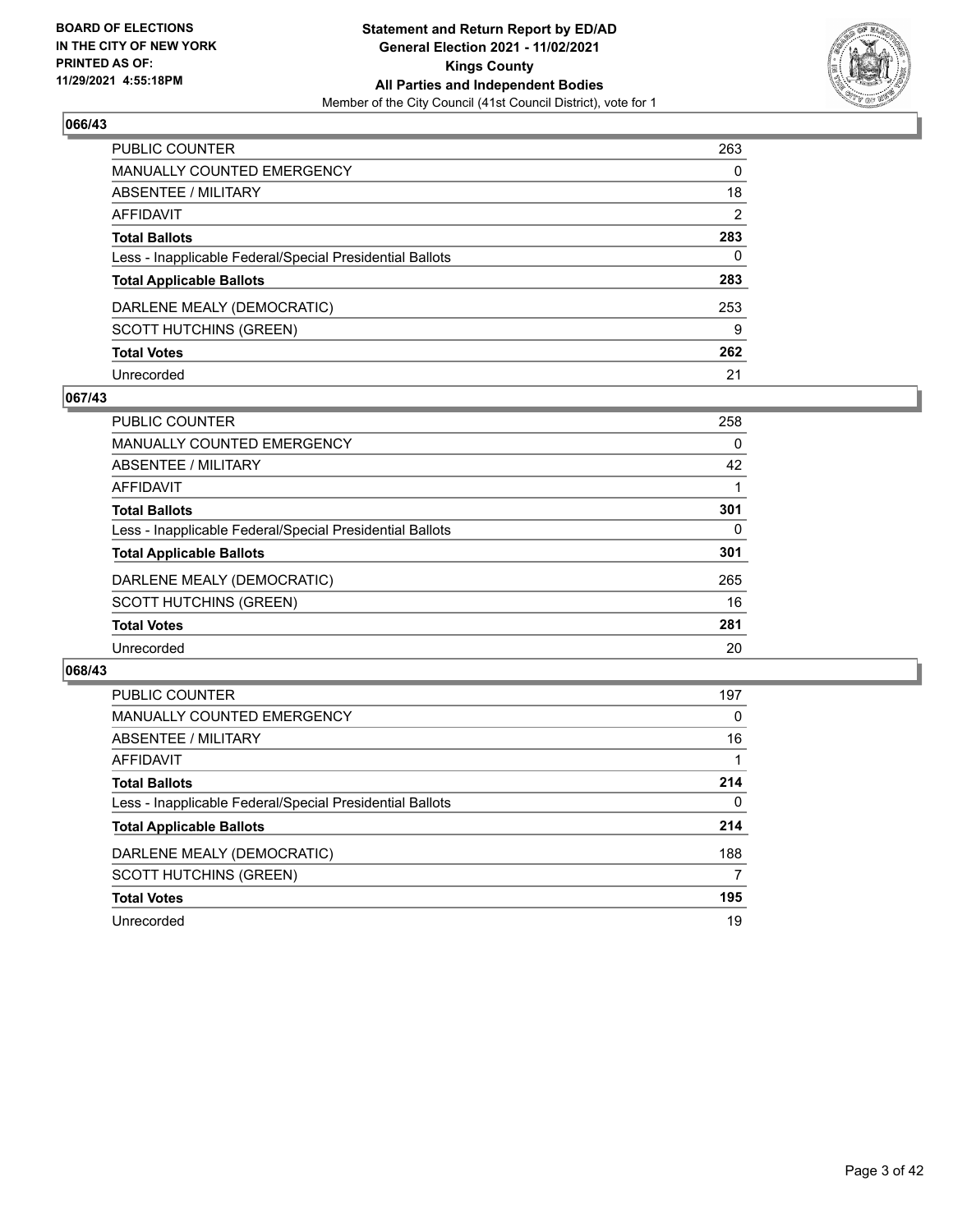

| PUBLIC COUNTER                                           | 128            |
|----------------------------------------------------------|----------------|
| <b>MANUALLY COUNTED EMERGENCY</b>                        | $\Omega$       |
| <b>ABSENTEE / MILITARY</b>                               | 4              |
| <b>AFFIDAVIT</b>                                         | $\Omega$       |
| <b>Total Ballots</b>                                     | 132            |
| Less - Inapplicable Federal/Special Presidential Ballots | 0              |
| <b>Total Applicable Ballots</b>                          | 132            |
| DARLENE MEALY (DEMOCRATIC)                               | 120            |
| <b>SCOTT HUTCHINS (GREEN)</b>                            | $\overline{2}$ |
| <b>Total Votes</b>                                       | 122            |
| Unrecorded                                               | 10             |

#### **070/43**

| PUBLIC COUNTER                                           | 13       |
|----------------------------------------------------------|----------|
| <b>MANUALLY COUNTED EMERGENCY</b>                        | 0        |
| ABSENTEE / MILITARY                                      | 2        |
| AFFIDAVIT                                                | $\Omega$ |
| <b>Total Ballots</b>                                     | 15       |
| Less - Inapplicable Federal/Special Presidential Ballots | $\Omega$ |
| <b>Total Applicable Ballots</b>                          | 15       |
| DARLENE MEALY (DEMOCRATIC)                               | 14       |
| SCOTT HUTCHINS (GREEN)                                   |          |
| <b>Total Votes</b>                                       | 15       |

| <b>PUBLIC COUNTER</b>                                    | 213 |
|----------------------------------------------------------|-----|
| <b>MANUALLY COUNTED EMERGENCY</b>                        | 0   |
| ABSENTEE / MILITARY                                      | 5   |
| AFFIDAVIT                                                | 0   |
| <b>Total Ballots</b>                                     | 218 |
| Less - Inapplicable Federal/Special Presidential Ballots | 0   |
| <b>Total Applicable Ballots</b>                          | 218 |
| DARLENE MEALY (DEMOCRATIC)                               | 198 |
| <b>SCOTT HUTCHINS (GREEN)</b>                            | 6   |
| YOSSEL MOCHKIN (WRITE-IN)                                |     |
| <b>Total Votes</b>                                       | 205 |
| Unrecorded                                               | 13  |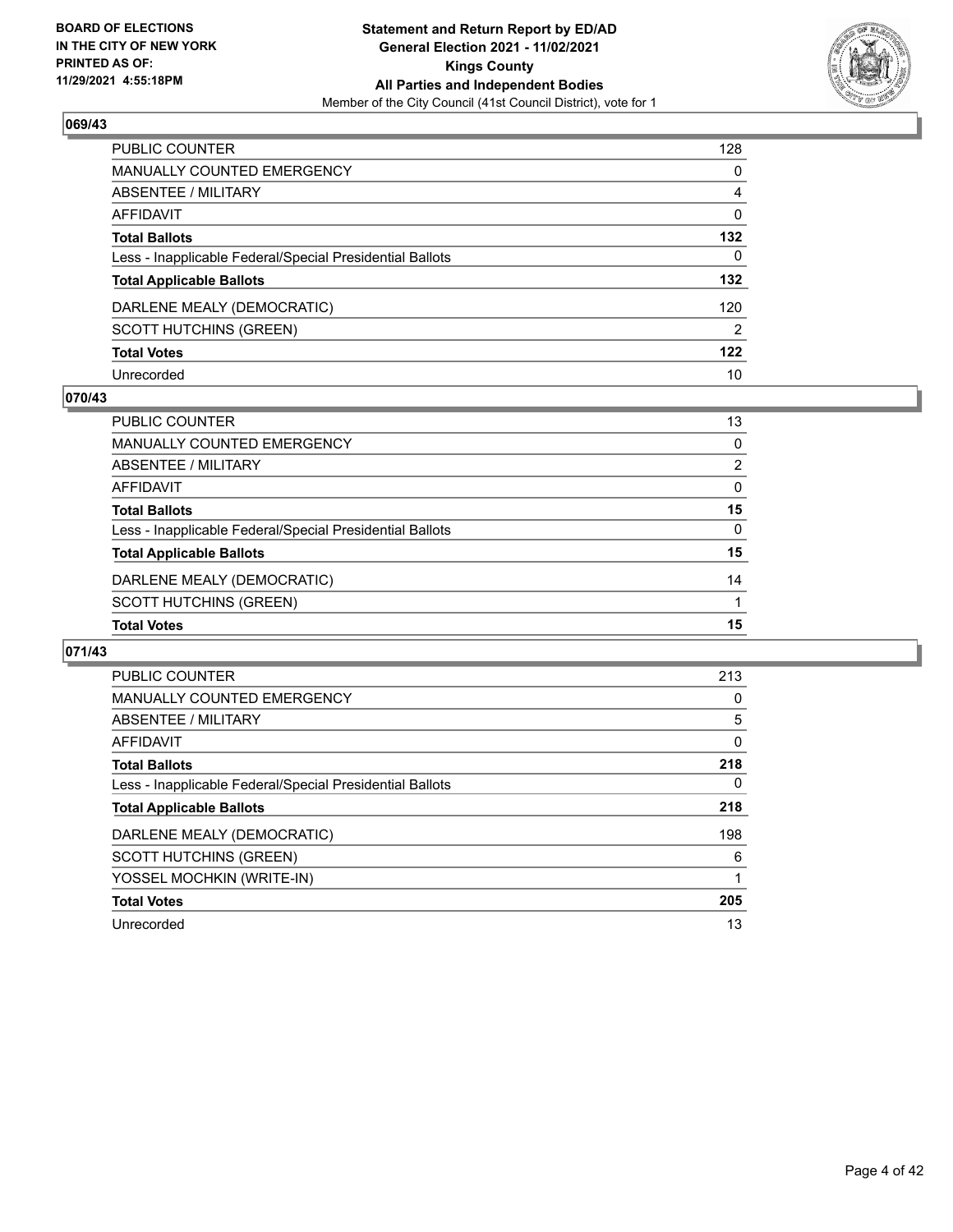

| <b>PUBLIC COUNTER</b>                                    | 211 |
|----------------------------------------------------------|-----|
| <b>MANUALLY COUNTED EMERGENCY</b>                        | 0   |
| ABSENTEE / MILITARY                                      | 12  |
| <b>AFFIDAVIT</b>                                         | 0   |
| <b>Total Ballots</b>                                     | 223 |
| Less - Inapplicable Federal/Special Presidential Ballots | 0   |
| <b>Total Applicable Ballots</b>                          | 223 |
| DARLENE MEALY (DEMOCRATIC)                               | 164 |
| <b>SCOTT HUTCHINS (GREEN)</b>                            | 11  |
| DONALD TRUMP (WRITE-IN)                                  |     |
| UNATTRIBUTABLE WRITE-IN (WRITE-IN)                       | 1   |
| <b>Total Votes</b>                                       | 177 |
| Unrecorded                                               | 46  |

| <b>PUBLIC COUNTER</b>                                    | 88 |
|----------------------------------------------------------|----|
| <b>MANUALLY COUNTED EMERGENCY</b>                        | 0  |
| ABSENTEE / MILITARY                                      |    |
| AFFIDAVIT                                                | 0  |
| <b>Total Ballots</b>                                     | 95 |
| Less - Inapplicable Federal/Special Presidential Ballots | 0  |
| <b>Total Applicable Ballots</b>                          | 95 |
| DARLENE MEALY (DEMOCRATIC)                               | 80 |
| <b>SCOTT HUTCHINS (GREEN)</b>                            | 9  |
| ALICKA AMPRY SAMUEL (WRITE-IN)                           | 1  |
| <b>Total Votes</b>                                       | 90 |
| Unrecorded                                               | 5  |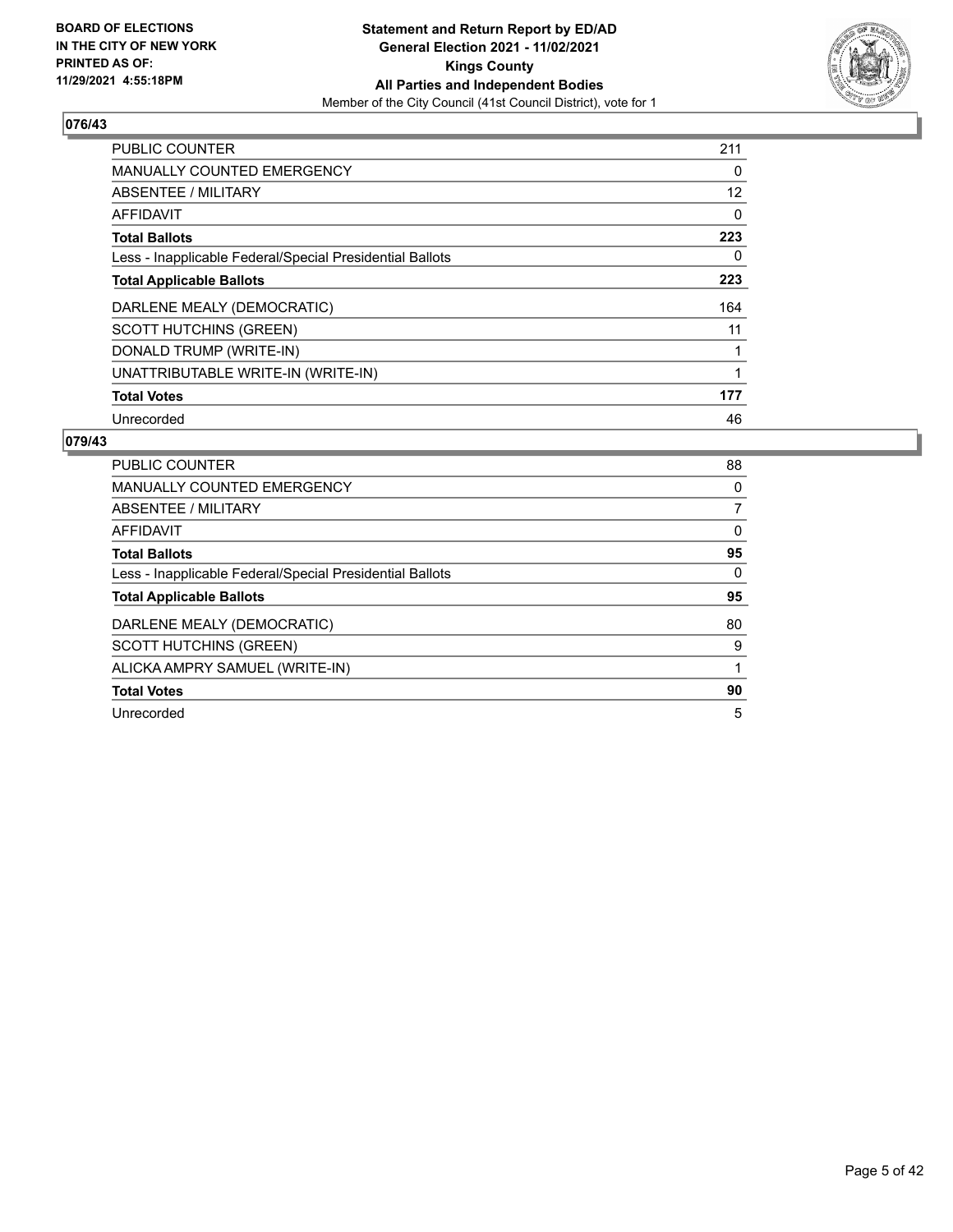

# **018/54 COMBINED into: 026/54**

| <b>PUBLIC COUNTER</b>                                    | 19             |
|----------------------------------------------------------|----------------|
| <b>MANUALLY COUNTED EMERGENCY</b>                        | 0              |
| ABSENTEE / MILITARY                                      |                |
| AFFIDAVIT                                                | $\Omega$       |
| <b>Total Ballots</b>                                     | 20             |
| Less - Inapplicable Federal/Special Presidential Ballots | $\Omega$       |
| <b>Total Applicable Ballots</b>                          | 20             |
| DARLENE MEALY (DEMOCRATIC)                               | 17             |
| <b>SCOTT HUTCHINS (GREEN)</b>                            |                |
| <b>Total Votes</b>                                       | 18             |
| Unrecorded                                               | $\overline{2}$ |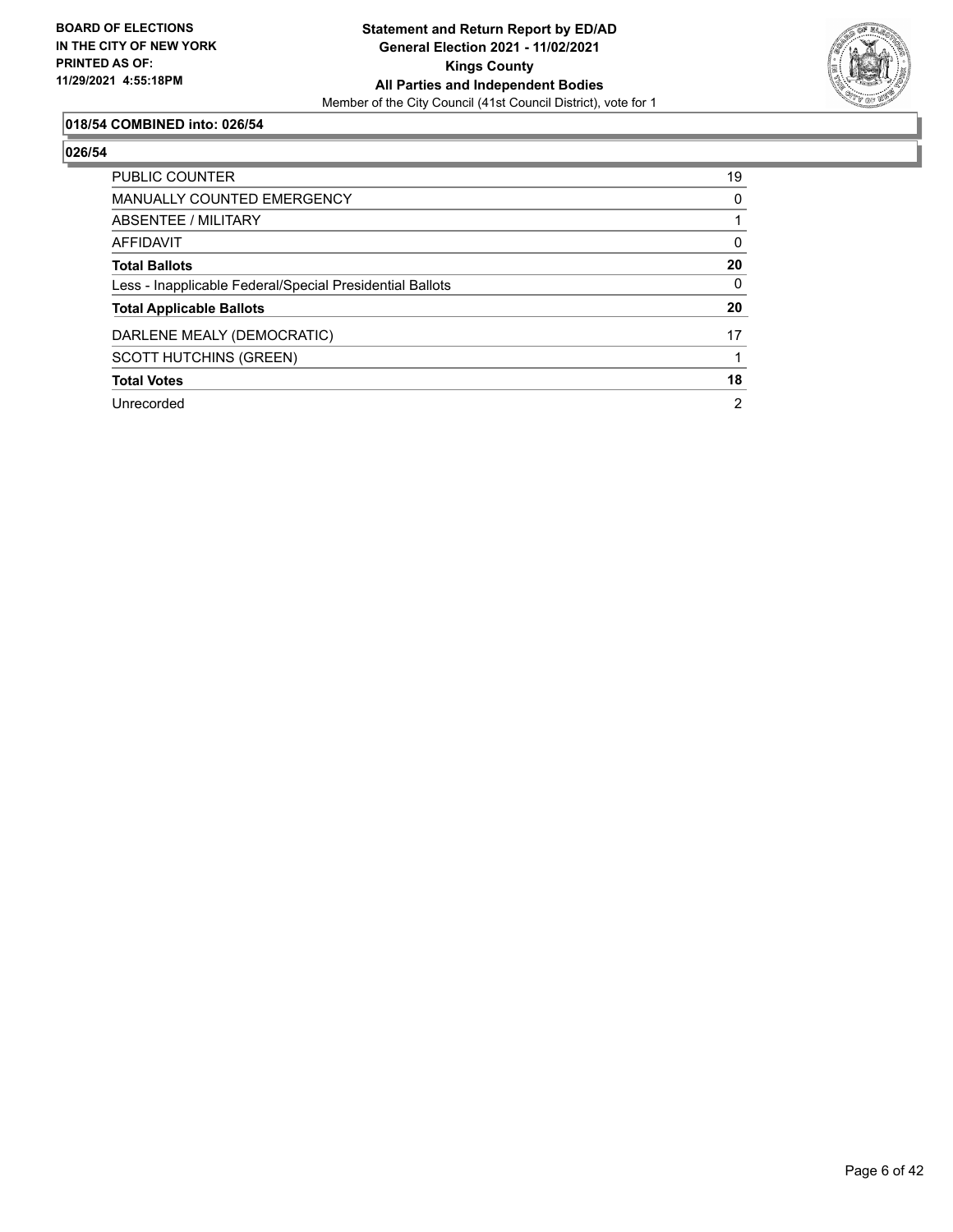

### **001/55 COMBINED into: 003/55**

# **002/55**

| <b>PUBLIC COUNTER</b>                                    | 126      |
|----------------------------------------------------------|----------|
| <b>MANUALLY COUNTED EMERGENCY</b>                        | 0        |
| ABSENTEE / MILITARY                                      | 3        |
| AFFIDAVIT                                                | $\Omega$ |
| <b>Total Ballots</b>                                     | 129      |
| Less - Inapplicable Federal/Special Presidential Ballots | 0        |
| <b>Total Applicable Ballots</b>                          | 129      |
| DARLENE MEALY (DEMOCRATIC)                               | 106      |
| <b>SCOTT HUTCHINS (GREEN)</b>                            | 16       |
| JAMES C GRAM (WRITE-IN)                                  |          |
| <b>Total Votes</b>                                       | 123      |
| Unrecorded                                               | 6        |

#### **003/55**

| <b>PUBLIC COUNTER</b>                                    | 40 |
|----------------------------------------------------------|----|
| <b>MANUALLY COUNTED EMERGENCY</b>                        | 0  |
| ABSENTEE / MILITARY                                      |    |
| AFFIDAVIT                                                | 0  |
| <b>Total Ballots</b>                                     | 41 |
| Less - Inapplicable Federal/Special Presidential Ballots | 0  |
| <b>Total Applicable Ballots</b>                          | 41 |
| DARLENE MEALY (DEMOCRATIC)                               | 30 |
| <b>SCOTT HUTCHINS (GREEN)</b>                            | 6  |
| <b>Total Votes</b>                                       | 36 |
| Unrecorded                                               | 5  |

| PUBLIC COUNTER                                           | 182           |
|----------------------------------------------------------|---------------|
| <b>MANUALLY COUNTED EMERGENCY</b>                        | 0             |
| ABSENTEE / MILITARY                                      | 6             |
| AFFIDAVIT                                                | 2             |
| <b>Total Ballots</b>                                     | 190           |
| Less - Inapplicable Federal/Special Presidential Ballots | 0             |
| <b>Total Applicable Ballots</b>                          | 190           |
| DARLENE MEALY (DEMOCRATIC)                               | 153           |
| <b>SCOTT HUTCHINS (GREEN)</b>                            | 27            |
| MARC SHULTZ (WRITE-IN)                                   |               |
| UNATTRIBUTABLE WRITE-IN (WRITE-IN)                       | $\mathcal{P}$ |
| <b>Total Votes</b>                                       | 183           |
| Unrecorded                                               | 7             |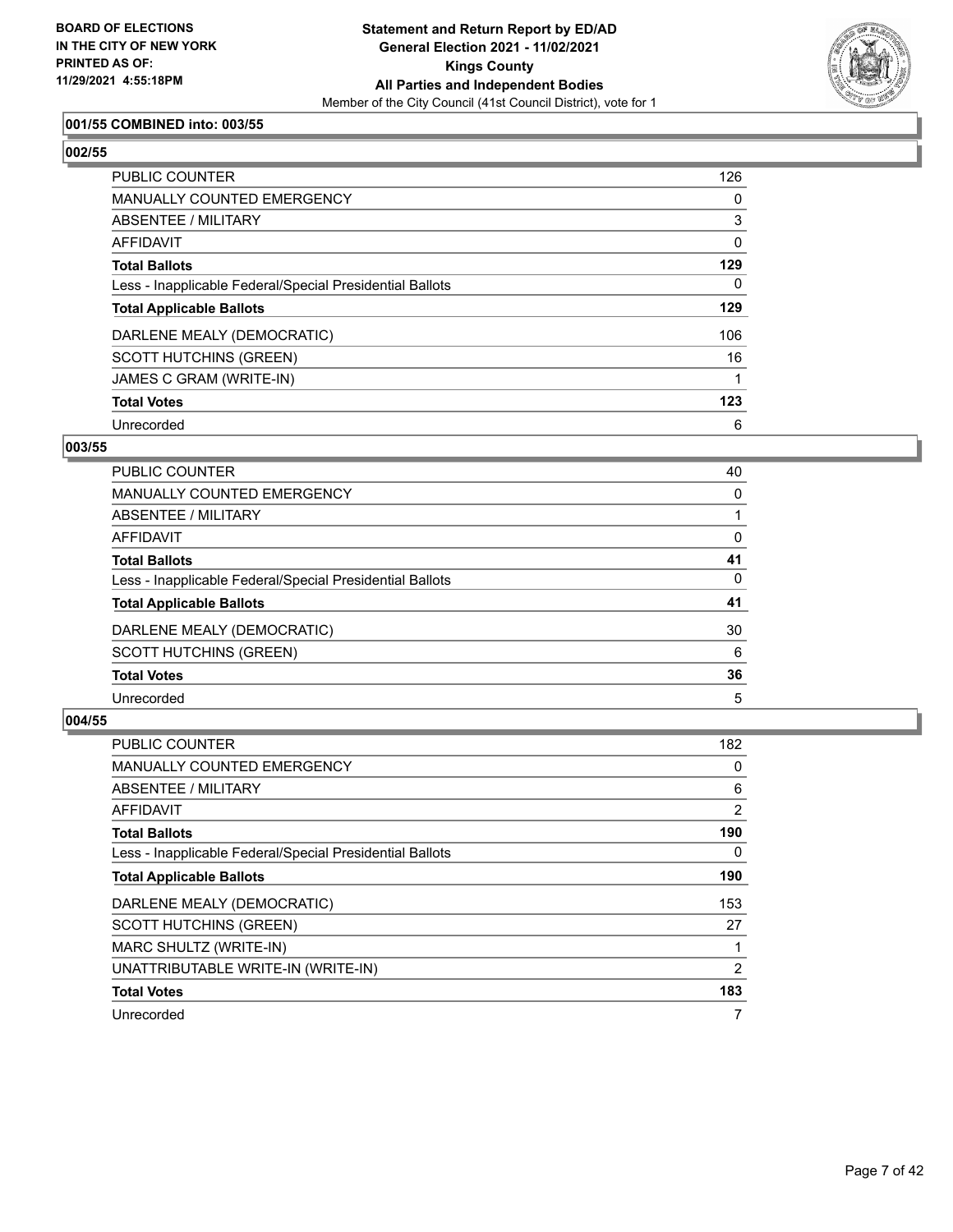

| PUBLIC COUNTER                                           | 28           |
|----------------------------------------------------------|--------------|
| MANUALLY COUNTED EMERGENCY                               | $\mathbf{0}$ |
| ABSENTEE / MILITARY                                      |              |
| <b>AFFIDAVIT</b>                                         | $\Omega$     |
| <b>Total Ballots</b>                                     | 29           |
| Less - Inapplicable Federal/Special Presidential Ballots | 0            |
| <b>Total Applicable Ballots</b>                          | 29           |
| DARLENE MEALY (DEMOCRATIC)                               | 24           |
| <b>SCOTT HUTCHINS (GREEN)</b>                            | 2            |
| <b>Total Votes</b>                                       | 26           |
| Unrecorded                                               | 3            |

#### **006/55**

| <b>PUBLIC COUNTER</b>                                    | 126      |
|----------------------------------------------------------|----------|
| <b>MANUALLY COUNTED EMERGENCY</b>                        | 0        |
| ABSENTEE / MILITARY                                      | 3        |
| AFFIDAVIT                                                |          |
| <b>Total Ballots</b>                                     | 130      |
| Less - Inapplicable Federal/Special Presidential Ballots | $\Omega$ |
| <b>Total Applicable Ballots</b>                          | 130      |
| DARLENE MEALY (DEMOCRATIC)                               | 114      |
| <b>SCOTT HUTCHINS (GREEN)</b>                            | 3        |
| <b>Total Votes</b>                                       | 117      |
| Unrecorded                                               | 13       |

| PUBLIC COUNTER                                           | 17 |
|----------------------------------------------------------|----|
| <b>MANUALLY COUNTED EMERGENCY</b>                        | 0  |
| ABSENTEE / MILITARY                                      | 2  |
| AFFIDAVIT                                                | 0  |
| <b>Total Ballots</b>                                     | 19 |
| Less - Inapplicable Federal/Special Presidential Ballots | 0  |
| <b>Total Applicable Ballots</b>                          | 19 |
| DARLENE MEALY (DEMOCRATIC)                               | 14 |
| <b>SCOTT HUTCHINS (GREEN)</b>                            | 0  |
|                                                          |    |
| RYAN HALLAHAN (WRITE-IN)                                 |    |
| <b>Total Votes</b>                                       | 15 |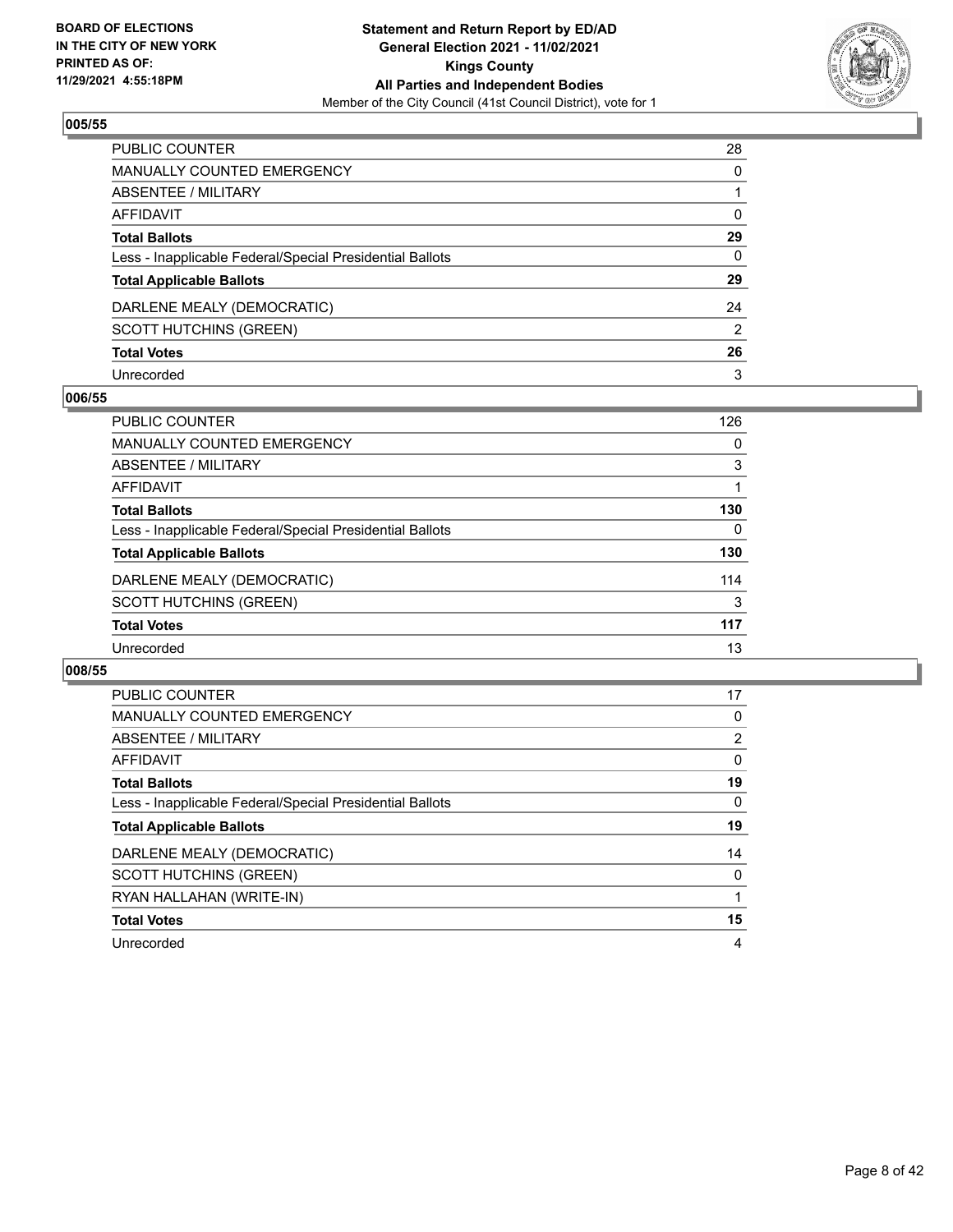

| <b>PUBLIC COUNTER</b>                                    | 155      |
|----------------------------------------------------------|----------|
| <b>MANUALLY COUNTED EMERGENCY</b>                        | $\Omega$ |
| <b>ABSENTEE / MILITARY</b>                               | 5        |
| <b>AFFIDAVIT</b>                                         | 3        |
| <b>Total Ballots</b>                                     | 163      |
| Less - Inapplicable Federal/Special Presidential Ballots | 0        |
| <b>Total Applicable Ballots</b>                          | 163      |
| DARLENE MEALY (DEMOCRATIC)                               | 146      |
| <b>SCOTT HUTCHINS (GREEN)</b>                            | 9        |
| <b>Total Votes</b>                                       | 155      |
| Unrecorded                                               | 8        |

#### **010/55**

| <b>PUBLIC COUNTER</b>                                    | 184 |
|----------------------------------------------------------|-----|
| <b>MANUALLY COUNTED EMERGENCY</b>                        | 0   |
| ABSENTEE / MILITARY                                      | 8   |
| AFFIDAVIT                                                |     |
| <b>Total Ballots</b>                                     | 193 |
| Less - Inapplicable Federal/Special Presidential Ballots | 0   |
| <b>Total Applicable Ballots</b>                          | 193 |
| DARLENE MEALY (DEMOCRATIC)                               | 166 |
| <b>SCOTT HUTCHINS (GREEN)</b>                            | 19  |
| UNATTRIBUTABLE WRITE-IN (WRITE-IN)                       |     |
| <b>Total Votes</b>                                       | 186 |
| Unrecorded                                               |     |

| <b>PUBLIC COUNTER</b>                                    | 201 |
|----------------------------------------------------------|-----|
| <b>MANUALLY COUNTED EMERGENCY</b>                        | 0   |
| ABSENTEE / MILITARY                                      | 5   |
| AFFIDAVIT                                                |     |
| <b>Total Ballots</b>                                     | 207 |
| Less - Inapplicable Federal/Special Presidential Ballots | 0   |
| <b>Total Applicable Ballots</b>                          | 207 |
| DARLENE MEALY (DEMOCRATIC)                               | 172 |
| <b>SCOTT HUTCHINS (GREEN)</b>                            | 19  |
| UNATTRIBUTABLE WRITE-IN (WRITE-IN)                       |     |
| <b>Total Votes</b>                                       | 192 |
| Unrecorded                                               | 15  |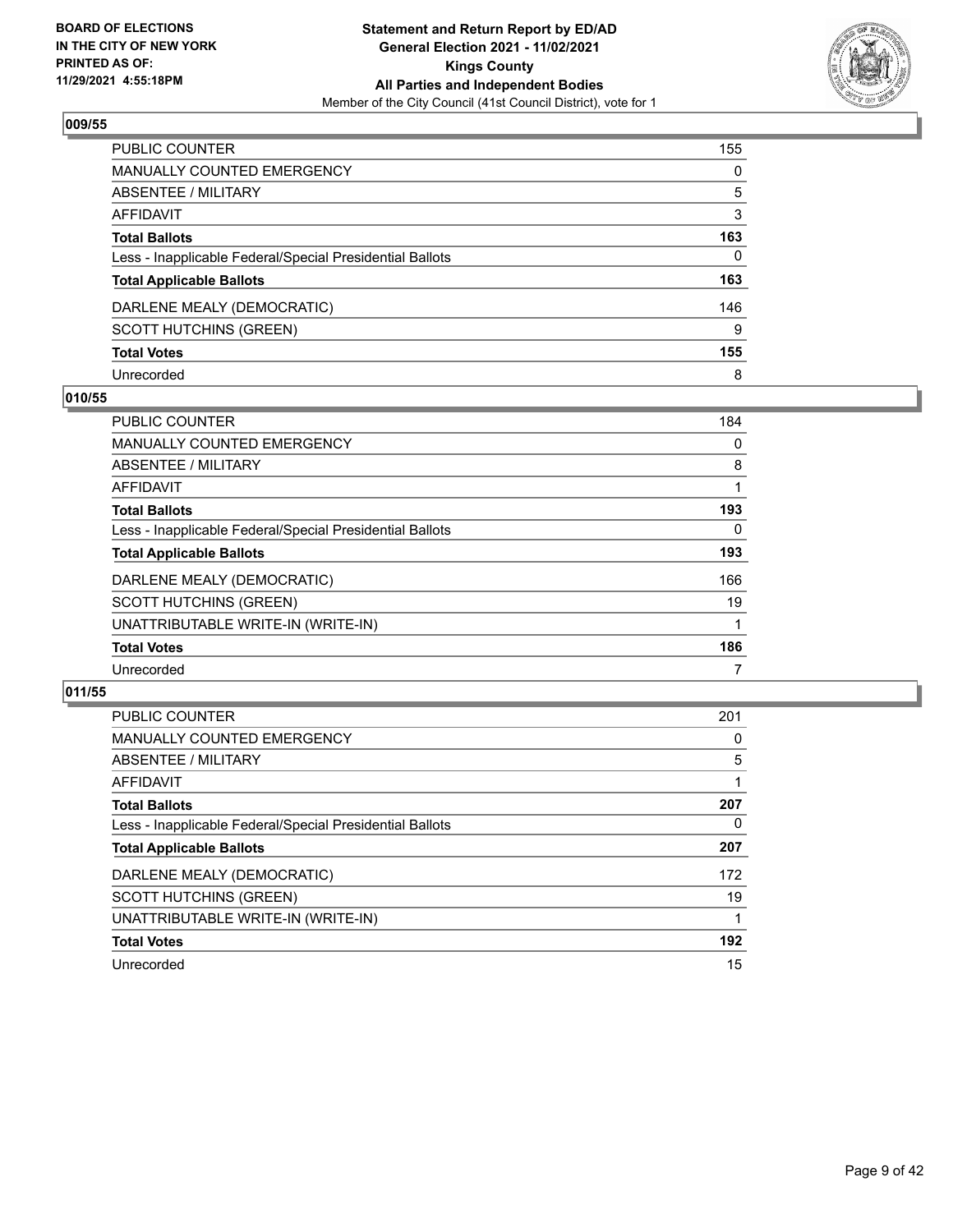

| PUBLIC COUNTER                                           | 181          |
|----------------------------------------------------------|--------------|
| <b>MANUALLY COUNTED EMERGENCY</b>                        | 0            |
| ABSENTEE / MILITARY                                      | 9            |
| AFFIDAVIT                                                | $\mathbf{0}$ |
| <b>Total Ballots</b>                                     | 190          |
| Less - Inapplicable Federal/Special Presidential Ballots | $\mathbf{0}$ |
| <b>Total Applicable Ballots</b>                          | 190          |
| DARLENE MEALY (DEMOCRATIC)                               | 168          |
| <b>SCOTT HUTCHINS (GREEN)</b>                            | 11           |
| <b>Total Votes</b>                                       | 179          |
| Unrecorded                                               | 11           |

#### **018/55**

| PUBLIC COUNTER                                           | 207 |
|----------------------------------------------------------|-----|
| <b>MANUALLY COUNTED EMERGENCY</b>                        | 0   |
| ABSENTEE / MILITARY                                      | 6   |
| AFFIDAVIT                                                |     |
| <b>Total Ballots</b>                                     | 214 |
| Less - Inapplicable Federal/Special Presidential Ballots | 0   |
| <b>Total Applicable Ballots</b>                          | 214 |
| DARLENE MEALY (DEMOCRATIC)                               | 186 |
| <b>SCOTT HUTCHINS (GREEN)</b>                            | 18  |
| <b>Total Votes</b>                                       | 204 |
| Unrecorded                                               | 10  |

| <b>PUBLIC COUNTER</b>                                    | 253      |
|----------------------------------------------------------|----------|
| <b>MANUALLY COUNTED EMERGENCY</b>                        | $\Omega$ |
| ABSENTEE / MILITARY                                      | 10       |
| <b>AFFIDAVIT</b>                                         | $\Omega$ |
| <b>Total Ballots</b>                                     | 263      |
| Less - Inapplicable Federal/Special Presidential Ballots | 0        |
| <b>Total Applicable Ballots</b>                          | 263      |
| DARLENE MEALY (DEMOCRATIC)                               | 235      |
| <b>SCOTT HUTCHINS (GREEN)</b>                            | 16       |
| <b>Total Votes</b>                                       | 251      |
| Unrecorded                                               | 12       |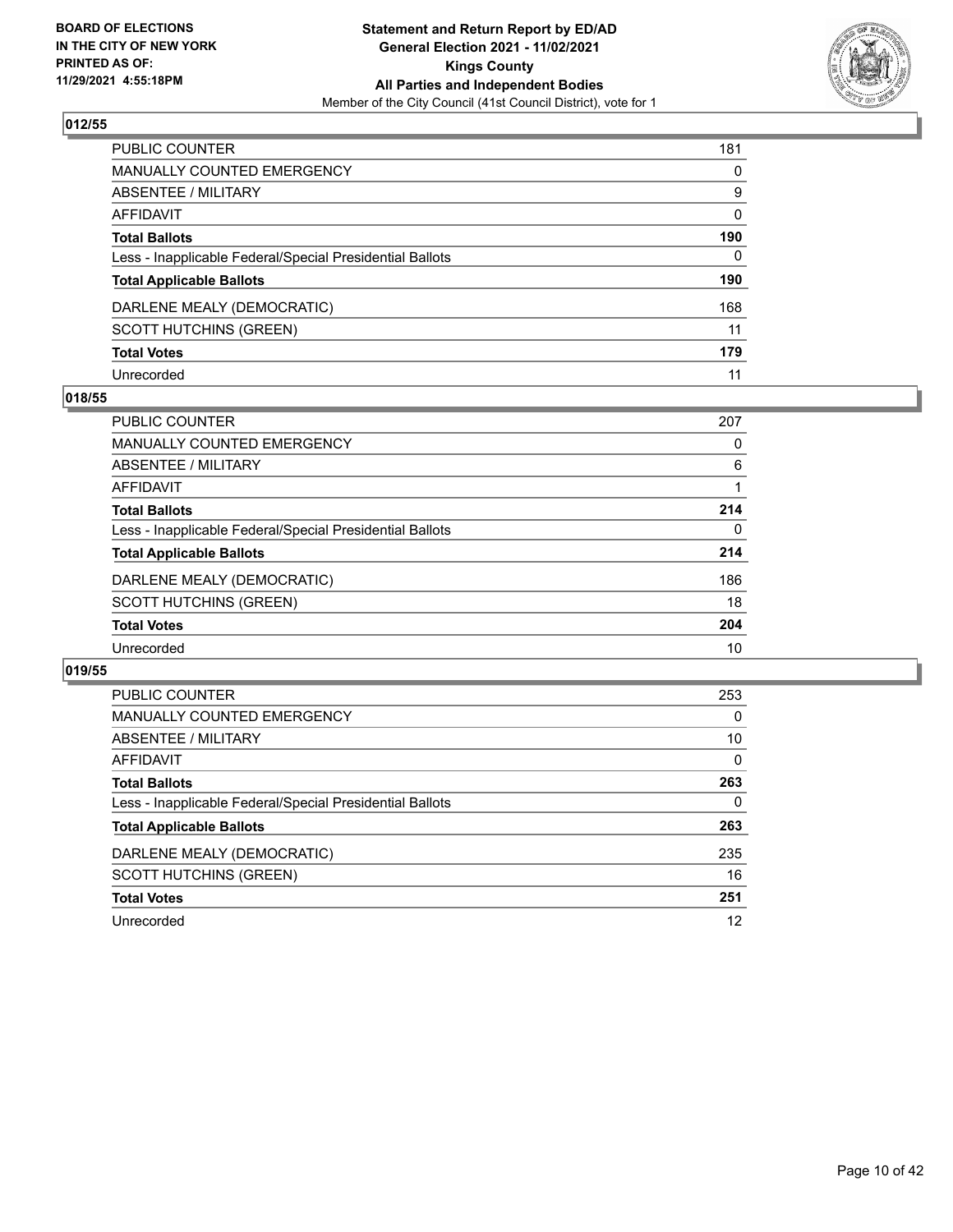

| <b>PUBLIC COUNTER</b>                                    | 228      |
|----------------------------------------------------------|----------|
| MANUALLY COUNTED EMERGENCY                               | $\Omega$ |
| ABSENTEE / MILITARY                                      | 11       |
| AFFIDAVIT                                                | 2        |
| <b>Total Ballots</b>                                     | 241      |
| Less - Inapplicable Federal/Special Presidential Ballots | 0        |
| <b>Total Applicable Ballots</b>                          | 241      |
| DARLENE MEALY (DEMOCRATIC)                               | 208      |
| <b>SCOTT HUTCHINS (GREEN)</b>                            | 16       |
| FAYE JACKSON (WRITE-IN)                                  |          |
| <b>Total Votes</b>                                       | 225      |
| Unrecorded                                               | 16       |

#### **021/55**

| <b>PUBLIC COUNTER</b>                                    | 123            |
|----------------------------------------------------------|----------------|
| <b>MANUALLY COUNTED EMERGENCY</b>                        | 0              |
| ABSENTEE / MILITARY                                      | 10             |
| <b>AFFIDAVIT</b>                                         | $\overline{2}$ |
| <b>Total Ballots</b>                                     | 135            |
| Less - Inapplicable Federal/Special Presidential Ballots | $\Omega$       |
| <b>Total Applicable Ballots</b>                          | 135            |
| DARLENE MEALY (DEMOCRATIC)                               | 116            |
| <b>SCOTT HUTCHINS (GREEN)</b>                            | 7              |
| <b>Total Votes</b>                                       | 123            |
| Unrecorded                                               | 12             |

| <b>PUBLIC COUNTER</b>                                    | 131      |
|----------------------------------------------------------|----------|
| MANUALLY COUNTED EMERGENCY                               | 0        |
| ABSENTEE / MILITARY                                      | 8        |
| AFFIDAVIT                                                | $\Omega$ |
| <b>Total Ballots</b>                                     | 139      |
| Less - Inapplicable Federal/Special Presidential Ballots | $\Omega$ |
| <b>Total Applicable Ballots</b>                          | 139      |
| DARLENE MEALY (DEMOCRATIC)                               | 126      |
| <b>SCOTT HUTCHINS (GREEN)</b>                            | 2        |
| <b>Total Votes</b>                                       | 128      |
| Unrecorded                                               | 11       |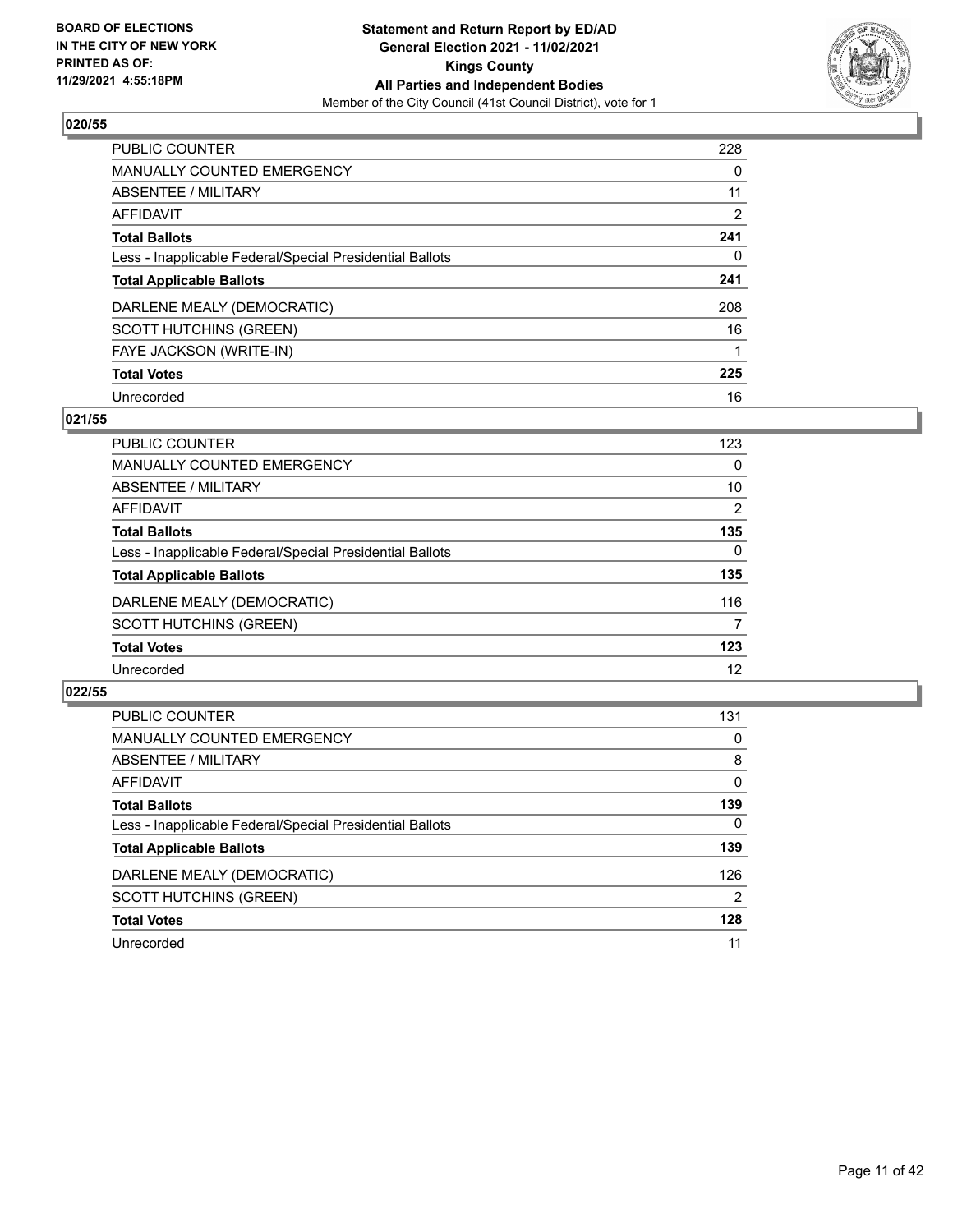

| <b>PUBLIC COUNTER</b>                                    | 202 |
|----------------------------------------------------------|-----|
| MANUALLY COUNTED EMERGENCY                               | 0   |
| ABSENTEE / MILITARY                                      | 13  |
| AFFIDAVIT                                                |     |
| <b>Total Ballots</b>                                     | 216 |
| Less - Inapplicable Federal/Special Presidential Ballots | 0   |
| <b>Total Applicable Ballots</b>                          | 216 |
| DARLENE MEALY (DEMOCRATIC)                               | 193 |
| <b>SCOTT HUTCHINS (GREEN)</b>                            | 13  |
| RENEE HOLMES (WRITE-IN)                                  |     |
| <b>Total Votes</b>                                       | 207 |
| Unrecorded                                               | 9   |

#### **024/55**

| <b>PUBLIC COUNTER</b>                                    | 192            |
|----------------------------------------------------------|----------------|
| <b>MANUALLY COUNTED EMERGENCY</b>                        | 0              |
| ABSENTEE / MILITARY                                      | 8              |
| <b>AFFIDAVIT</b>                                         | $\overline{2}$ |
| <b>Total Ballots</b>                                     | 202            |
| Less - Inapplicable Federal/Special Presidential Ballots | $\Omega$       |
| <b>Total Applicable Ballots</b>                          | 202            |
| DARLENE MEALY (DEMOCRATIC)                               | 183            |
| <b>SCOTT HUTCHINS (GREEN)</b>                            | 13             |
| <b>Total Votes</b>                                       | 196            |
| Unrecorded                                               | 6              |

| <b>PUBLIC COUNTER</b>                                    | 116      |
|----------------------------------------------------------|----------|
| MANUALLY COUNTED EMERGENCY                               | 0        |
| ABSENTEE / MILITARY                                      | 11       |
| AFFIDAVIT                                                | $\Omega$ |
| <b>Total Ballots</b>                                     | 127      |
| Less - Inapplicable Federal/Special Presidential Ballots | 0        |
| <b>Total Applicable Ballots</b>                          | 127      |
| DARLENE MEALY (DEMOCRATIC)                               | 107      |
| <b>SCOTT HUTCHINS (GREEN)</b>                            | 13       |
| MILDRED SMITH (WRITE-IN)                                 |          |
| <b>Total Votes</b>                                       | 121      |
| Unrecorded                                               | 6        |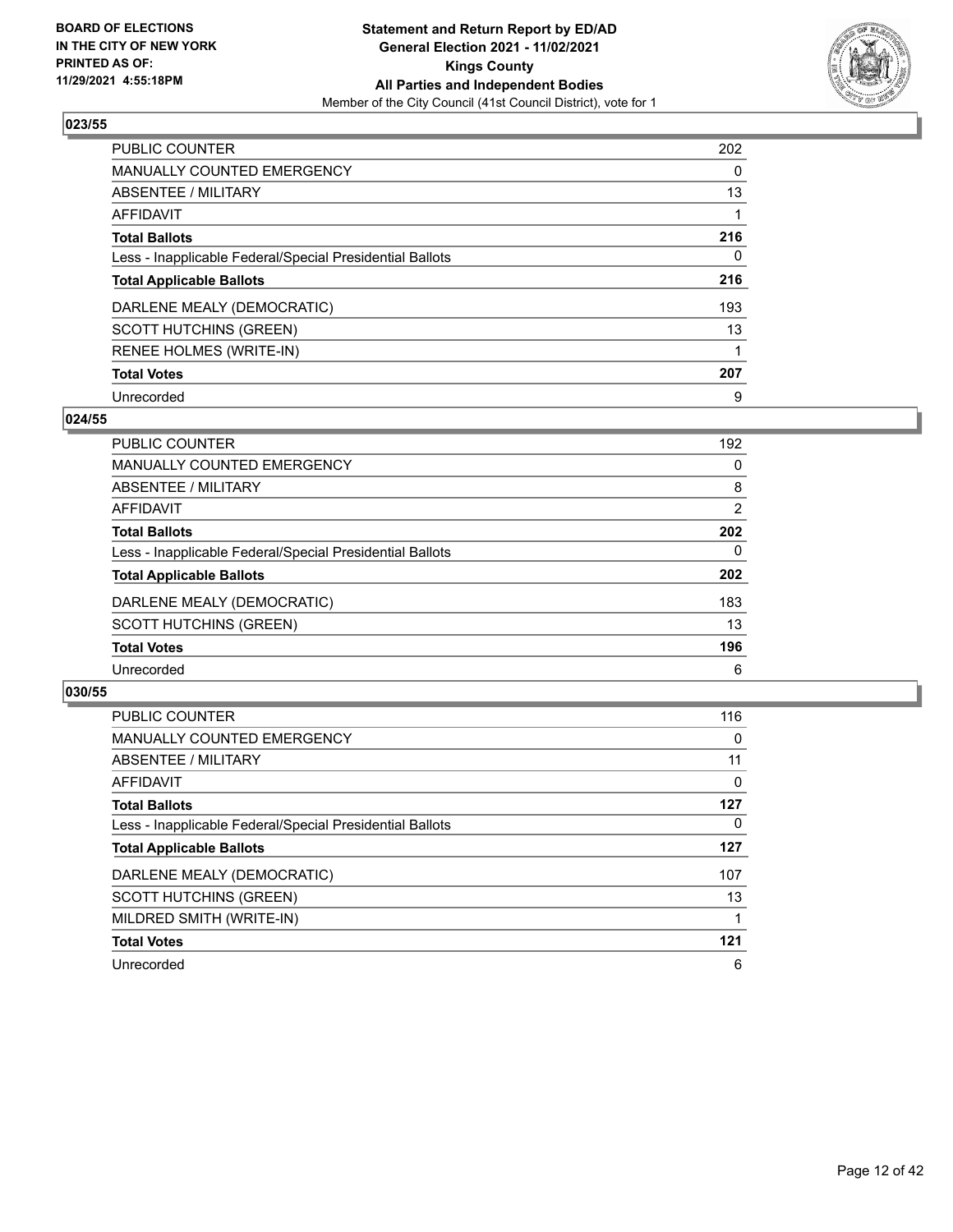

| <b>PUBLIC COUNTER</b>                                    | 198 |
|----------------------------------------------------------|-----|
| <b>MANUALLY COUNTED EMERGENCY</b>                        | 0   |
| ABSENTEE / MILITARY                                      | 8   |
| <b>AFFIDAVIT</b>                                         |     |
| <b>Total Ballots</b>                                     | 207 |
| Less - Inapplicable Federal/Special Presidential Ballots | 0   |
| <b>Total Applicable Ballots</b>                          | 207 |
| DARLENE MEALY (DEMOCRATIC)                               | 164 |
| <b>SCOTT HUTCHINS (GREEN)</b>                            | 11  |
| ALICKA AMPRAY SAMUELS (WRITE-IN)                         |     |
| <b>Total Votes</b>                                       | 176 |
| Unrecorded                                               | 31  |

#### **032/55**

| <b>PUBLIC COUNTER</b>                                    | 151      |
|----------------------------------------------------------|----------|
| MANUALLY COUNTED EMERGENCY                               | 0        |
| ABSENTEE / MILITARY                                      | 8        |
| <b>AFFIDAVIT</b>                                         | 0        |
| <b>Total Ballots</b>                                     | 159      |
| Less - Inapplicable Federal/Special Presidential Ballots | $\Omega$ |
| <b>Total Applicable Ballots</b>                          | 159      |
| DARLENE MEALY (DEMOCRATIC)                               | 141      |
| <b>SCOTT HUTCHINS (GREEN)</b>                            |          |
| <b>Total Votes</b>                                       | 142      |
| Unrecorded                                               | 17       |

| <b>PUBLIC COUNTER</b>                                    | 176          |
|----------------------------------------------------------|--------------|
| MANUALLY COUNTED EMERGENCY                               | 0            |
| ABSENTEE / MILITARY                                      | 9            |
| AFFIDAVIT                                                |              |
| <b>Total Ballots</b>                                     | 186          |
| Less - Inapplicable Federal/Special Presidential Ballots | $\mathbf{0}$ |
| <b>Total Applicable Ballots</b>                          | 186          |
| DARLENE MEALY (DEMOCRATIC)                               | 164          |
| <b>SCOTT HUTCHINS (GREEN)</b>                            | 5            |
| <b>Total Votes</b>                                       | 169          |
| Unrecorded                                               | 17           |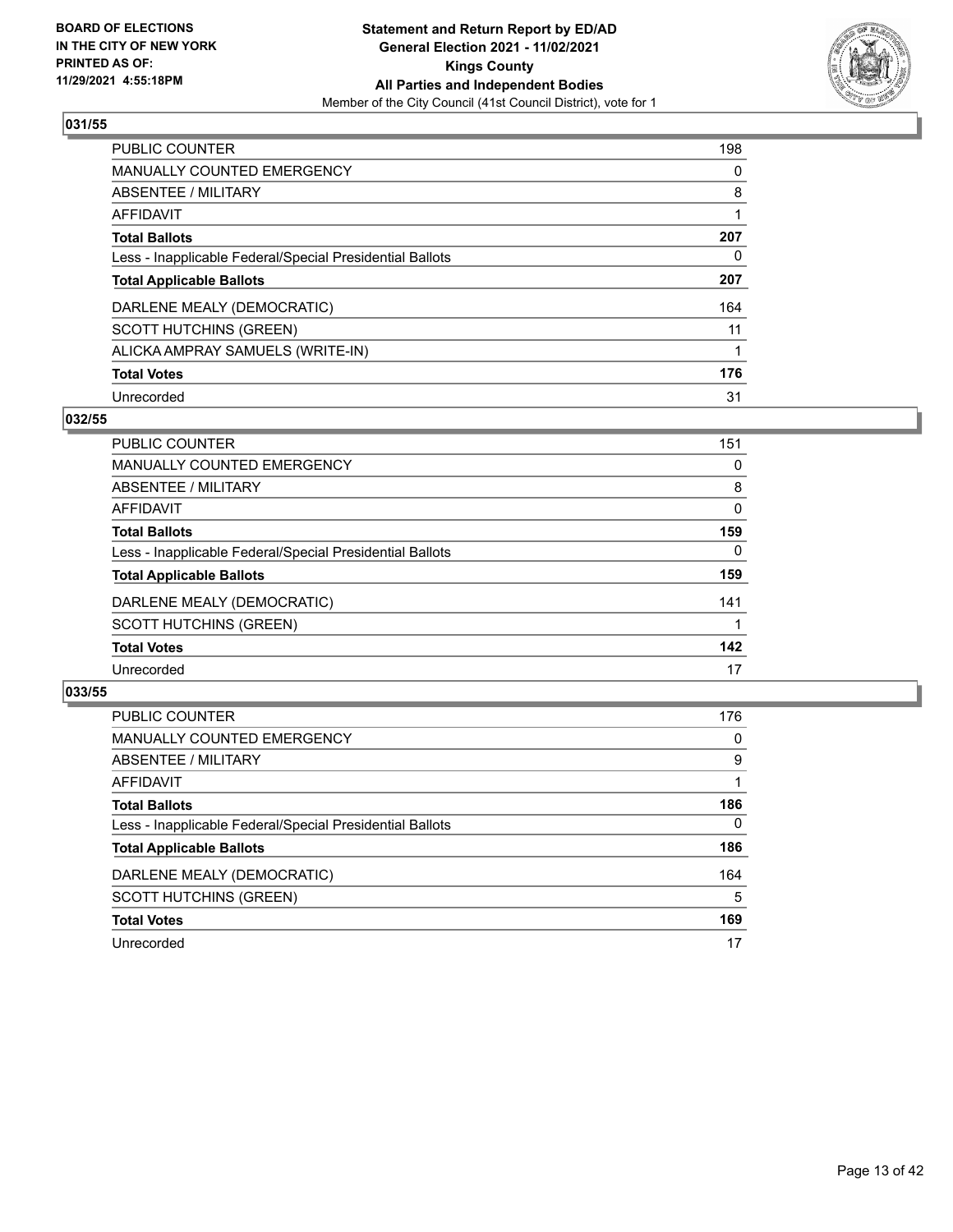

| PUBLIC COUNTER                                           | 179      |
|----------------------------------------------------------|----------|
| MANUALLY COUNTED EMERGENCY                               | $\Omega$ |
| ABSENTEE / MILITARY                                      | 6        |
| <b>AFFIDAVIT</b>                                         |          |
| <b>Total Ballots</b>                                     | 186      |
| Less - Inapplicable Federal/Special Presidential Ballots | 0        |
| <b>Total Applicable Ballots</b>                          | 186      |
| DARLENE MEALY (DEMOCRATIC)                               | 171      |
| <b>SCOTT HUTCHINS (GREEN)</b>                            | 5        |
| <b>Total Votes</b>                                       | 176      |
| Unrecorded                                               | 10       |

#### **035/55**

| <b>PUBLIC COUNTER</b>                                    | 144      |
|----------------------------------------------------------|----------|
| <b>MANUALLY COUNTED EMERGENCY</b>                        | 0        |
| ABSENTEE / MILITARY                                      | 7        |
| <b>AFFIDAVIT</b>                                         |          |
| <b>Total Ballots</b>                                     | 152      |
| Less - Inapplicable Federal/Special Presidential Ballots | $\Omega$ |
| <b>Total Applicable Ballots</b>                          | 152      |
| DARLENE MEALY (DEMOCRATIC)                               | 143      |
| <b>SCOTT HUTCHINS (GREEN)</b>                            | 2        |
| UNATTRIBUTABLE WRITE-IN (WRITE-IN)                       |          |
| <b>Total Votes</b>                                       | 146      |
| Unrecorded                                               | 6        |

| PUBLIC COUNTER                                           | 21       |
|----------------------------------------------------------|----------|
| <b>MANUALLY COUNTED EMERGENCY</b>                        | 0        |
| ABSENTEE / MILITARY                                      | $\Omega$ |
| AFFIDAVIT                                                | $\Omega$ |
| <b>Total Ballots</b>                                     | 21       |
| Less - Inapplicable Federal/Special Presidential Ballots | 0        |
| <b>Total Applicable Ballots</b>                          | 21       |
| DARLENE MEALY (DEMOCRATIC)                               | 18       |
| <b>SCOTT HUTCHINS (GREEN)</b>                            | 0        |
| <b>Total Votes</b>                                       | 18       |
| Unrecorded                                               | 3        |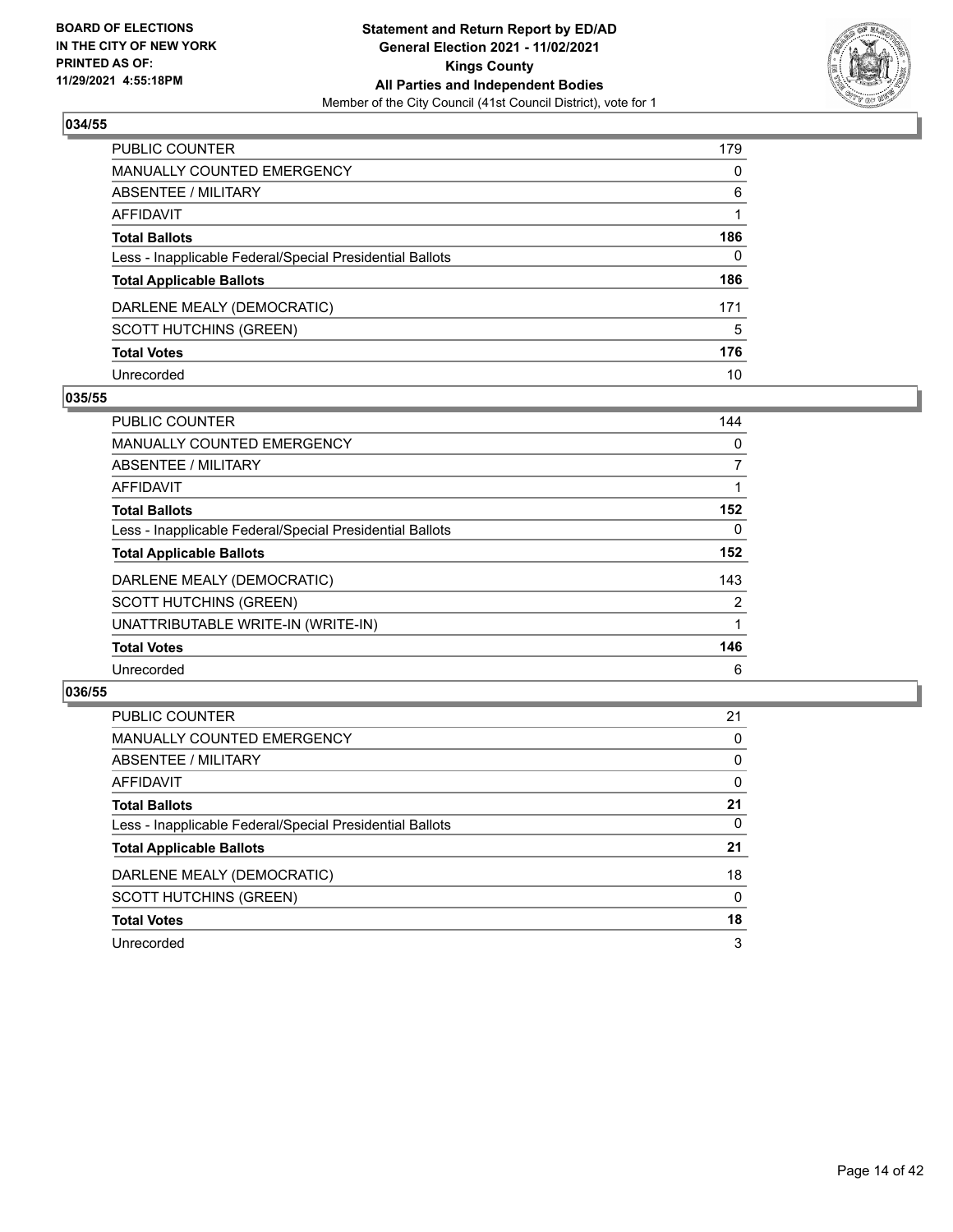

| PUBLIC COUNTER                                           | 50           |
|----------------------------------------------------------|--------------|
| MANUALLY COUNTED EMERGENCY                               | $\Omega$     |
| ABSENTEE / MILITARY                                      | 2            |
| <b>AFFIDAVIT</b>                                         | $\mathbf{0}$ |
| <b>Total Ballots</b>                                     | 52           |
| Less - Inapplicable Federal/Special Presidential Ballots | $\mathbf{0}$ |
| <b>Total Applicable Ballots</b>                          | 52           |
| DARLENE MEALY (DEMOCRATIC)                               | 46           |
| <b>SCOTT HUTCHINS (GREEN)</b>                            |              |
| <b>Total Votes</b>                                       | 47           |
| Unrecorded                                               | 5            |

#### **056/55**

| <b>PUBLIC COUNTER</b>                                    | 29       |
|----------------------------------------------------------|----------|
| <b>MANUALLY COUNTED EMERGENCY</b>                        | 0        |
| ABSENTEE / MILITARY                                      | 0        |
| AFFIDAVIT                                                | $\Omega$ |
| <b>Total Ballots</b>                                     | 29       |
| Less - Inapplicable Federal/Special Presidential Ballots | 0        |
| <b>Total Applicable Ballots</b>                          | 29       |
| DARLENE MEALY (DEMOCRATIC)                               | 26       |
| <b>SCOTT HUTCHINS (GREEN)</b>                            | $\Omega$ |
| <b>Total Votes</b>                                       | 26       |
| Unrecorded                                               | 3        |

| <b>PUBLIC COUNTER</b>                                    | 94       |
|----------------------------------------------------------|----------|
| MANUALLY COUNTED EMERGENCY                               | $\Omega$ |
| ABSENTEE / MILITARY                                      | 5        |
| <b>AFFIDAVIT</b>                                         | $\Omega$ |
| <b>Total Ballots</b>                                     | 99       |
| Less - Inapplicable Federal/Special Presidential Ballots | 0        |
| <b>Total Applicable Ballots</b>                          | 99       |
| DARLENE MEALY (DEMOCRATIC)                               | 82       |
| <b>SCOTT HUTCHINS (GREEN)</b>                            | 7        |
| <b>Total Votes</b>                                       | 89       |
|                                                          |          |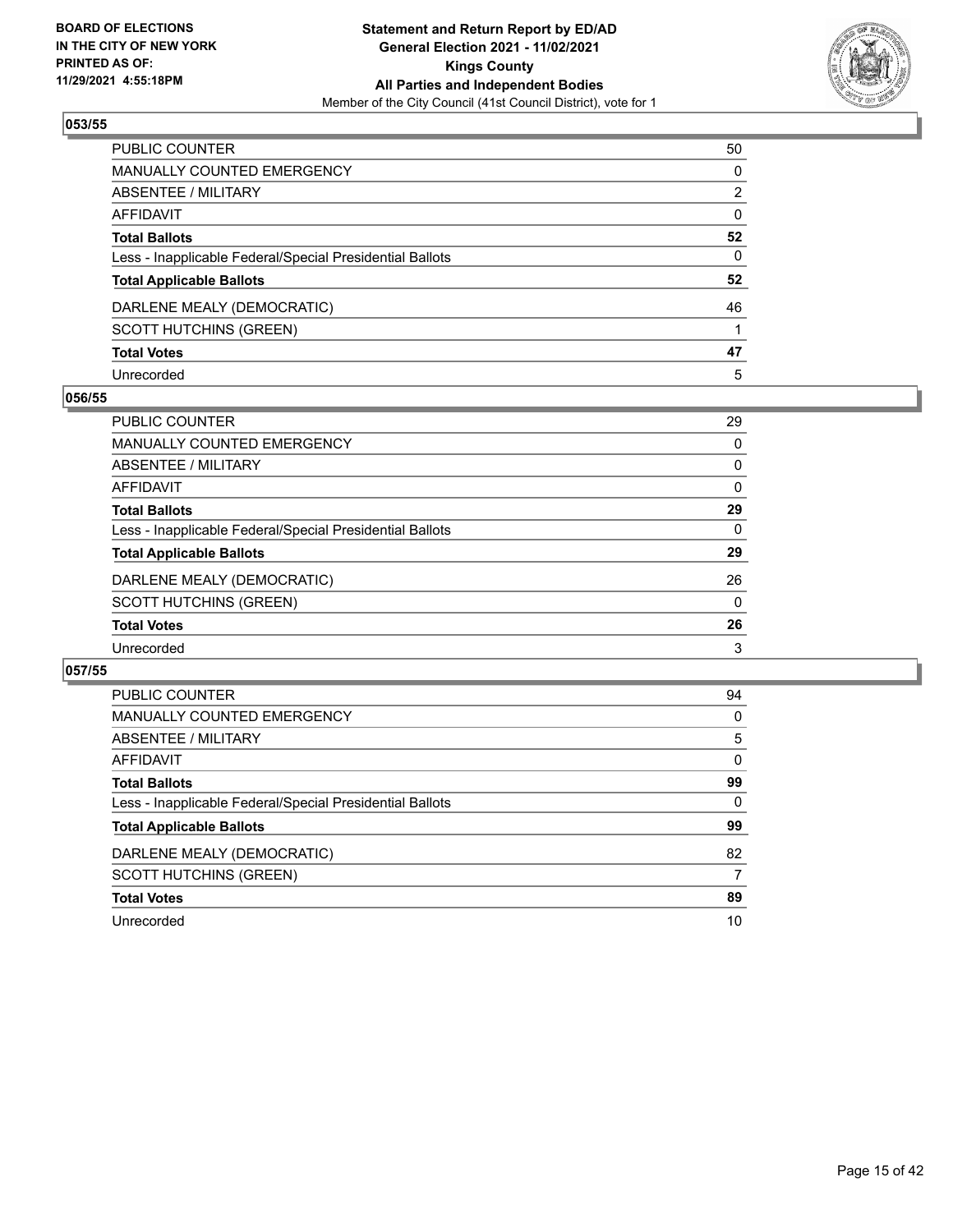

| PUBLIC COUNTER                                           | 93       |
|----------------------------------------------------------|----------|
| <b>MANUALLY COUNTED EMERGENCY</b>                        | 0        |
| <b>ABSENTEE / MILITARY</b>                               | 4        |
| <b>AFFIDAVIT</b>                                         | $\Omega$ |
| <b>Total Ballots</b>                                     | 97       |
| Less - Inapplicable Federal/Special Presidential Ballots | 0        |
| <b>Total Applicable Ballots</b>                          | 97       |
| DARLENE MEALY (DEMOCRATIC)                               | 83       |
| <b>SCOTT HUTCHINS (GREEN)</b>                            | 4        |
| <b>Total Votes</b>                                       | 87       |
| Unrecorded                                               | 10       |

#### **059/55**

| <b>PUBLIC COUNTER</b>                                    | 115            |
|----------------------------------------------------------|----------------|
| <b>MANUALLY COUNTED EMERGENCY</b>                        | 0              |
| ABSENTEE / MILITARY                                      | 2              |
| AFFIDAVIT                                                | $\overline{2}$ |
| <b>Total Ballots</b>                                     | 119            |
| Less - Inapplicable Federal/Special Presidential Ballots | $\Omega$       |
| <b>Total Applicable Ballots</b>                          | 119            |
| DARLENE MEALY (DEMOCRATIC)                               | 106            |
| <b>SCOTT HUTCHINS (GREEN)</b>                            | 3              |
| <b>Total Votes</b>                                       | 109            |
| Unrecorded                                               | 10             |

| <b>PUBLIC COUNTER</b>                                    | 38       |
|----------------------------------------------------------|----------|
| <b>MANUALLY COUNTED EMERGENCY</b>                        | 0        |
| ABSENTEE / MILITARY                                      | $\Omega$ |
| <b>AFFIDAVIT</b>                                         | $\Omega$ |
| <b>Total Ballots</b>                                     | 38       |
| Less - Inapplicable Federal/Special Presidential Ballots | $\Omega$ |
| <b>Total Applicable Ballots</b>                          | 38       |
| DARLENE MEALY (DEMOCRATIC)                               | 34       |
| SCOTT HUTCHINS (GREEN)                                   |          |
| <b>Total Votes</b>                                       | 35       |
| Unrecorded                                               | 3        |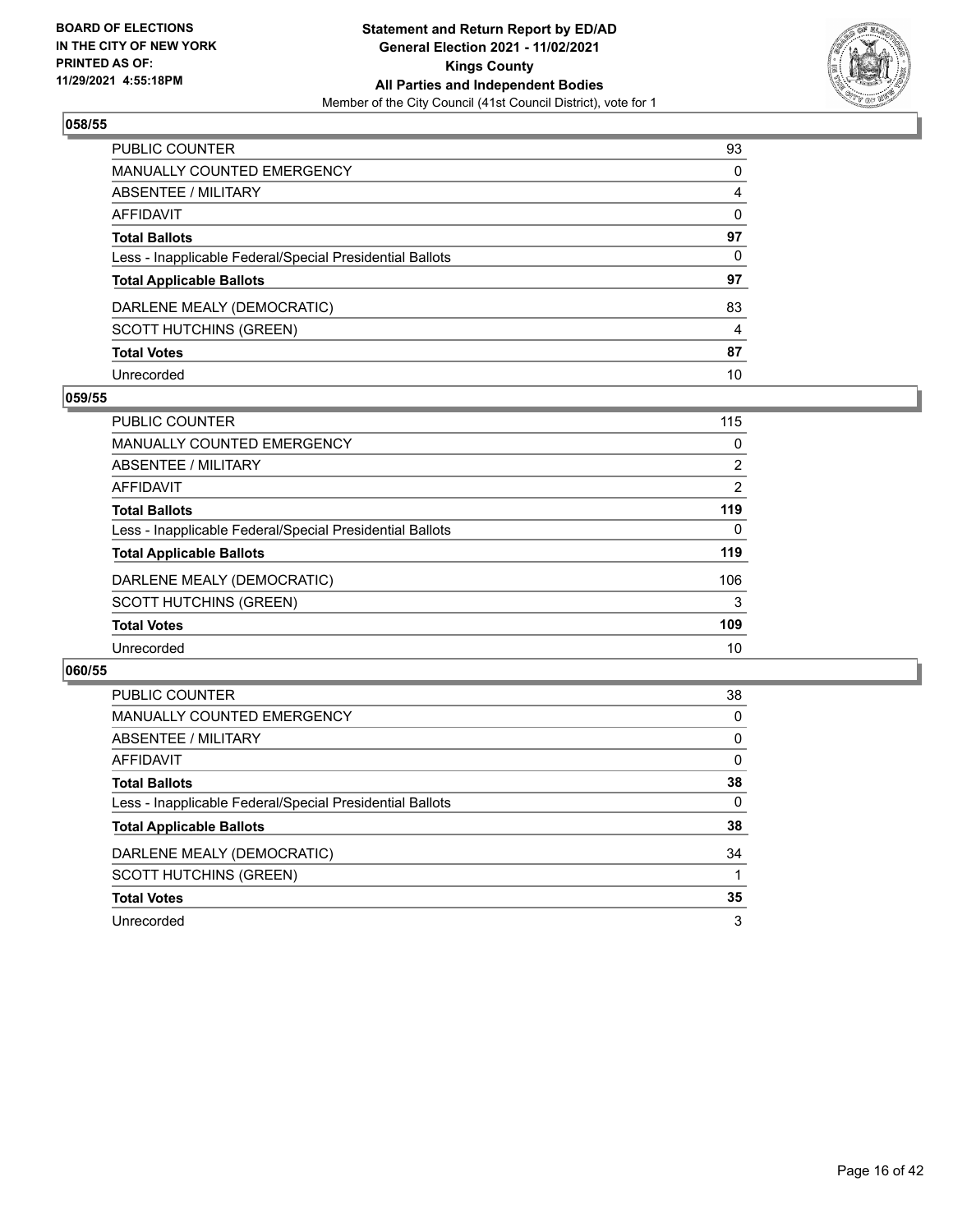

| <b>PUBLIC COUNTER</b>                                    | 164 |
|----------------------------------------------------------|-----|
| <b>MANUALLY COUNTED EMERGENCY</b>                        | 0   |
| ABSENTEE / MILITARY                                      | 5   |
| <b>AFFIDAVIT</b>                                         |     |
| <b>Total Ballots</b>                                     | 170 |
| Less - Inapplicable Federal/Special Presidential Ballots | 0   |
| <b>Total Applicable Ballots</b>                          | 170 |
| DARLENE MEALY (DEMOCRATIC)                               | 149 |
| <b>SCOTT HUTCHINS (GREEN)</b>                            | 4   |
| JAVIER SANTIAGO (WRITE-IN)                               |     |
| <b>Total Votes</b>                                       | 154 |
| Unrecorded                                               | 16  |

#### **065/55**

| <b>PUBLIC COUNTER</b>                                    | 141          |
|----------------------------------------------------------|--------------|
| <b>MANUALLY COUNTED EMERGENCY</b>                        | 0            |
| ABSENTEE / MILITARY                                      | 2            |
| AFFIDAVIT                                                | 0            |
| <b>Total Ballots</b>                                     | 143          |
| Less - Inapplicable Federal/Special Presidential Ballots | $\mathbf{0}$ |
| <b>Total Applicable Ballots</b>                          | 143          |
| DARLENE MEALY (DEMOCRATIC)                               | 125          |
| <b>SCOTT HUTCHINS (GREEN)</b>                            | 6            |
| <b>Total Votes</b>                                       | 131          |
| Unrecorded                                               | 12           |

| <b>PUBLIC COUNTER</b>                                    | 85       |
|----------------------------------------------------------|----------|
| MANUALLY COUNTED EMERGENCY                               | $\Omega$ |
| ABSENTEE / MILITARY                                      | 2        |
| AFFIDAVIT                                                | $\Omega$ |
| <b>Total Ballots</b>                                     | 87       |
| Less - Inapplicable Federal/Special Presidential Ballots | $\Omega$ |
| <b>Total Applicable Ballots</b>                          | 87       |
| DARLENE MEALY (DEMOCRATIC)                               | 75       |
| <b>SCOTT HUTCHINS (GREEN)</b>                            | 2        |
| <b>Total Votes</b>                                       | 77       |
| Unrecorded                                               | 10       |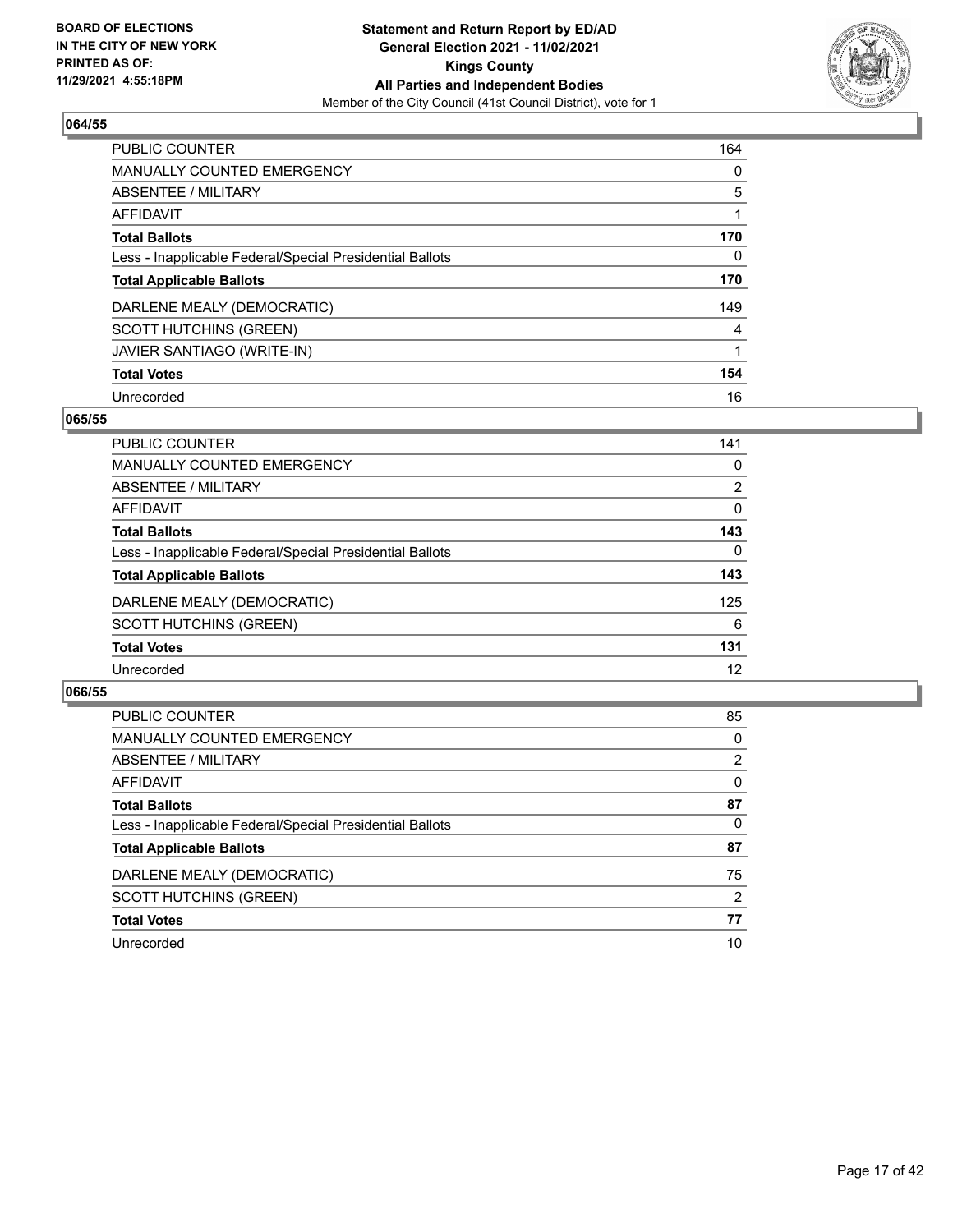

| PUBLIC COUNTER                                           | 95           |
|----------------------------------------------------------|--------------|
| MANUALLY COUNTED EMERGENCY                               | $\mathbf{0}$ |
| ABSENTEE / MILITARY                                      | 6            |
| <b>AFFIDAVIT</b>                                         | $\mathbf{0}$ |
| <b>Total Ballots</b>                                     | 101          |
| Less - Inapplicable Federal/Special Presidential Ballots | 0            |
| <b>Total Applicable Ballots</b>                          | 101          |
| DARLENE MEALY (DEMOCRATIC)                               | 84           |
| <b>SCOTT HUTCHINS (GREEN)</b>                            | 4            |
| <b>Total Votes</b>                                       | 88           |
| Unrecorded                                               | 13           |

#### **068/55**

| <b>PUBLIC COUNTER</b>                                    | 73             |
|----------------------------------------------------------|----------------|
| <b>MANUALLY COUNTED EMERGENCY</b>                        | 0              |
| ABSENTEE / MILITARY                                      |                |
| AFFIDAVIT                                                | $\Omega$       |
| <b>Total Ballots</b>                                     | 74             |
| Less - Inapplicable Federal/Special Presidential Ballots | $\Omega$       |
| <b>Total Applicable Ballots</b>                          | 74             |
| DARLENE MEALY (DEMOCRATIC)                               | 65             |
| <b>SCOTT HUTCHINS (GREEN)</b>                            | $\overline{2}$ |
| <b>Total Votes</b>                                       | 67             |
| Unrecorded                                               |                |

| <b>PUBLIC COUNTER</b>                                    | 146            |
|----------------------------------------------------------|----------------|
| <b>MANUALLY COUNTED EMERGENCY</b>                        | $\Omega$       |
| ABSENTEE / MILITARY                                      | 6              |
| <b>AFFIDAVIT</b>                                         | 0              |
| <b>Total Ballots</b>                                     | 152            |
| Less - Inapplicable Federal/Special Presidential Ballots | 0              |
| <b>Total Applicable Ballots</b>                          | 152            |
| DARLENE MEALY (DEMOCRATIC)                               | 140            |
| SCOTT HUTCHINS (GREEN)                                   | $\overline{2}$ |
| <b>Total Votes</b>                                       | 142            |
| Unrecorded                                               | 10             |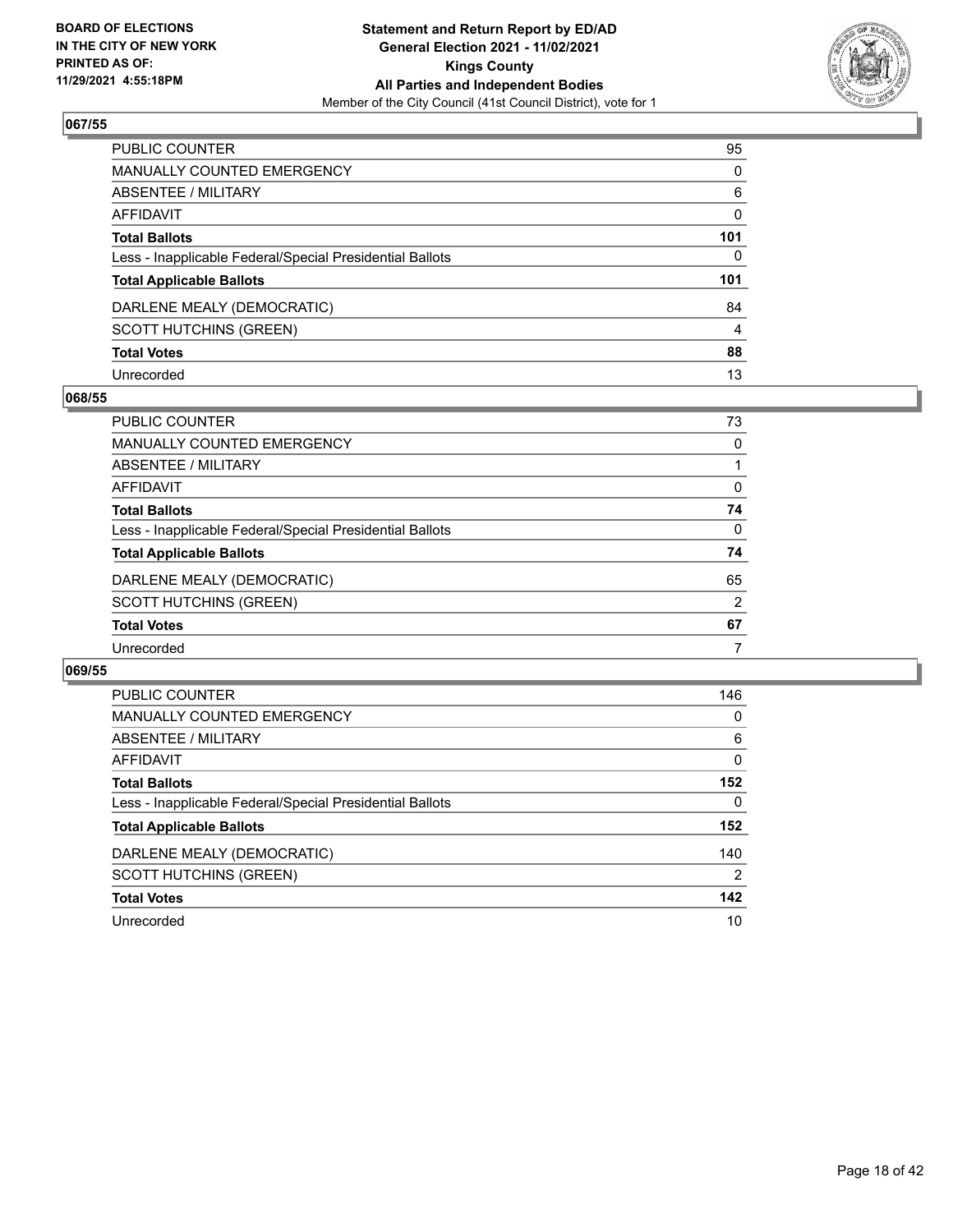

| PUBLIC COUNTER                                           | 59       |
|----------------------------------------------------------|----------|
| MANUALLY COUNTED EMERGENCY                               | $\Omega$ |
| ABSENTEE / MILITARY                                      | 2        |
| <b>AFFIDAVIT</b>                                         | $\Omega$ |
| <b>Total Ballots</b>                                     | 61       |
| Less - Inapplicable Federal/Special Presidential Ballots | 0        |
| <b>Total Applicable Ballots</b>                          | 61       |
| DARLENE MEALY (DEMOCRATIC)                               | 52       |
| <b>SCOTT HUTCHINS (GREEN)</b>                            |          |
| <b>Total Votes</b>                                       | 53       |
| Unrecorded                                               | 8        |

#### **071/55**

| <b>PUBLIC COUNTER</b>                                    | 102 |
|----------------------------------------------------------|-----|
| <b>MANUALLY COUNTED EMERGENCY</b>                        | 0   |
| ABSENTEE / MILITARY                                      | 5   |
| <b>AFFIDAVIT</b>                                         | 0   |
| <b>Total Ballots</b>                                     | 107 |
| Less - Inapplicable Federal/Special Presidential Ballots | 0   |
| <b>Total Applicable Ballots</b>                          | 107 |
| DARLENE MEALY (DEMOCRATIC)                               | 82  |
| <b>SCOTT HUTCHINS (GREEN)</b>                            | 2   |
| UNATTRIBUTABLE WRITE-IN (WRITE-IN)                       |     |
| <b>Total Votes</b>                                       | 85  |
| Unrecorded                                               | 22  |

| <b>PUBLIC COUNTER</b>                                    | 83 |
|----------------------------------------------------------|----|
| <b>MANUALLY COUNTED EMERGENCY</b>                        | 0  |
| ABSENTEE / MILITARY                                      | 3  |
| AFFIDAVIT                                                |    |
| <b>Total Ballots</b>                                     | 87 |
| Less - Inapplicable Federal/Special Presidential Ballots | 0  |
| <b>Total Applicable Ballots</b>                          | 87 |
| DARLENE MEALY (DEMOCRATIC)                               | 74 |
| <b>SCOTT HUTCHINS (GREEN)</b>                            | 5  |
| <b>Total Votes</b>                                       | 79 |
| Unrecorded                                               | 8  |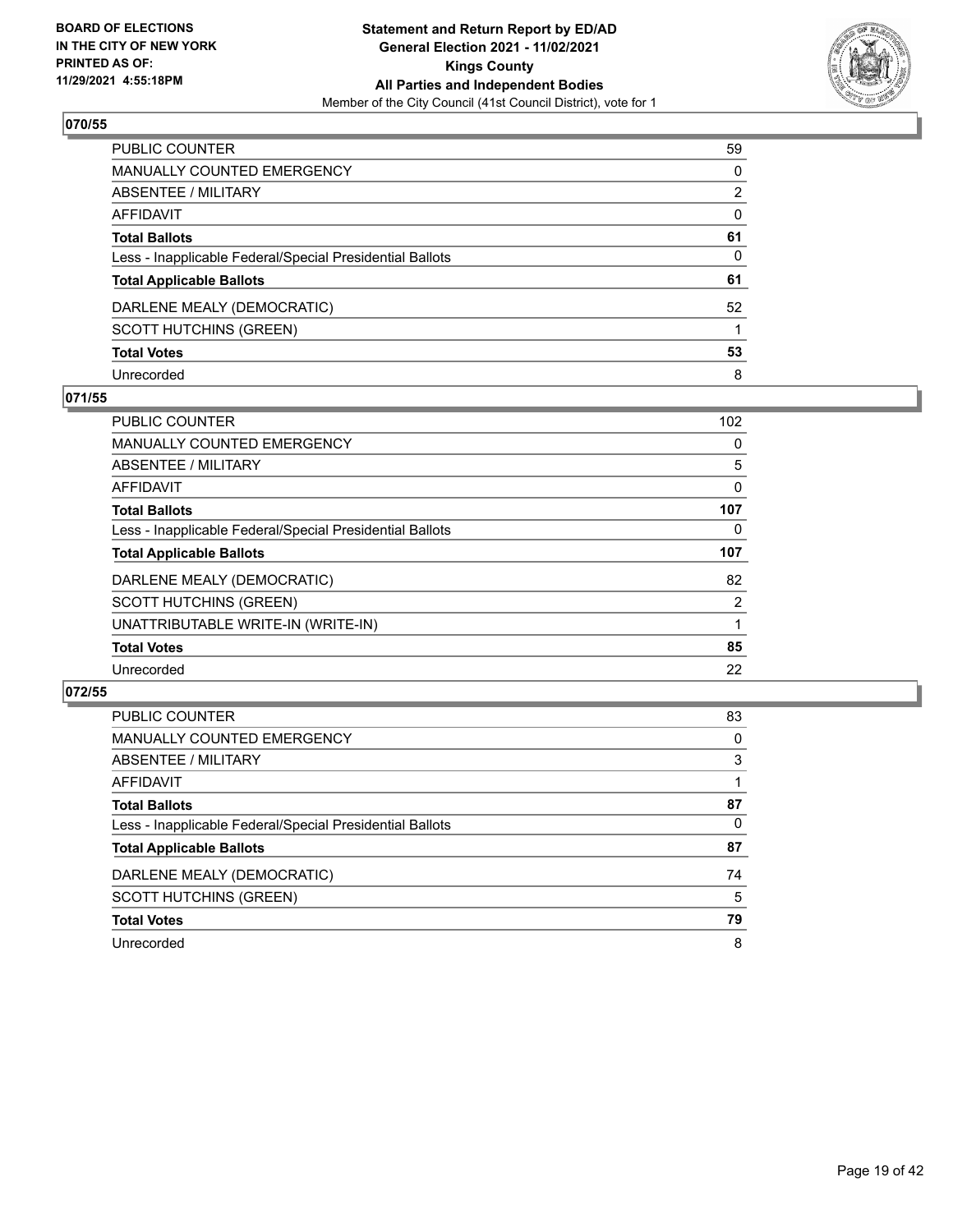

| <b>PUBLIC COUNTER</b>                                    | 164            |
|----------------------------------------------------------|----------------|
| <b>MANUALLY COUNTED EMERGENCY</b>                        | 0              |
| ABSENTEE / MILITARY                                      | 4              |
| AFFIDAVIT                                                |                |
| <b>Total Ballots</b>                                     | 169            |
| Less - Inapplicable Federal/Special Presidential Ballots | $\Omega$       |
| <b>Total Applicable Ballots</b>                          | 169            |
| DARLENE MEALY (DEMOCRATIC)                               | 154            |
| <b>SCOTT HUTCHINS (GREEN)</b>                            | 3              |
| UNATTRIBUTABLE WRITE-IN (WRITE-IN)                       | $\overline{2}$ |
| <b>Total Votes</b>                                       | 159            |
| Unrecorded                                               | 10             |

### **077/55**

| <b>PUBLIC COUNTER</b>                                    | 31       |
|----------------------------------------------------------|----------|
| <b>MANUALLY COUNTED EMERGENCY</b>                        | 0        |
| ABSENTEE / MILITARY                                      |          |
| AFFIDAVIT                                                | 0        |
| <b>Total Ballots</b>                                     | 32       |
| Less - Inapplicable Federal/Special Presidential Ballots | $\Omega$ |
| <b>Total Applicable Ballots</b>                          | 32       |
| DARLENE MEALY (DEMOCRATIC)                               | 30       |
| <b>SCOTT HUTCHINS (GREEN)</b>                            |          |
| <b>Total Votes</b>                                       | 31       |
| Unrecorded                                               |          |

| <b>PUBLIC COUNTER</b>                                    | 170      |
|----------------------------------------------------------|----------|
| <b>MANUALLY COUNTED EMERGENCY</b>                        | 0        |
| ABSENTEE / MILITARY                                      | 9        |
| AFFIDAVIT                                                | $\Omega$ |
| <b>Total Ballots</b>                                     | 179      |
| Less - Inapplicable Federal/Special Presidential Ballots | $\Omega$ |
| <b>Total Applicable Ballots</b>                          | 179      |
| DARLENE MEALY (DEMOCRATIC)                               | 167      |
| <b>SCOTT HUTCHINS (GREEN)</b>                            | 2        |
| <b>Total Votes</b>                                       | 169      |
| Unrecorded                                               | 10       |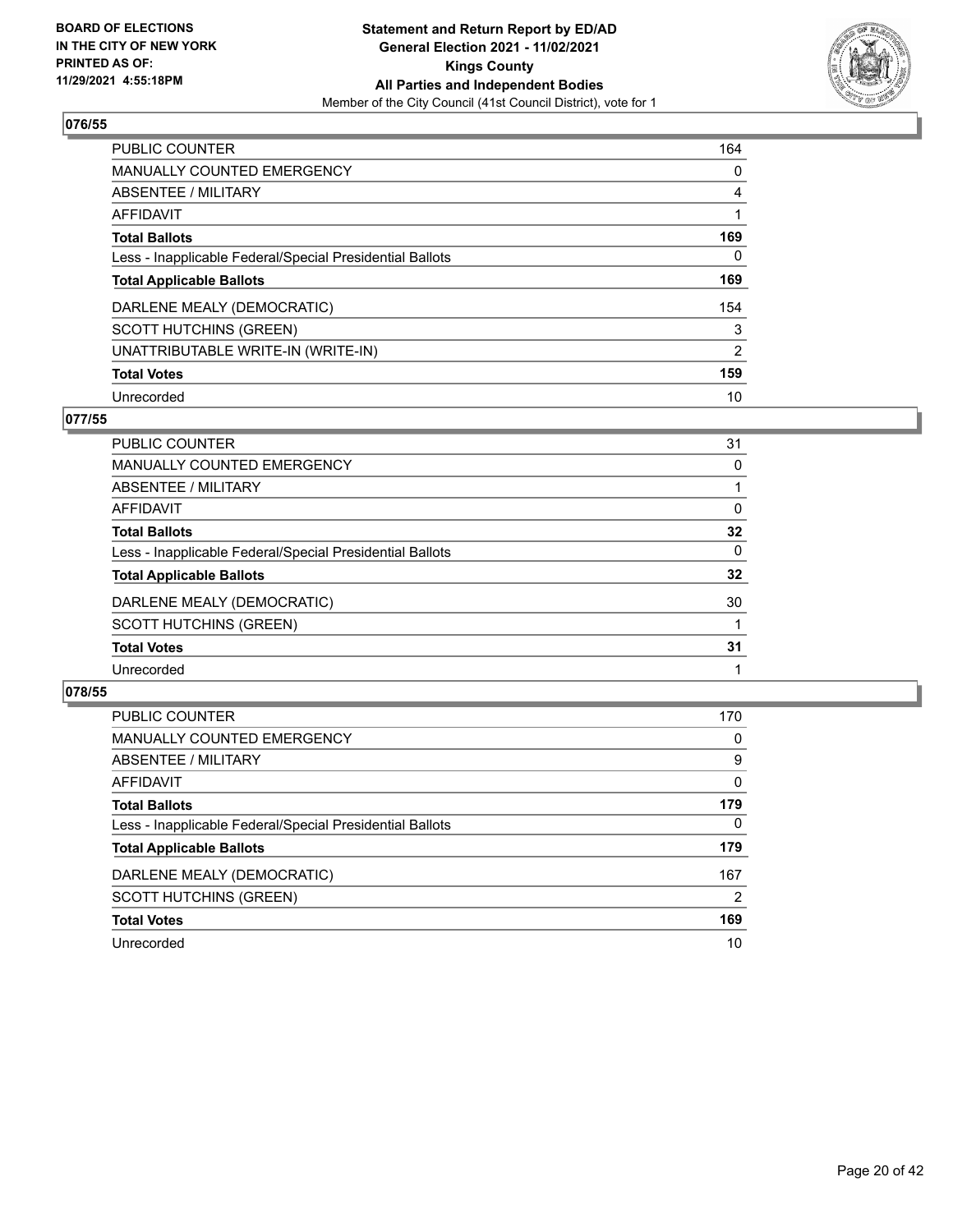

| PUBLIC COUNTER                                           | 108           |
|----------------------------------------------------------|---------------|
| <b>MANUALLY COUNTED EMERGENCY</b>                        | $\Omega$      |
| <b>ABSENTEE / MILITARY</b>                               | 9             |
| <b>AFFIDAVIT</b>                                         |               |
| <b>Total Ballots</b>                                     | 118           |
| Less - Inapplicable Federal/Special Presidential Ballots | 0             |
| <b>Total Applicable Ballots</b>                          | 118           |
| DARLENE MEALY (DEMOCRATIC)                               | 110           |
| <b>SCOTT HUTCHINS (GREEN)</b>                            | $\mathcal{P}$ |
| <b>Total Votes</b>                                       | 112           |
| Unrecorded                                               | 6             |

#### **080/55**

| <b>PUBLIC COUNTER</b>                                    | 111 |
|----------------------------------------------------------|-----|
| <b>MANUALLY COUNTED EMERGENCY</b>                        | 0   |
| ABSENTEE / MILITARY                                      | 22  |
| <b>AFFIDAVIT</b>                                         | 0   |
| <b>Total Ballots</b>                                     | 133 |
| Less - Inapplicable Federal/Special Presidential Ballots | 0   |
| <b>Total Applicable Ballots</b>                          | 133 |
| DARLENE MEALY (DEMOCRATIC)                               | 123 |
| <b>SCOTT HUTCHINS (GREEN)</b>                            |     |
| ALIKA SAMUELS (WRITE-IN)                                 |     |
| <b>Total Votes</b>                                       | 125 |
| Unrecorded                                               | 8   |

| <b>PUBLIC COUNTER</b>                                    | 159      |
|----------------------------------------------------------|----------|
| MANUALLY COUNTED EMERGENCY                               | 0        |
| ABSENTEE / MILITARY                                      | 9        |
| AFFIDAVIT                                                | 2        |
| <b>Total Ballots</b>                                     | 170      |
| Less - Inapplicable Federal/Special Presidential Ballots | $\Omega$ |
| <b>Total Applicable Ballots</b>                          | 170      |
| DARLENE MEALY (DEMOCRATIC)                               | 158      |
| <b>SCOTT HUTCHINS (GREEN)</b>                            | 2        |
| <b>Total Votes</b>                                       | 160      |
| Unrecorded                                               | 10       |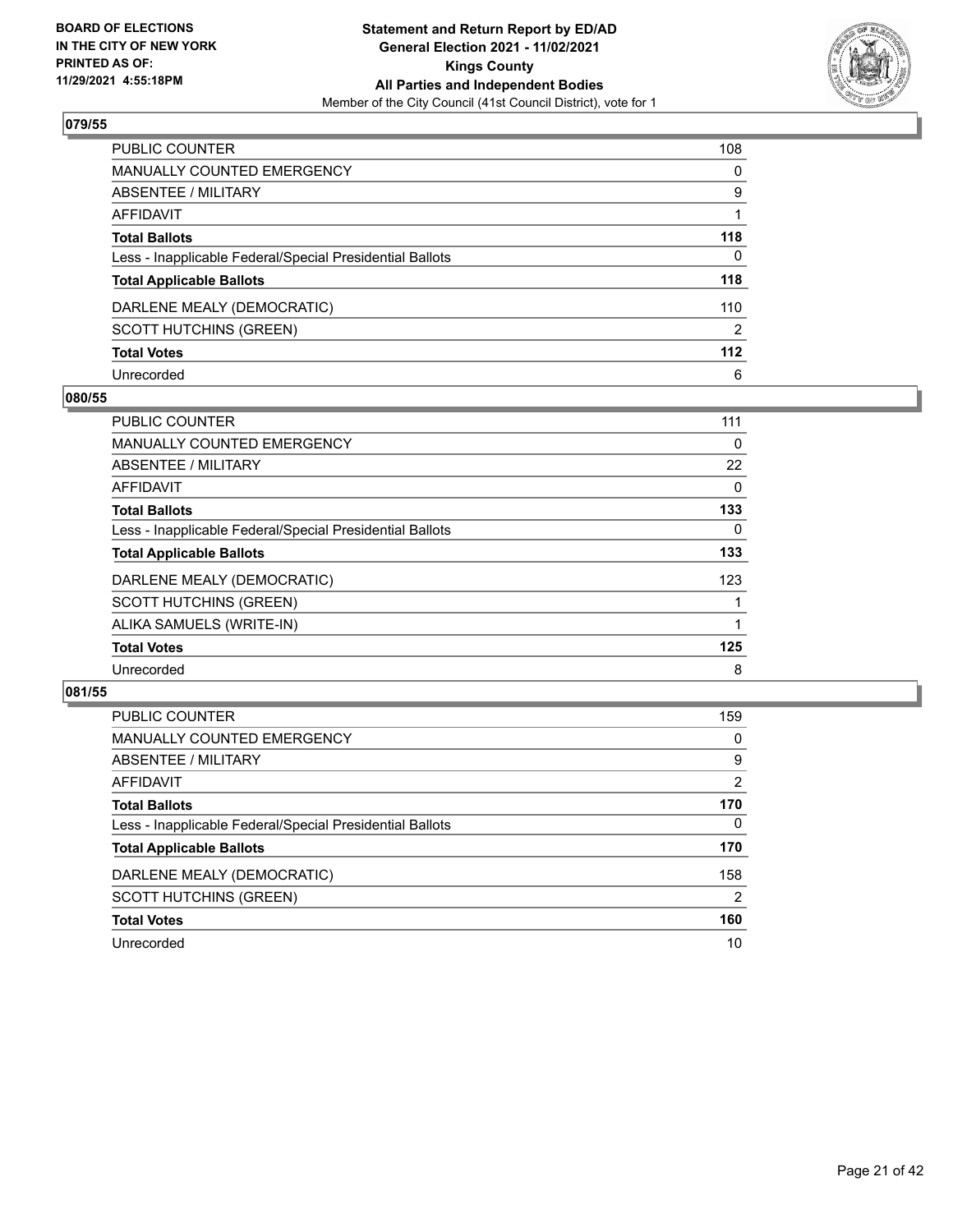

| PUBLIC COUNTER                                           | 137 |
|----------------------------------------------------------|-----|
| <b>MANUALLY COUNTED EMERGENCY</b>                        | 0   |
| <b>ABSENTEE / MILITARY</b>                               | 11  |
| <b>AFFIDAVIT</b>                                         | 0   |
| <b>Total Ballots</b>                                     | 148 |
| Less - Inapplicable Federal/Special Presidential Ballots | 0   |
| <b>Total Applicable Ballots</b>                          | 148 |
| DARLENE MEALY (DEMOCRATIC)                               | 133 |
| <b>SCOTT HUTCHINS (GREEN)</b>                            | 4   |
| <b>Total Votes</b>                                       | 137 |
| Unrecorded                                               | 11  |

#### **084/55**

| PUBLIC COUNTER                                           | 182      |
|----------------------------------------------------------|----------|
| MANUALLY COUNTED EMERGENCY                               | 0        |
| ABSENTEE / MILITARY                                      | 10       |
| <b>AFFIDAVIT</b>                                         | $\Omega$ |
| <b>Total Ballots</b>                                     | 192      |
| Less - Inapplicable Federal/Special Presidential Ballots | 0        |
| <b>Total Applicable Ballots</b>                          | 192      |
| DARLENE MEALY (DEMOCRATIC)                               | 167      |
| <b>SCOTT HUTCHINS (GREEN)</b>                            | 5        |
| <b>Total Votes</b>                                       | 172      |
| Unrecorded                                               | 20       |

| PUBLIC COUNTER                                           | 166      |
|----------------------------------------------------------|----------|
| <b>MANUALLY COUNTED EMERGENCY</b>                        | $\Omega$ |
| ABSENTEE / MILITARY                                      | 14       |
| AFFIDAVIT                                                | $\Omega$ |
| <b>Total Ballots</b>                                     | 180      |
| Less - Inapplicable Federal/Special Presidential Ballots | $\Omega$ |
| <b>Total Applicable Ballots</b>                          | 180      |
| DARLENE MEALY (DEMOCRATIC)                               | 164      |
| <b>SCOTT HUTCHINS (GREEN)</b>                            | 9        |
| <b>Total Votes</b>                                       | 173      |
| Unrecorded                                               |          |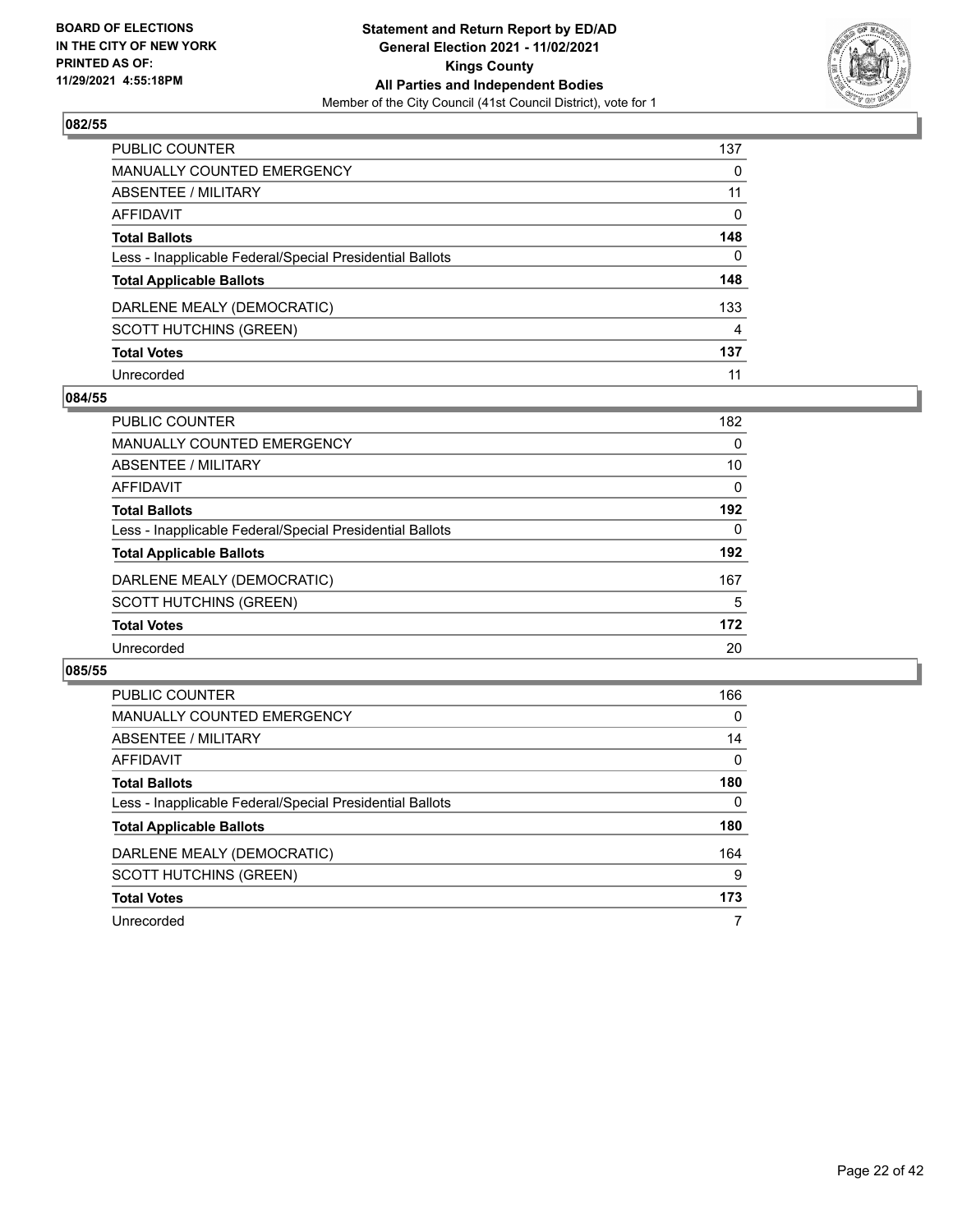

| <b>PUBLIC COUNTER</b>                                    | 136            |
|----------------------------------------------------------|----------------|
| <b>MANUALLY COUNTED EMERGENCY</b>                        | 0              |
| ABSENTEE / MILITARY                                      | $\overline{2}$ |
| <b>AFFIDAVIT</b>                                         | $\Omega$       |
| <b>Total Ballots</b>                                     | 138            |
| Less - Inapplicable Federal/Special Presidential Ballots | $\Omega$       |
| <b>Total Applicable Ballots</b>                          | 138            |
| DARLENE MEALY (DEMOCRATIC)                               | 117            |
| <b>SCOTT HUTCHINS (GREEN)</b>                            | 5              |
| TAYNA BAKAREY (WRITE-IN)                                 |                |
| <b>Total Votes</b>                                       | 123            |
| Unrecorded                                               | 15             |

#### **087/55**

| <b>PUBLIC COUNTER</b>                                    | 111            |
|----------------------------------------------------------|----------------|
| <b>MANUALLY COUNTED EMERGENCY</b>                        | 0              |
| ABSENTEE / MILITARY                                      | 2              |
| AFFIDAVIT                                                |                |
| <b>Total Ballots</b>                                     | 114            |
| Less - Inapplicable Federal/Special Presidential Ballots | $\mathbf{0}$   |
| <b>Total Applicable Ballots</b>                          | 114            |
| DARLENE MEALY (DEMOCRATIC)                               | 102            |
| <b>SCOTT HUTCHINS (GREEN)</b>                            | $\overline{2}$ |
| <b>Total Votes</b>                                       | 104            |
| Unrecorded                                               | 10             |

| <b>PUBLIC COUNTER</b>                                    | 197      |
|----------------------------------------------------------|----------|
| MANUALLY COUNTED EMERGENCY                               | 0        |
| ABSENTEE / MILITARY                                      | 4        |
| AFFIDAVIT                                                | $\Omega$ |
| <b>Total Ballots</b>                                     | 201      |
| Less - Inapplicable Federal/Special Presidential Ballots | 0        |
| <b>Total Applicable Ballots</b>                          | 201      |
| DARLENE MEALY (DEMOCRATIC)                               | 187      |
| <b>SCOTT HUTCHINS (GREEN)</b>                            | 5        |
| <b>Total Votes</b>                                       | 192      |
| Unrecorded                                               | 9        |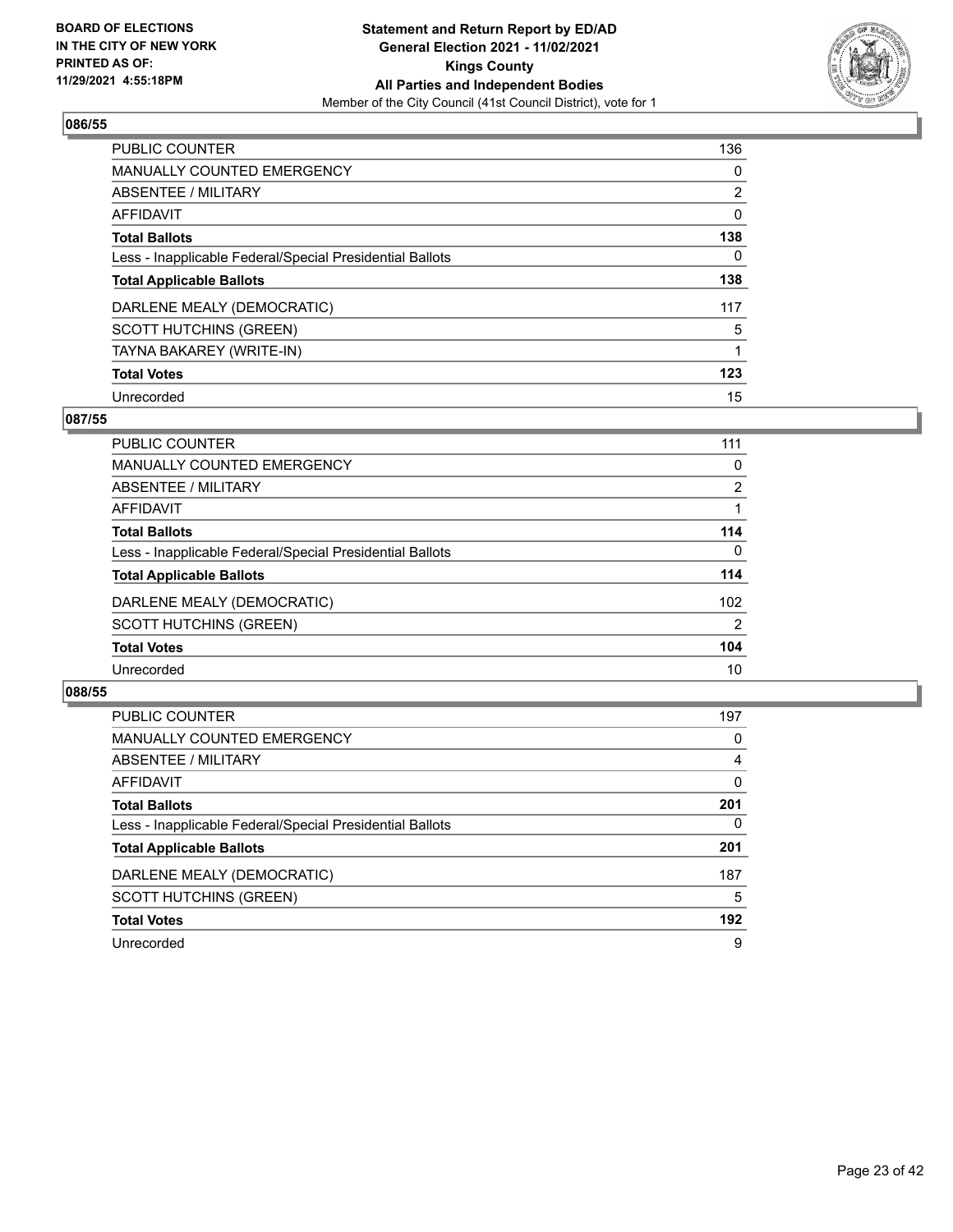

| PUBLIC COUNTER                                           | 163      |
|----------------------------------------------------------|----------|
| <b>MANUALLY COUNTED EMERGENCY</b>                        | $\Omega$ |
| <b>ABSENTEE / MILITARY</b>                               | 9        |
| <b>AFFIDAVIT</b>                                         |          |
| <b>Total Ballots</b>                                     | 173      |
| Less - Inapplicable Federal/Special Presidential Ballots | 0        |
| <b>Total Applicable Ballots</b>                          | 173      |
| DARLENE MEALY (DEMOCRATIC)                               | 161      |
| <b>SCOTT HUTCHINS (GREEN)</b>                            | 4        |
| <b>Total Votes</b>                                       | 165      |
| Unrecorded                                               | 8        |

#### **090/55**

| <b>PUBLIC COUNTER</b>                                    | 143 |
|----------------------------------------------------------|-----|
| <b>MANUALLY COUNTED EMERGENCY</b>                        | 0   |
| ABSENTEE / MILITARY                                      | 4   |
| AFFIDAVIT                                                | 0   |
| <b>Total Ballots</b>                                     | 147 |
| Less - Inapplicable Federal/Special Presidential Ballots | 0   |
| <b>Total Applicable Ballots</b>                          | 147 |
| DARLENE MEALY (DEMOCRATIC)                               | 136 |
| <b>SCOTT HUTCHINS (GREEN)</b>                            | 2   |
| UNATTRIBUTABLE WRITE-IN (WRITE-IN)                       |     |
| <b>Total Votes</b>                                       | 139 |
| Unrecorded                                               | 8   |

| <b>PUBLIC COUNTER</b>                                    | 188 |
|----------------------------------------------------------|-----|
| <b>MANUALLY COUNTED EMERGENCY</b>                        | 0   |
| ABSENTEE / MILITARY                                      | 8   |
| <b>AFFIDAVIT</b>                                         |     |
| <b>Total Ballots</b>                                     | 197 |
| Less - Inapplicable Federal/Special Presidential Ballots | 0   |
| <b>Total Applicable Ballots</b>                          | 197 |
| DARLENE MEALY (DEMOCRATIC)                               | 174 |
| <b>SCOTT HUTCHINS (GREEN)</b>                            | 4   |
| DAVID ZHANG (WRITE-IN)                                   |     |
| <b>Total Votes</b>                                       | 179 |
| Unrecorded                                               | 18  |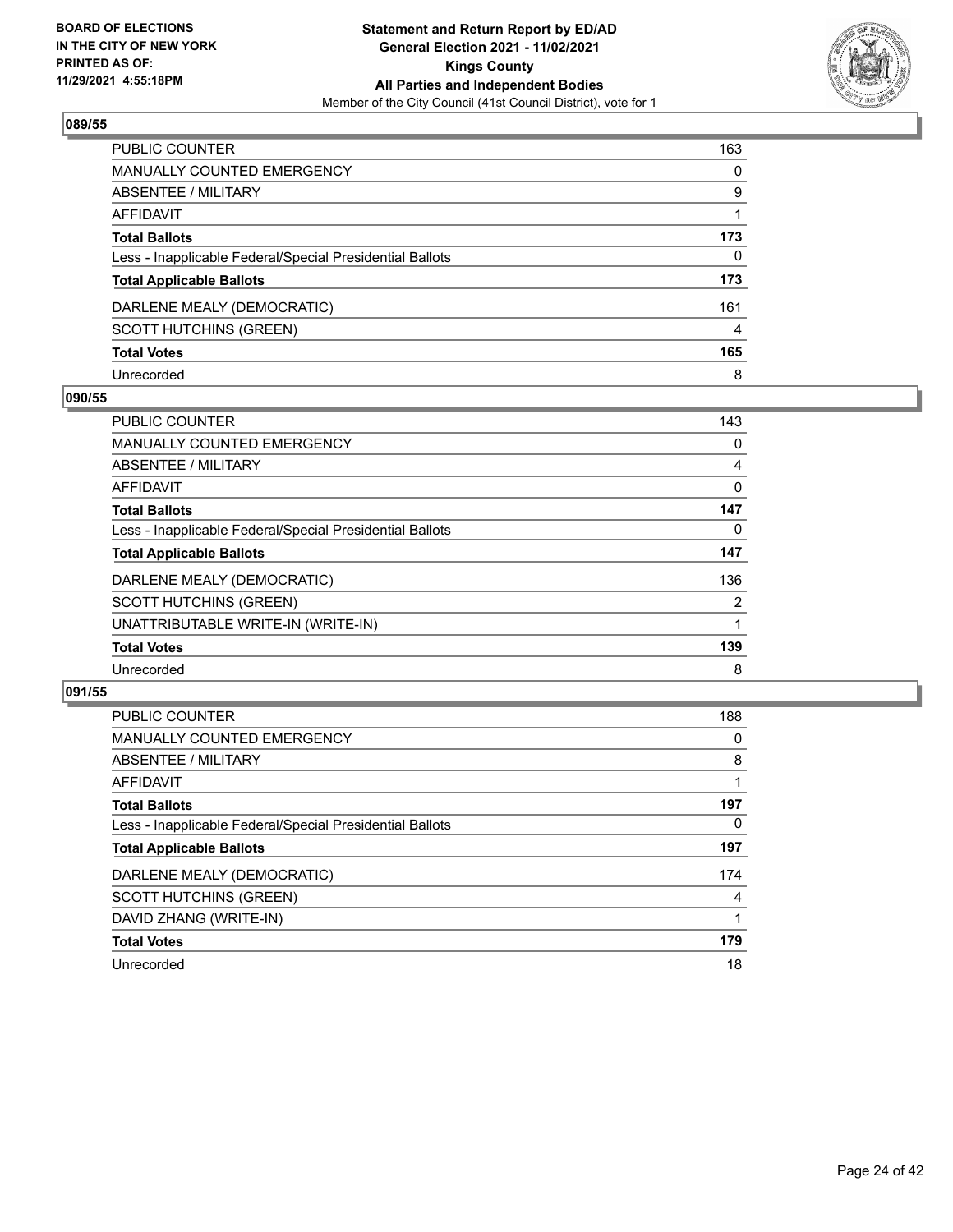

| PUBLIC COUNTER                                           | 163      |
|----------------------------------------------------------|----------|
| <b>MANUALLY COUNTED EMERGENCY</b>                        | $\Omega$ |
| <b>ABSENTEE / MILITARY</b>                               | 3        |
| <b>AFFIDAVIT</b>                                         |          |
| <b>Total Ballots</b>                                     | 167      |
| Less - Inapplicable Federal/Special Presidential Ballots | 0        |
| <b>Total Applicable Ballots</b>                          | 167      |
| DARLENE MEALY (DEMOCRATIC)                               | 149      |
| <b>SCOTT HUTCHINS (GREEN)</b>                            | 4        |
| <b>Total Votes</b>                                       | 153      |
| Unrecorded                                               | 14       |

#### **093/55**

| <b>PUBLIC COUNTER</b>                                    | 163      |
|----------------------------------------------------------|----------|
| MANUALLY COUNTED EMERGENCY                               | 0        |
| ABSENTEE / MILITARY                                      | 11       |
| AFFIDAVIT                                                | 0        |
| <b>Total Ballots</b>                                     | 174      |
| Less - Inapplicable Federal/Special Presidential Ballots | $\Omega$ |
| <b>Total Applicable Ballots</b>                          | 174      |
| DARLENE MEALY (DEMOCRATIC)                               | 157      |
| <b>SCOTT HUTCHINS (GREEN)</b>                            | 5        |
| <b>Total Votes</b>                                       | 162      |
| Unrecorded                                               | 12       |

| <b>PUBLIC COUNTER</b>                                    | 165            |
|----------------------------------------------------------|----------------|
| <b>MANUALLY COUNTED EMERGENCY</b>                        | $\Omega$       |
| ABSENTEE / MILITARY                                      | 11             |
| <b>AFFIDAVIT</b>                                         | 0              |
| <b>Total Ballots</b>                                     | 176            |
| Less - Inapplicable Federal/Special Presidential Ballots | $\Omega$       |
| <b>Total Applicable Ballots</b>                          | 176            |
| DARLENE MEALY (DEMOCRATIC)                               | 169            |
| SCOTT HUTCHINS (GREEN)                                   | $\overline{2}$ |
| <b>Total Votes</b>                                       | 171            |
| Unrecorded                                               | 5              |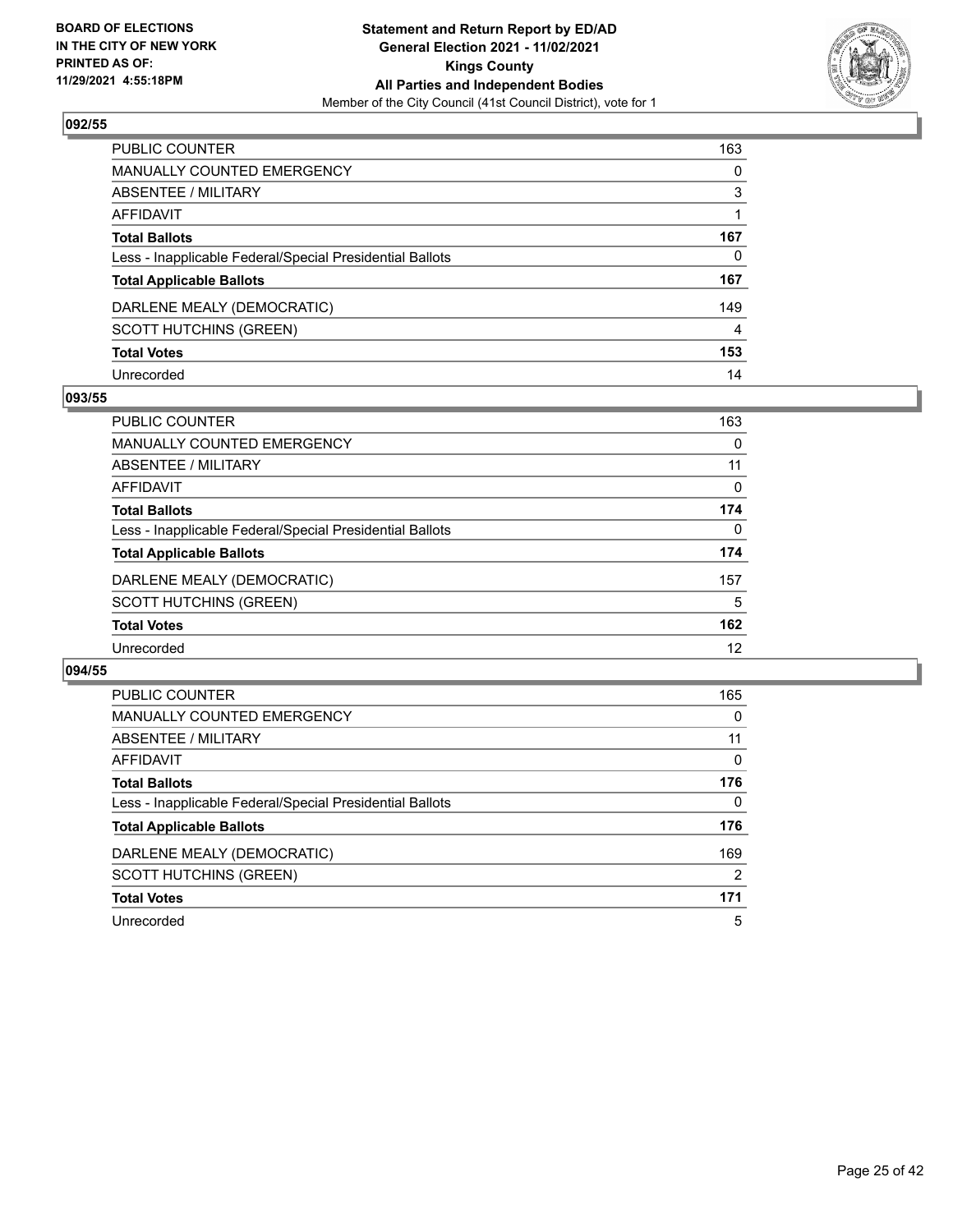

| PUBLIC COUNTER                                           | 45           |
|----------------------------------------------------------|--------------|
| MANUALLY COUNTED EMERGENCY                               | $\Omega$     |
| <b>ABSENTEE / MILITARY</b>                               | 4            |
| <b>AFFIDAVIT</b>                                         | $\mathbf{0}$ |
| <b>Total Ballots</b>                                     | 49           |
| Less - Inapplicable Federal/Special Presidential Ballots | $\mathbf{0}$ |
| <b>Total Applicable Ballots</b>                          | 49           |
| DARLENE MEALY (DEMOCRATIC)                               | 44           |
| <b>SCOTT HUTCHINS (GREEN)</b>                            | 2            |
| <b>Total Votes</b>                                       | 46           |
| Unrecorded                                               | 3            |

#### **096/55**

| <b>PUBLIC COUNTER</b>                                    | 178 |
|----------------------------------------------------------|-----|
| <b>MANUALLY COUNTED EMERGENCY</b>                        | 0   |
| ABSENTEE / MILITARY                                      |     |
| AFFIDAVIT                                                | 2   |
| <b>Total Ballots</b>                                     | 187 |
| Less - Inapplicable Federal/Special Presidential Ballots | 0   |
| <b>Total Applicable Ballots</b>                          | 187 |
| DARLENE MEALY (DEMOCRATIC)                               | 170 |
| <b>SCOTT HUTCHINS (GREEN)</b>                            | 6   |
| <b>Total Votes</b>                                       | 176 |
| Unrecorded                                               | 11  |

| <b>PUBLIC COUNTER</b>                                    | 170 |
|----------------------------------------------------------|-----|
| <b>MANUALLY COUNTED EMERGENCY</b>                        | 0   |
| ABSENTEE / MILITARY                                      | 4   |
| AFFIDAVIT                                                | 0   |
| <b>Total Ballots</b>                                     | 174 |
| Less - Inapplicable Federal/Special Presidential Ballots | 0   |
| <b>Total Applicable Ballots</b>                          | 174 |
| DARLENE MEALY (DEMOCRATIC)                               | 154 |
| <b>SCOTT HUTCHINS (GREEN)</b>                            | 5   |
| AARON C. MARTIN (WRITE-IN)                               |     |
| <b>Total Votes</b>                                       | 160 |
| Unrecorded                                               | 14  |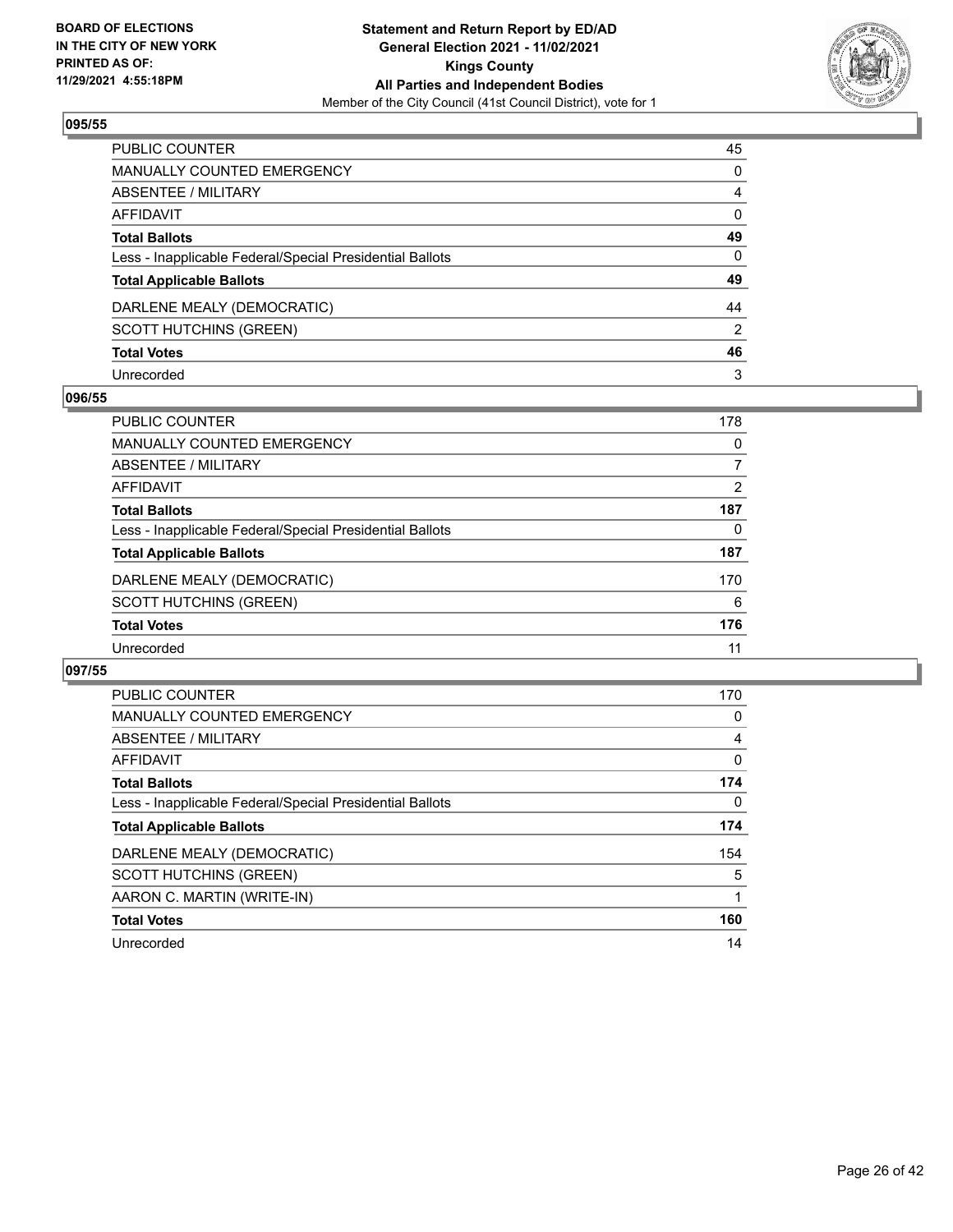

| PUBLIC COUNTER                                           | 174           |
|----------------------------------------------------------|---------------|
| <b>MANUALLY COUNTED EMERGENCY</b>                        | $\Omega$      |
| <b>ABSENTEE / MILITARY</b>                               | 5             |
| <b>AFFIDAVIT</b>                                         | 0             |
| <b>Total Ballots</b>                                     | 179           |
| Less - Inapplicable Federal/Special Presidential Ballots | 0             |
| <b>Total Applicable Ballots</b>                          | 179           |
| DARLENE MEALY (DEMOCRATIC)                               | 171           |
| <b>SCOTT HUTCHINS (GREEN)</b>                            | $\mathcal{P}$ |
| <b>Total Votes</b>                                       | 173           |
| Unrecorded                                               | 6             |

#### **104/55**

| <b>PUBLIC COUNTER</b>                                    | 143 |
|----------------------------------------------------------|-----|
| MANUALLY COUNTED EMERGENCY                               | 0   |
| ABSENTEE / MILITARY                                      |     |
| AFFIDAVIT                                                | 0   |
| <b>Total Ballots</b>                                     | 144 |
| Less - Inapplicable Federal/Special Presidential Ballots | 0   |
| <b>Total Applicable Ballots</b>                          | 144 |
| DARLENE MEALY (DEMOCRATIC)                               | 129 |
| <b>SCOTT HUTCHINS (GREEN)</b>                            | 5   |
| WILLIE L. BAKER (WRITE-IN)                               |     |
| <b>Total Votes</b>                                       | 135 |
| Unrecorded                                               | 9   |

| PUBLIC COUNTER                                           | 90       |
|----------------------------------------------------------|----------|
| MANUALLY COUNTED EMERGENCY                               | 0        |
| ABSENTEE / MILITARY                                      | 4        |
| AFFIDAVIT                                                |          |
| <b>Total Ballots</b>                                     | 95       |
| Less - Inapplicable Federal/Special Presidential Ballots | $\Omega$ |
| <b>Total Applicable Ballots</b>                          | 95       |
| DARLENE MEALY (DEMOCRATIC)                               | 75       |
| <b>SCOTT HUTCHINS (GREEN)</b>                            | 2        |
| <b>Total Votes</b>                                       | 77       |
| Unrecorded                                               | 18       |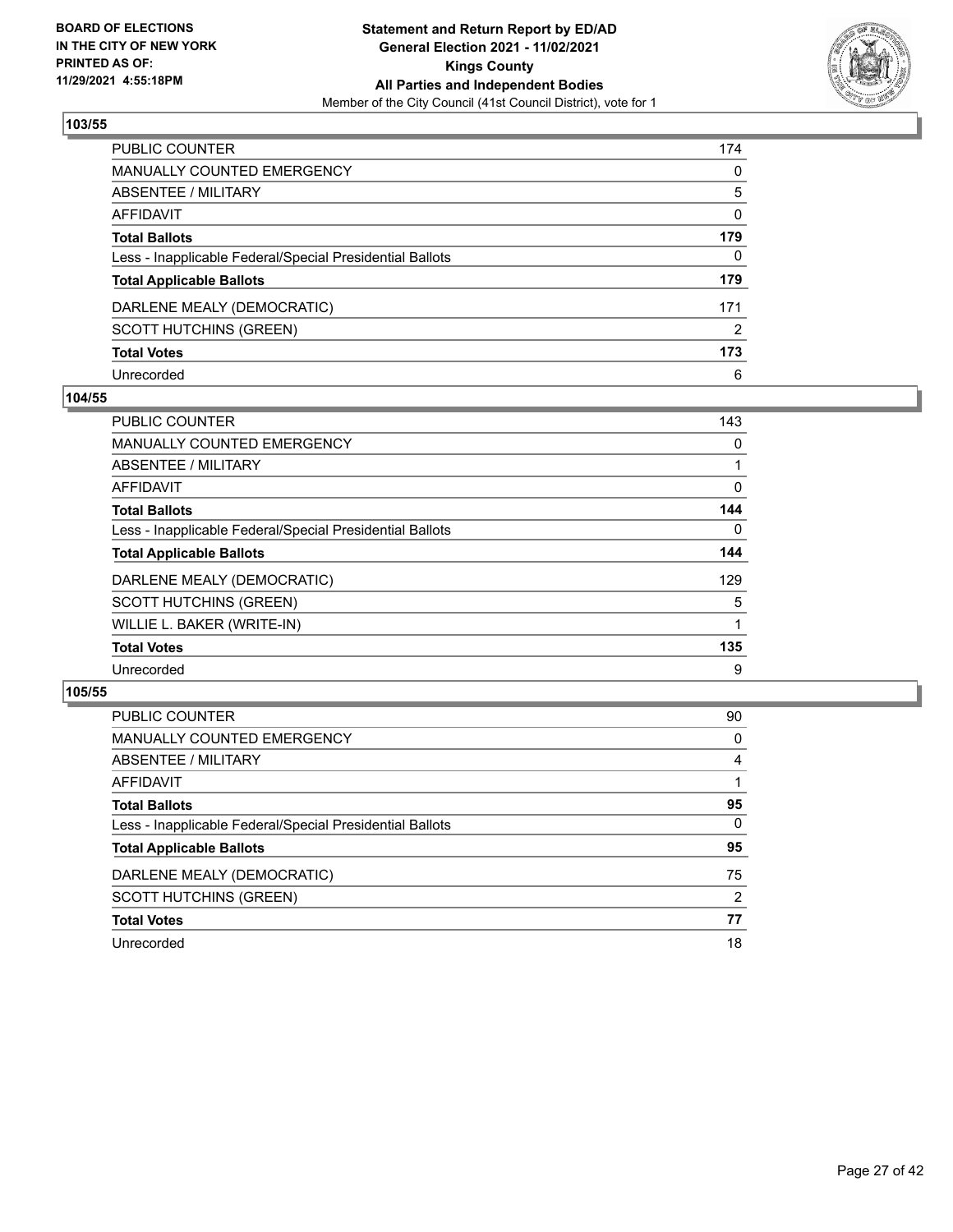

| PUBLIC COUNTER                                           | 169      |
|----------------------------------------------------------|----------|
| <b>MANUALLY COUNTED EMERGENCY</b>                        | $\Omega$ |
| <b>ABSENTEE / MILITARY</b>                               | 9        |
| <b>AFFIDAVIT</b>                                         |          |
| <b>Total Ballots</b>                                     | 179      |
| Less - Inapplicable Federal/Special Presidential Ballots | 0        |
| <b>Total Applicable Ballots</b>                          | 179      |
| DARLENE MEALY (DEMOCRATIC)                               | 165      |
| <b>SCOTT HUTCHINS (GREEN)</b>                            | 5        |
| <b>Total Votes</b>                                       | 170      |
| Unrecorded                                               | 9        |

#### **107/55**

| PUBLIC COUNTER                                           | 274 |
|----------------------------------------------------------|-----|
| <b>MANUALLY COUNTED EMERGENCY</b>                        | 0   |
| ABSENTEE / MILITARY                                      | 9   |
| AFFIDAVIT                                                | 4   |
| <b>Total Ballots</b>                                     | 287 |
| Less - Inapplicable Federal/Special Presidential Ballots | 0   |
| <b>Total Applicable Ballots</b>                          | 287 |
| DARLENE MEALY (DEMOCRATIC)                               | 255 |
| <b>SCOTT HUTCHINS (GREEN)</b>                            | 10  |
| ALICKA AMPRY SAMUEL (WRITE-IN)                           |     |
| ELI WRIGHT (WRITE-IN)                                    |     |
| <b>Total Votes</b>                                       | 267 |
| Unrecorded                                               | 20  |

| <b>PUBLIC COUNTER</b>                                    | 181      |
|----------------------------------------------------------|----------|
| <b>MANUALLY COUNTED EMERGENCY</b>                        | $\Omega$ |
| ABSENTEE / MILITARY                                      | 17       |
| AFFIDAVIT                                                | 0        |
| <b>Total Ballots</b>                                     | 198      |
| Less - Inapplicable Federal/Special Presidential Ballots | $\Omega$ |
| <b>Total Applicable Ballots</b>                          | 198      |
| DARLENE MEALY (DEMOCRATIC)                               | 168      |
| SCOTT HUTCHINS (GREEN)                                   | 15       |
| <b>Total Votes</b>                                       | 183      |
| Unrecorded                                               | 15       |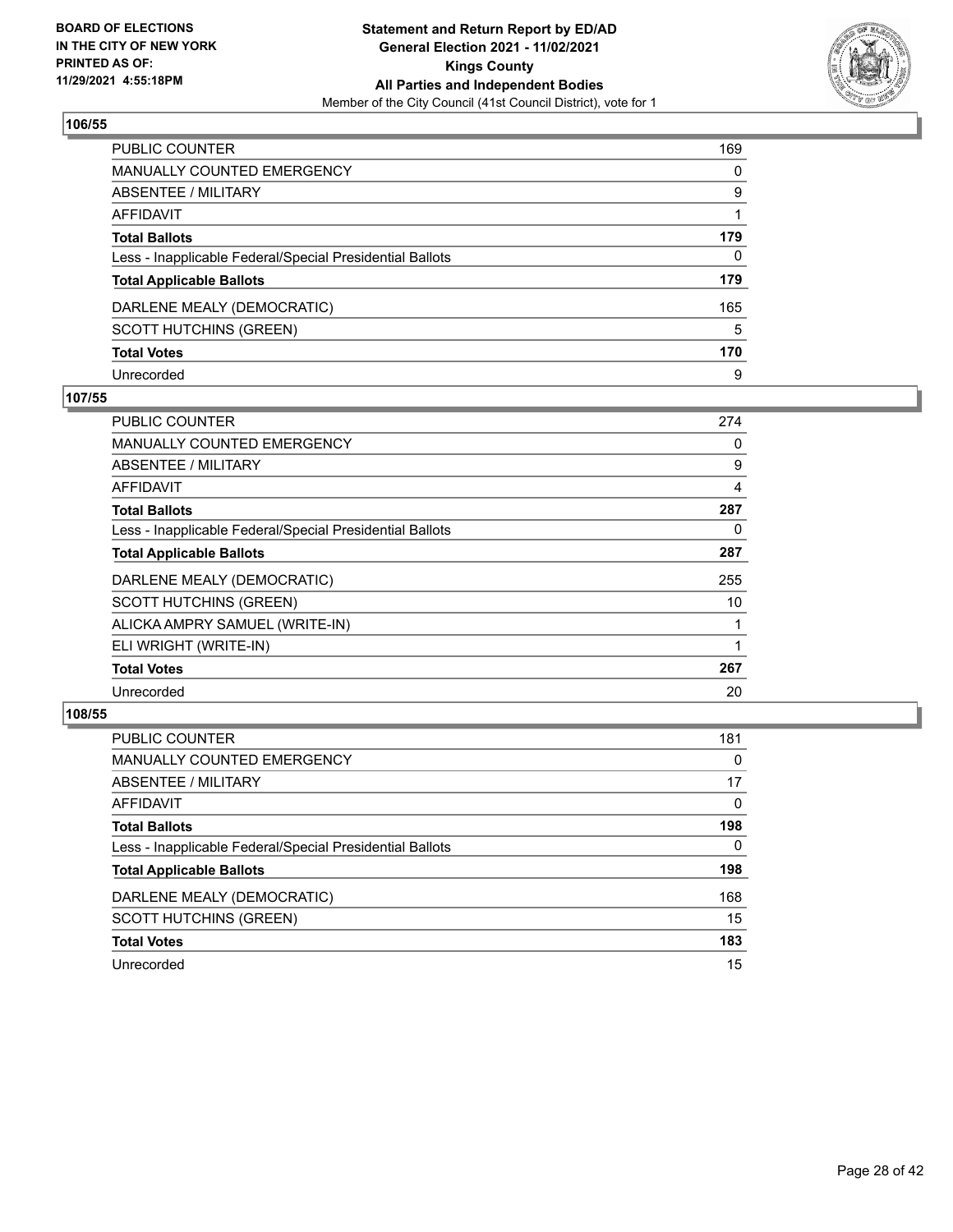

| <b>PUBLIC COUNTER</b>                                    | 84 |
|----------------------------------------------------------|----|
| <b>MANUALLY COUNTED EMERGENCY</b>                        | 0  |
| ABSENTEE / MILITARY                                      | 6  |
| <b>AFFIDAVIT</b>                                         | 0  |
| <b>Total Ballots</b>                                     | 90 |
| Less - Inapplicable Federal/Special Presidential Ballots | 0  |
| <b>Total Applicable Ballots</b>                          | 90 |
| DARLENE MEALY (DEMOCRATIC)                               | 66 |
| <b>SCOTT HUTCHINS (GREEN)</b>                            | 13 |
| LUISA PEREZ (WRITE-IN)                                   |    |
| LUISA PEREZ MILLER (WRITE-IN)                            |    |
| <b>Total Votes</b>                                       | 81 |
| Unrecorded                                               | 9  |

# **110/55**

| PUBLIC COUNTER                                           | 96       |
|----------------------------------------------------------|----------|
| <b>MANUALLY COUNTED EMERGENCY</b>                        | $\Omega$ |
| ABSENTEE / MILITARY                                      |          |
| AFFIDAVIT                                                |          |
| <b>Total Ballots</b>                                     | 98       |
| Less - Inapplicable Federal/Special Presidential Ballots | $\Omega$ |
| <b>Total Applicable Ballots</b>                          | 98       |
| DARLENE MEALY (DEMOCRATIC)                               | 84       |
| SCOTT HUTCHINS (GREEN)                                   | 3        |
| <b>Total Votes</b>                                       | 87       |
| Unrecorded                                               | 11       |
|                                                          |          |

| <b>SCOTT HUTCHINS (GREEN)</b><br><b>Total Votes</b>      | $\Omega$<br>0 |
|----------------------------------------------------------|---------------|
| DARLENE MEALY (DEMOCRATIC)                               | 0             |
| <b>Total Applicable Ballots</b>                          | 0             |
| Less - Inapplicable Federal/Special Presidential Ballots | 0             |
| <b>Total Ballots</b>                                     | 0             |
| AFFIDAVIT                                                | $\Omega$      |
| ABSENTEE / MILITARY                                      | $\Omega$      |
| MANUALLY COUNTED EMERGENCY                               | $\Omega$      |
| PUBLIC COUNTER                                           | 0             |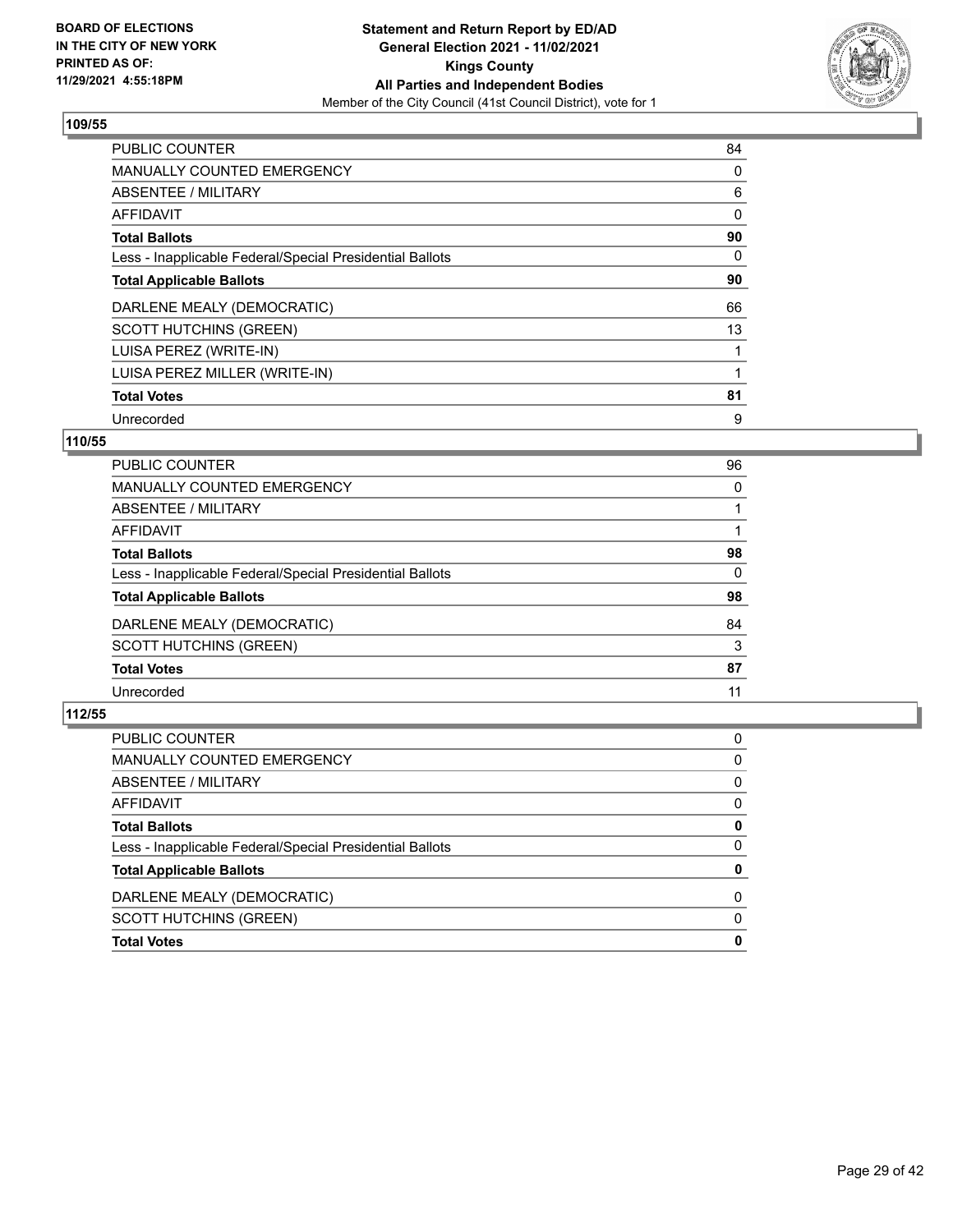

| <b>PUBLIC COUNTER</b>                                    | 175      |
|----------------------------------------------------------|----------|
| <b>MANUALLY COUNTED EMERGENCY</b>                        | $\Omega$ |
| ABSENTEE / MILITARY                                      | 5        |
| AFFIDAVIT                                                | 0        |
| <b>Total Ballots</b>                                     | 180      |
| Less - Inapplicable Federal/Special Presidential Ballots | 0        |
| <b>Total Applicable Ballots</b>                          | 180      |
| DARLENE MEALY (DEMOCRATIC)                               | 148      |
| <b>SCOTT HUTCHINS (GREEN)</b>                            | 8        |
| UNATTRIBUTABLE WRITE-IN (WRITE-IN)                       |          |
| <b>Total Votes</b>                                       | 157      |
| Unrecorded                                               | 23       |

#### **044/56**

| <b>PUBLIC COUNTER</b>                                    | 189      |
|----------------------------------------------------------|----------|
| <b>MANUALLY COUNTED EMERGENCY</b>                        | $\Omega$ |
| ABSENTEE / MILITARY                                      | 6        |
| <b>AFFIDAVIT</b>                                         | 4        |
| <b>Total Ballots</b>                                     | 199      |
| Less - Inapplicable Federal/Special Presidential Ballots | $\Omega$ |
| <b>Total Applicable Ballots</b>                          | 199      |
| DARLENE MEALY (DEMOCRATIC)                               | 161      |
| <b>SCOTT HUTCHINS (GREEN)</b>                            | 25       |
| DONALD TRUMP (WRITE-IN)                                  |          |
| <b>Total Votes</b>                                       | 187      |
| Unrecorded                                               | 12       |

| <b>PUBLIC COUNTER</b>                                    | 239 |
|----------------------------------------------------------|-----|
| <b>MANUALLY COUNTED EMERGENCY</b>                        | 0   |
| ABSENTEE / MILITARY                                      | 6   |
| AFFIDAVIT                                                | 0   |
| <b>Total Ballots</b>                                     | 245 |
| Less - Inapplicable Federal/Special Presidential Ballots | 0   |
| <b>Total Applicable Ballots</b>                          | 245 |
| DARLENE MEALY (DEMOCRATIC)                               | 210 |
| <b>SCOTT HUTCHINS (GREEN)</b>                            | 21  |
| ALICKA AMPRY SAMUEL (WRITE-IN)                           |     |
| CHARLES BARRON (WRITE-IN)                                |     |
| <b>Total Votes</b>                                       | 233 |
| Unrecorded                                               | 12  |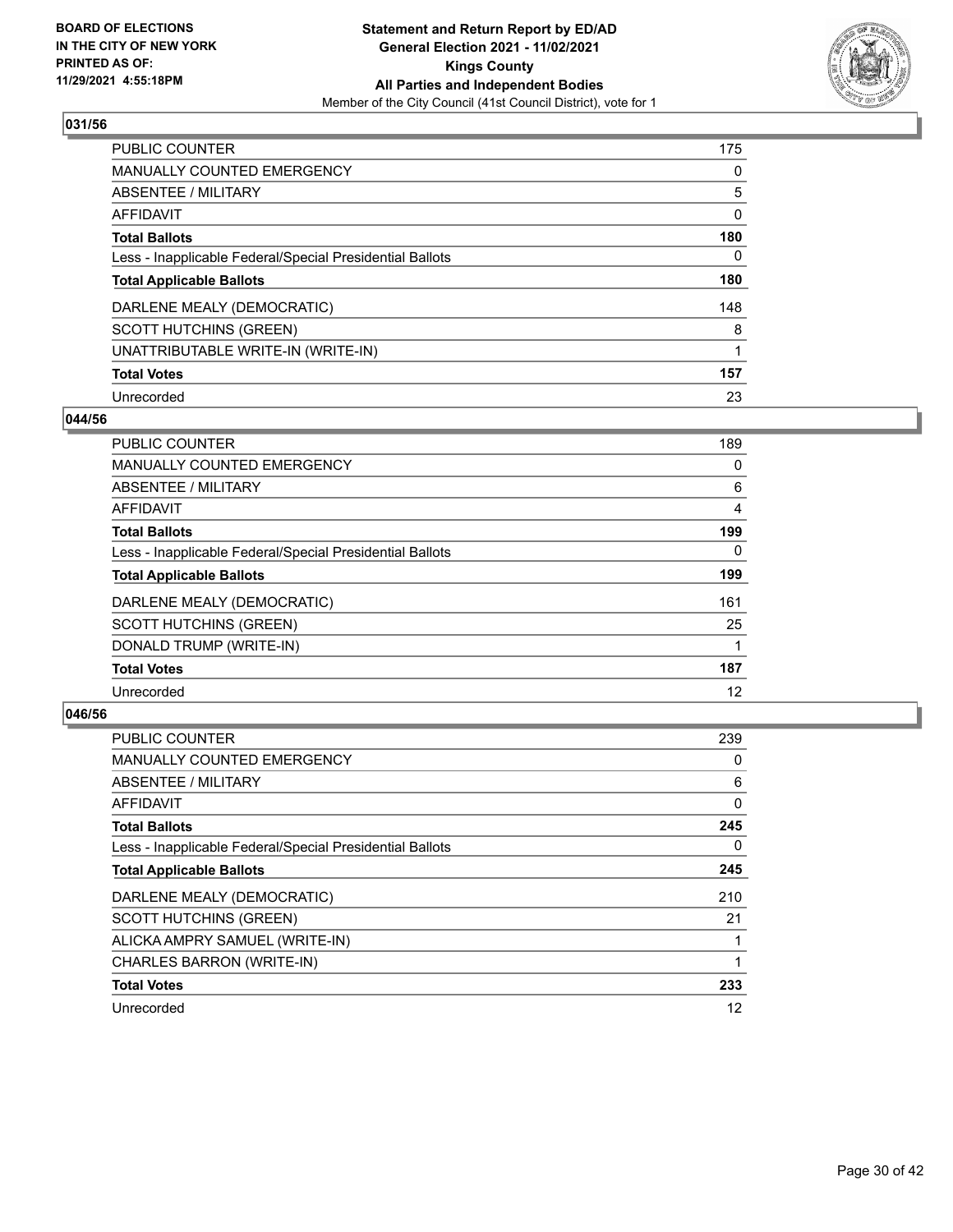

| <b>PUBLIC COUNTER</b>                                    | 228 |
|----------------------------------------------------------|-----|
| <b>MANUALLY COUNTED EMERGENCY</b>                        | 0   |
| <b>ABSENTEE / MILITARY</b>                               | 13  |
| AFFIDAVIT                                                | 5   |
| <b>Total Ballots</b>                                     | 246 |
| Less - Inapplicable Federal/Special Presidential Ballots | 0   |
| <b>Total Applicable Ballots</b>                          | 246 |
| DARLENE MEALY (DEMOCRATIC)                               | 199 |
| <b>SCOTT HUTCHINS (GREEN)</b>                            | 25  |
| ROBERT ENNIS JACKSON (WRITE-IN)                          |     |
| <b>Total Votes</b>                                       | 225 |
| Unrecorded                                               | 21  |

#### **061/56**

| <b>PUBLIC COUNTER</b>                                    | 131            |
|----------------------------------------------------------|----------------|
| <b>MANUALLY COUNTED EMERGENCY</b>                        | 0              |
| ABSENTEE / MILITARY                                      | 4              |
| <b>AFFIDAVIT</b>                                         | $\Omega$       |
| <b>Total Ballots</b>                                     | 135            |
| Less - Inapplicable Federal/Special Presidential Ballots | $\Omega$       |
| <b>Total Applicable Ballots</b>                          | 135            |
| DARLENE MEALY (DEMOCRATIC)                               | 111            |
| <b>SCOTT HUTCHINS (GREEN)</b>                            | 13             |
| PHILIP HOFMANN (WRITE-IN)                                | $\overline{2}$ |
| <b>Total Votes</b>                                       | 126            |
| Unrecorded                                               | 9              |

| <b>PUBLIC COUNTER</b>                                    | 129      |
|----------------------------------------------------------|----------|
| <b>MANUALLY COUNTED EMERGENCY</b>                        | $\Omega$ |
| ABSENTEE / MILITARY                                      | 4        |
| AFFIDAVIT                                                | $\Omega$ |
| <b>Total Ballots</b>                                     | 133      |
| Less - Inapplicable Federal/Special Presidential Ballots | $\Omega$ |
| <b>Total Applicable Ballots</b>                          | 133      |
| DARLENE MEALY (DEMOCRATIC)                               | 113      |
| <b>SCOTT HUTCHINS (GREEN)</b>                            | 9        |
| <b>Total Votes</b>                                       | 122      |
| Unrecorded                                               | 11       |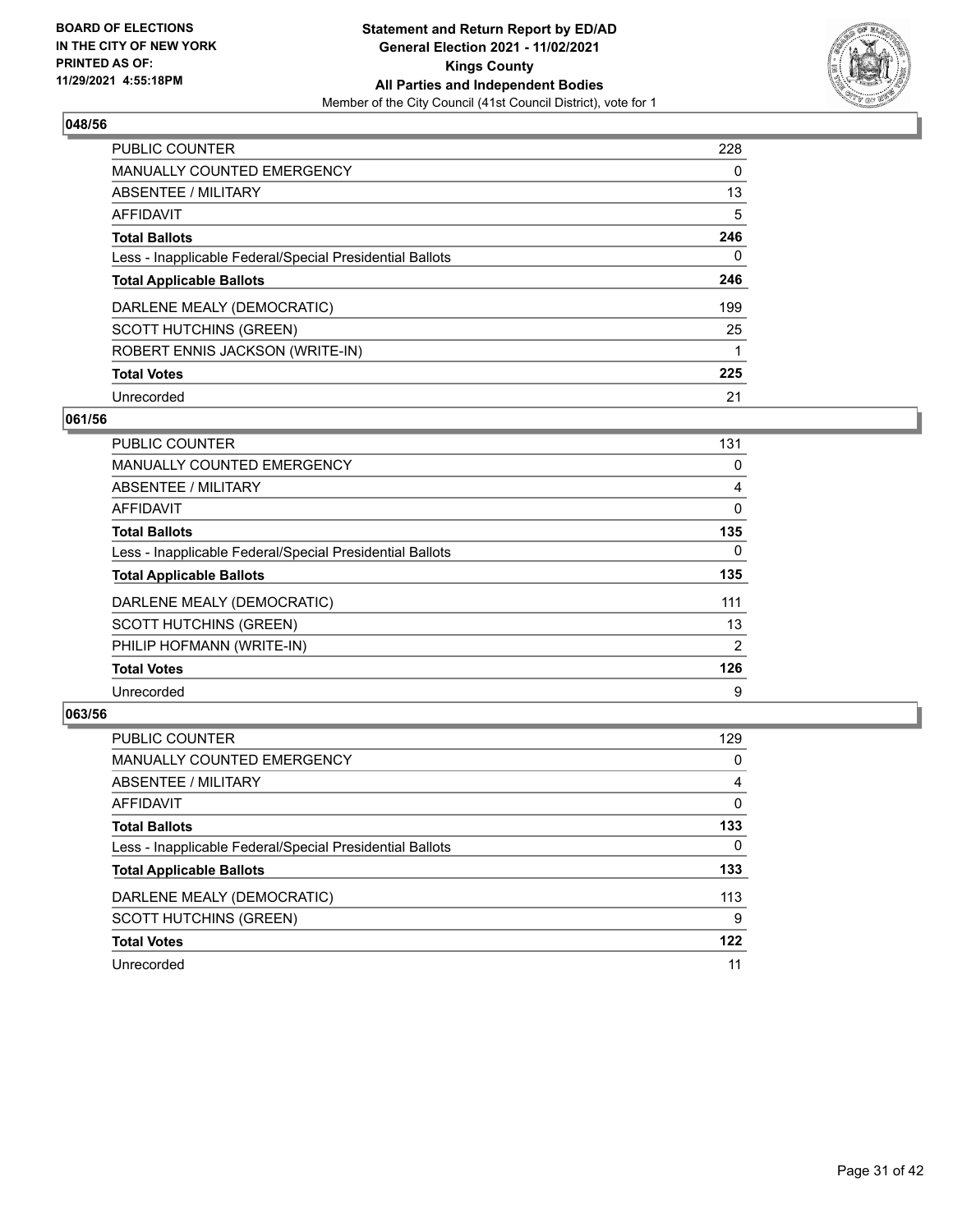

| <b>PUBLIC COUNTER</b>                                    | 136      |
|----------------------------------------------------------|----------|
| <b>MANUALLY COUNTED EMERGENCY</b>                        | $\Omega$ |
| ABSENTEE / MILITARY                                      | 9        |
| AFFIDAVIT                                                | 0        |
| <b>Total Ballots</b>                                     | 145      |
| Less - Inapplicable Federal/Special Presidential Ballots | 0        |
| <b>Total Applicable Ballots</b>                          | 145      |
| DARLENE MEALY (DEMOCRATIC)                               | 120      |
| <b>SCOTT HUTCHINS (GREEN)</b>                            | 3        |
| UNATTRIBUTABLE WRITE-IN (WRITE-IN)                       |          |
| <b>Total Votes</b>                                       | 124      |
| Unrecorded                                               | 21       |

#### **066/56**

| <b>PUBLIC COUNTER</b>                                    | 86       |
|----------------------------------------------------------|----------|
| <b>MANUALLY COUNTED EMERGENCY</b>                        | 0        |
| ABSENTEE / MILITARY                                      | 3        |
| <b>AFFIDAVIT</b>                                         | 0        |
| <b>Total Ballots</b>                                     | 89       |
| Less - Inapplicable Federal/Special Presidential Ballots | $\Omega$ |
| <b>Total Applicable Ballots</b>                          | 89       |
| DARLENE MEALY (DEMOCRATIC)                               | 79       |
| <b>SCOTT HUTCHINS (GREEN)</b>                            |          |
| <b>Total Votes</b>                                       | 80       |
| Unrecorded                                               | 9        |

| <b>PUBLIC COUNTER</b>                                    | 152            |
|----------------------------------------------------------|----------------|
| MANUALLY COUNTED EMERGENCY                               | 0              |
| ABSENTEE / MILITARY                                      | 5              |
| AFFIDAVIT                                                | $\overline{2}$ |
| <b>Total Ballots</b>                                     | 159            |
| Less - Inapplicable Federal/Special Presidential Ballots | $\Omega$       |
| <b>Total Applicable Ballots</b>                          | 159            |
| DARLENE MEALY (DEMOCRATIC)                               | 140            |
| <b>SCOTT HUTCHINS (GREEN)</b>                            | 2              |
| <b>Total Votes</b>                                       | 142            |
| Unrecorded                                               | 17             |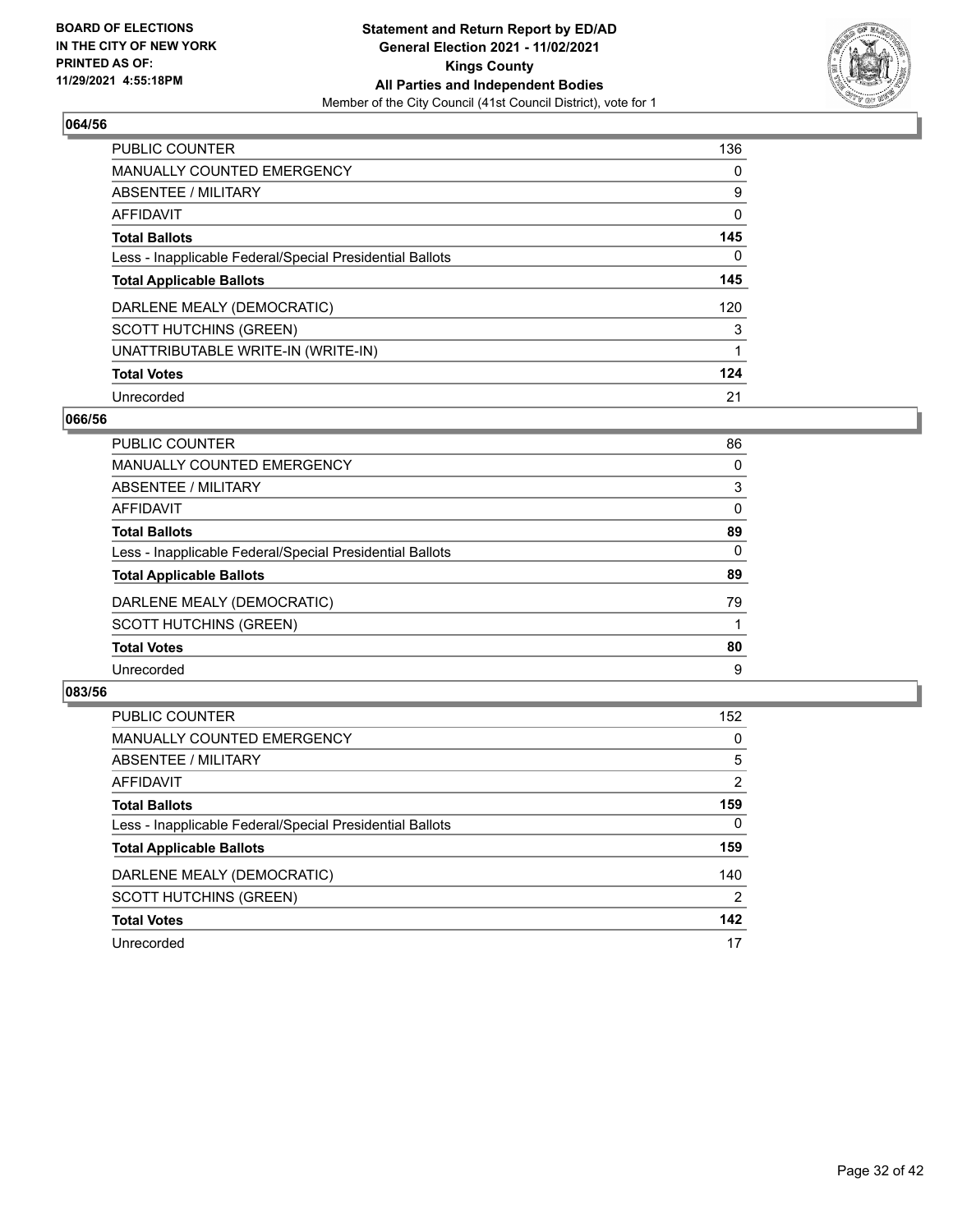

| <b>PUBLIC COUNTER</b>                                    | 219 |
|----------------------------------------------------------|-----|
| <b>MANUALLY COUNTED EMERGENCY</b>                        | 0   |
| ABSENTEE / MILITARY                                      | 10  |
| AFFIDAVIT                                                | 2   |
| <b>Total Ballots</b>                                     | 231 |
| Less - Inapplicable Federal/Special Presidential Ballots | 0   |
| <b>Total Applicable Ballots</b>                          | 231 |
| DARLENE MEALY (DEMOCRATIC)                               | 189 |
| <b>SCOTT HUTCHINS (GREEN)</b>                            | 24  |
| UNATTRIBUTABLE WRITE-IN (WRITE-IN)                       |     |
| <b>Total Votes</b>                                       | 214 |
| Unrecorded                                               | 17  |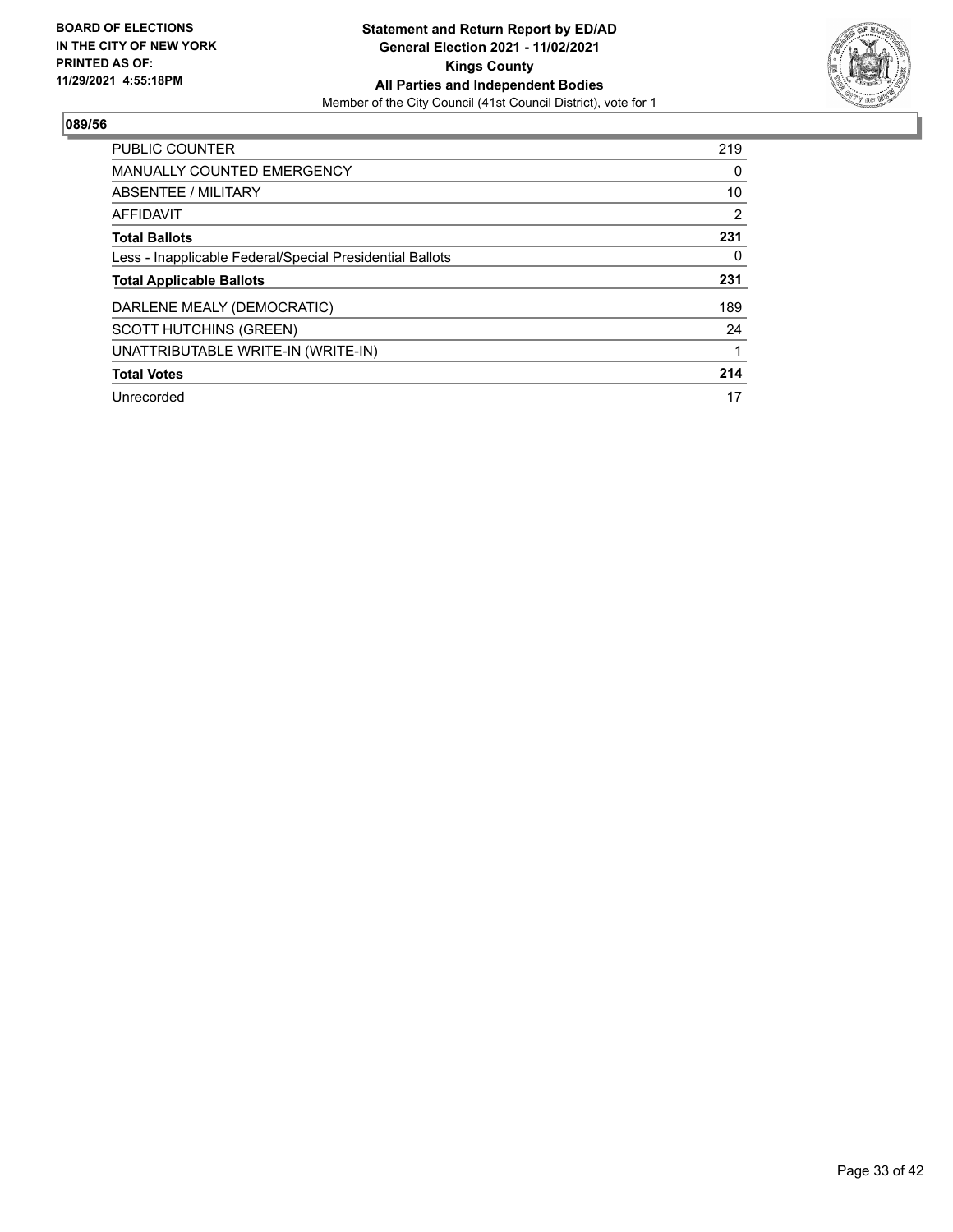

| <b>PUBLIC COUNTER</b>                                    | 185 |
|----------------------------------------------------------|-----|
| <b>MANUALLY COUNTED EMERGENCY</b>                        | 0   |
| ABSENTEE / MILITARY                                      | 14  |
| <b>AFFIDAVIT</b>                                         | 0   |
| <b>Total Ballots</b>                                     | 199 |
| Less - Inapplicable Federal/Special Presidential Ballots | 0   |
| <b>Total Applicable Ballots</b>                          | 199 |
| DARLENE MEALY (DEMOCRATIC)                               | 189 |
| <b>SCOTT HUTCHINS (GREEN)</b>                            | 3   |
| ALICKA AMPRY SAMUELS (WRITE-IN)                          |     |
| JACQUELINE TOBOROFF (WRITE-IN)                           | 1   |
| <b>Total Votes</b>                                       | 194 |
| Unrecorded                                               | 5   |

# **002/58**

| PUBLIC COUNTER                                           | 221 |
|----------------------------------------------------------|-----|
| MANUALLY COUNTED EMERGENCY                               | 0   |
| ABSENTEE / MILITARY                                      | 25  |
| <b>AFFIDAVIT</b>                                         | 0   |
| <b>Total Ballots</b>                                     | 246 |
| Less - Inapplicable Federal/Special Presidential Ballots | 0   |
| <b>Total Applicable Ballots</b>                          | 246 |
| DARLENE MEALY (DEMOCRATIC)                               | 230 |
| <b>SCOTT HUTCHINS (GREEN)</b>                            | 4   |
| ALICKA AMPRY SAMUEL (WRITE-IN)                           |     |
| <b>GRIGORY KEVIN STOVALL JR (WRITE-IN)</b>               | 1   |
| UNATTRIBUTABLE WRITE-IN (WRITE-IN)                       | 1   |
| <b>Total Votes</b>                                       | 237 |
| Unrecorded                                               | 9   |

| PUBLIC COUNTER                                           | 178      |
|----------------------------------------------------------|----------|
| MANUALLY COUNTED EMERGENCY                               | $\Omega$ |
| ABSENTEE / MILITARY                                      | 4        |
| AFFIDAVIT                                                |          |
| <b>Total Ballots</b>                                     | 183      |
| Less - Inapplicable Federal/Special Presidential Ballots | 0        |
| <b>Total Applicable Ballots</b>                          | 183      |
| DARLENE MEALY (DEMOCRATIC)                               | 172      |
| <b>SCOTT HUTCHINS (GREEN)</b>                            | 2        |
| <b>Total Votes</b>                                       | 174      |
| Unrecorded                                               | 9        |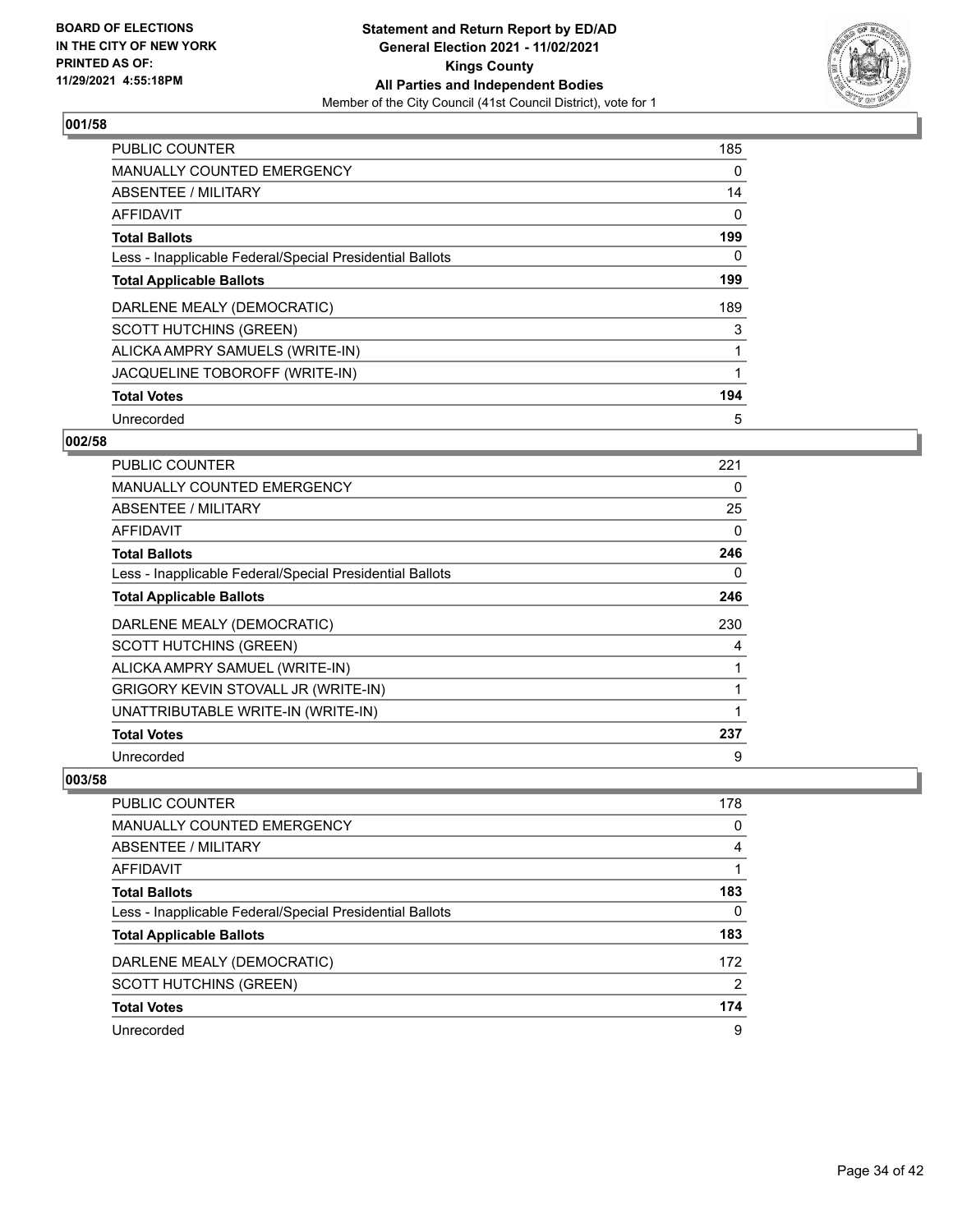

| PUBLIC COUNTER                                           | 247      |
|----------------------------------------------------------|----------|
| <b>MANUALLY COUNTED EMERGENCY</b>                        | 0        |
| ABSENTEE / MILITARY                                      | 14       |
| AFFIDAVIT                                                | $\Omega$ |
| <b>Total Ballots</b>                                     | 261      |
| Less - Inapplicable Federal/Special Presidential Ballots | 0        |
| <b>Total Applicable Ballots</b>                          | 261      |
| DARLENE MEALY (DEMOCRATIC)                               | 246      |
| <b>SCOTT HUTCHINS (GREEN)</b>                            | 5        |
| AVI LESCHES (WRITE-IN)                                   |          |
| <b>Total Votes</b>                                       | 252      |
| Unrecorded                                               | 9        |

#### **005/58**

| <b>PUBLIC COUNTER</b>                                    | 238          |
|----------------------------------------------------------|--------------|
| <b>MANUALLY COUNTED EMERGENCY</b>                        | 0            |
| ABSENTEE / MILITARY                                      |              |
| AFFIDAVIT                                                | 0            |
| <b>Total Ballots</b>                                     | 245          |
| Less - Inapplicable Federal/Special Presidential Ballots | $\mathbf{0}$ |
| <b>Total Applicable Ballots</b>                          | 245          |
| DARLENE MEALY (DEMOCRATIC)                               | 223          |
| <b>SCOTT HUTCHINS (GREEN)</b>                            | 5            |
| <b>Total Votes</b>                                       | 228          |
| Unrecorded                                               | 17           |

| <b>PUBLIC COUNTER</b>                                    | 157      |
|----------------------------------------------------------|----------|
| MANUALLY COUNTED EMERGENCY                               | 0        |
| ABSENTEE / MILITARY                                      | 4        |
| AFFIDAVIT                                                | $\Omega$ |
| <b>Total Ballots</b>                                     | 161      |
| Less - Inapplicable Federal/Special Presidential Ballots | $\Omega$ |
| <b>Total Applicable Ballots</b>                          | 161      |
| DARLENE MEALY (DEMOCRATIC)                               | 151      |
| <b>SCOTT HUTCHINS (GREEN)</b>                            | 4        |
| <b>Total Votes</b>                                       | 155      |
| Unrecorded                                               | 6        |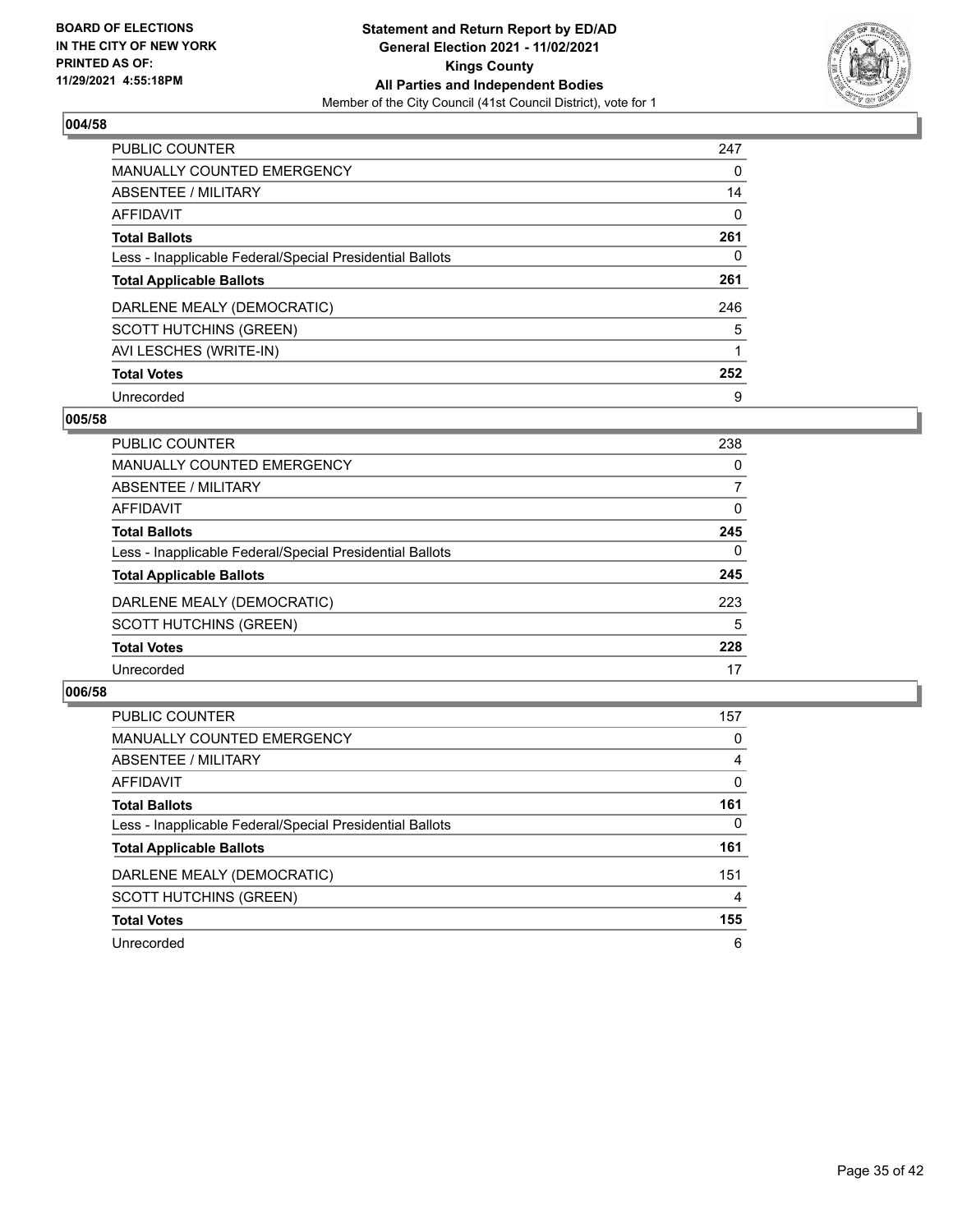

| PUBLIC COUNTER                                           | 195          |
|----------------------------------------------------------|--------------|
| <b>MANUALLY COUNTED EMERGENCY</b>                        | $\Omega$     |
| <b>ABSENTEE / MILITARY</b>                               | 10           |
| <b>AFFIDAVIT</b>                                         | $\mathbf{0}$ |
| <b>Total Ballots</b>                                     | 205          |
| Less - Inapplicable Federal/Special Presidential Ballots | 0            |
| <b>Total Applicable Ballots</b>                          | 205          |
| DARLENE MEALY (DEMOCRATIC)                               | 188          |
| <b>SCOTT HUTCHINS (GREEN)</b>                            | 4            |
| <b>Total Votes</b>                                       | 192          |
| Unrecorded                                               | 13           |

#### **008/58**

| PUBLIC COUNTER                                           | 197      |
|----------------------------------------------------------|----------|
| <b>MANUALLY COUNTED EMERGENCY</b>                        | 0        |
| <b>ABSENTEE / MILITARY</b>                               | 13       |
| AFFIDAVIT                                                | 2        |
| <b>Total Ballots</b>                                     | 212      |
| Less - Inapplicable Federal/Special Presidential Ballots | $\Omega$ |
| <b>Total Applicable Ballots</b>                          | 212      |
| DARLENE MEALY (DEMOCRATIC)                               | 201      |
| <b>SCOTT HUTCHINS (GREEN)</b>                            |          |
| <b>Total Votes</b>                                       | 202      |
| Unrecorded                                               | 10       |

| <b>PUBLIC COUNTER</b>                                    | 169      |
|----------------------------------------------------------|----------|
| <b>MANUALLY COUNTED EMERGENCY</b>                        | 0        |
| ABSENTEE / MILITARY                                      | 9        |
| AFFIDAVIT                                                | $\Omega$ |
| <b>Total Ballots</b>                                     | 178      |
| Less - Inapplicable Federal/Special Presidential Ballots | 0        |
| <b>Total Applicable Ballots</b>                          | 178      |
| DARLENE MEALY (DEMOCRATIC)                               | 162      |
| <b>SCOTT HUTCHINS (GREEN)</b>                            | 4        |
| <b>Total Votes</b>                                       | 166      |
| Unrecorded                                               | 12       |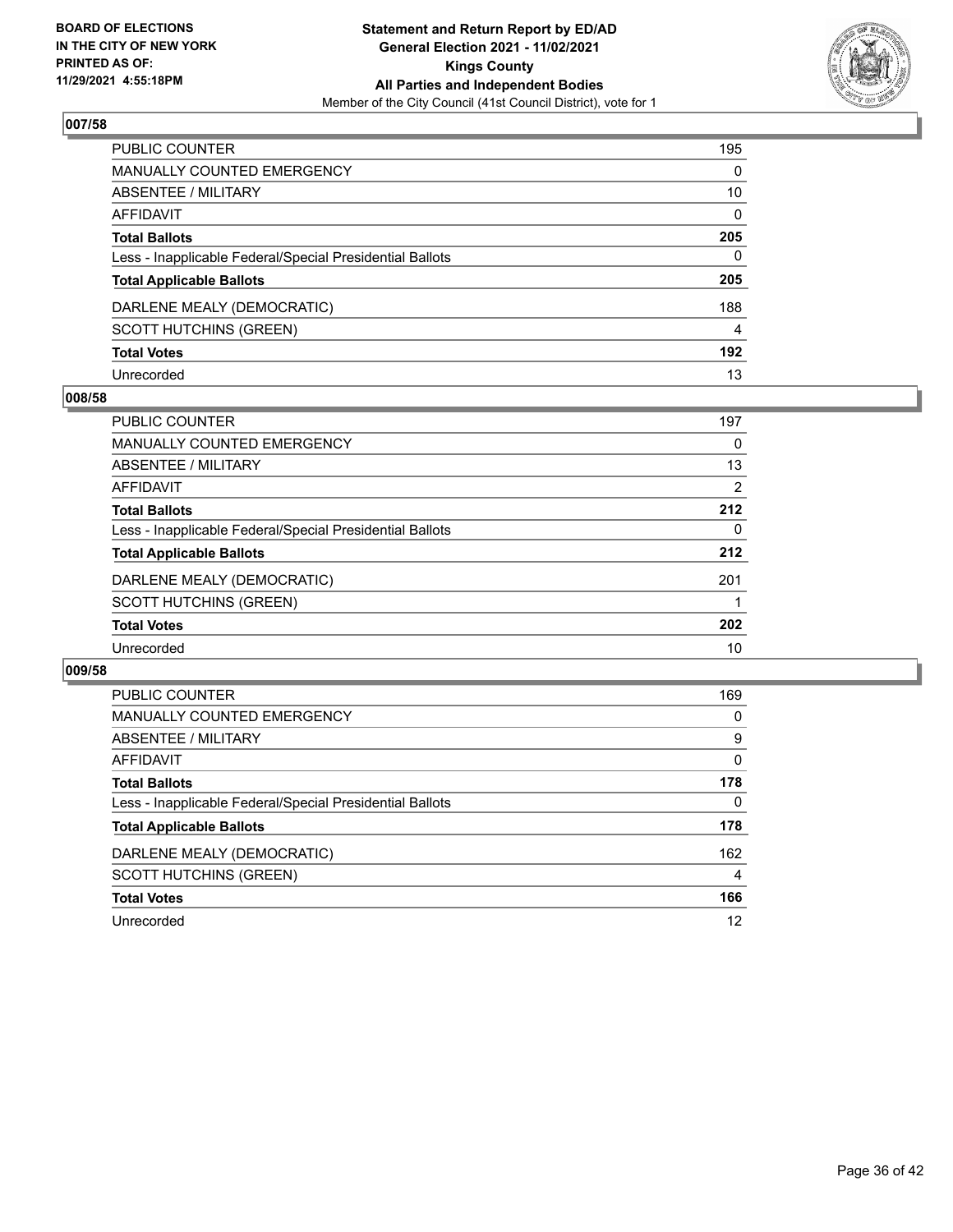

| PUBLIC COUNTER                                           | 156           |
|----------------------------------------------------------|---------------|
| <b>MANUALLY COUNTED EMERGENCY</b>                        | 0             |
| ABSENTEE / MILITARY                                      | 7             |
| AFFIDAVIT                                                | $\mathcal{P}$ |
| <b>Total Ballots</b>                                     | 165           |
| Less - Inapplicable Federal/Special Presidential Ballots | 0             |
| <b>Total Applicable Ballots</b>                          | 165           |
| DARLENE MEALY (DEMOCRATIC)                               | 152           |
| <b>SCOTT HUTCHINS (GREEN)</b>                            | 6             |
| <b>Total Votes</b>                                       | 158           |
| Unrecorded                                               | 7             |

## **011/58**

| PUBLIC COUNTER                                           | 141      |
|----------------------------------------------------------|----------|
| MANUALLY COUNTED EMERGENCY                               | 0        |
| ABSENTEE / MILITARY                                      | 8        |
| AFFIDAVIT                                                |          |
| <b>Total Ballots</b>                                     | 150      |
| Less - Inapplicable Federal/Special Presidential Ballots | $\Omega$ |
| <b>Total Applicable Ballots</b>                          | 150      |
| DARLENE MEALY (DEMOCRATIC)                               | 138      |
| <b>SCOTT HUTCHINS (GREEN)</b>                            | 2        |
| <b>Total Votes</b>                                       | 140      |
| Unrecorded                                               | 10       |

| <b>PUBLIC COUNTER</b>                                    | 237 |
|----------------------------------------------------------|-----|
| <b>MANUALLY COUNTED EMERGENCY</b>                        | 0   |
| ABSENTEE / MILITARY                                      | 13  |
| <b>AFFIDAVIT</b>                                         | 2   |
| <b>Total Ballots</b>                                     | 252 |
| Less - Inapplicable Federal/Special Presidential Ballots | 0   |
| <b>Total Applicable Ballots</b>                          | 252 |
| DARLENE MEALY (DEMOCRATIC)                               | 227 |
| <b>SCOTT HUTCHINS (GREEN)</b>                            | 3   |
| <b>Total Votes</b>                                       | 230 |
| Unrecorded                                               | 22  |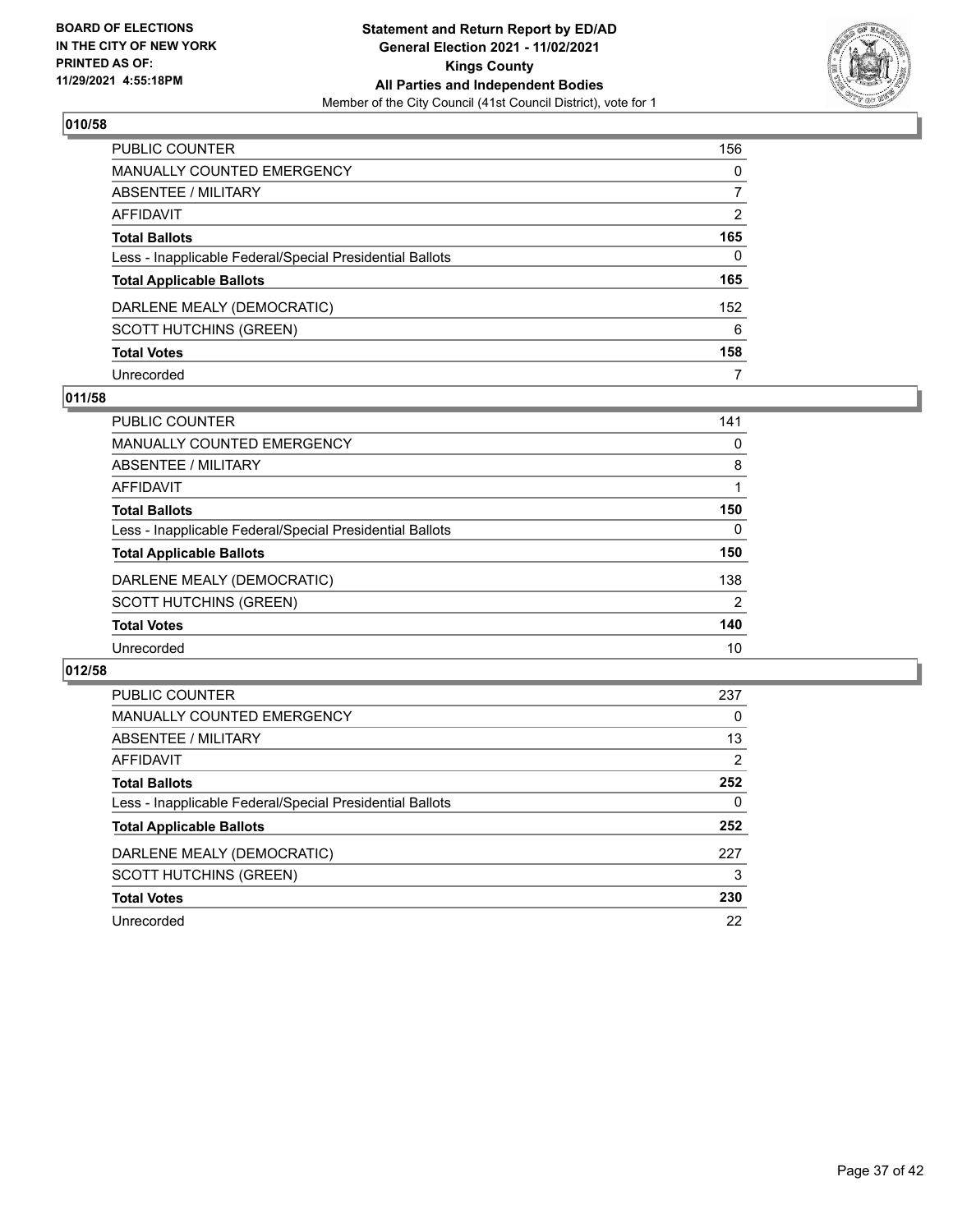

| PUBLIC COUNTER                                           | 204 |
|----------------------------------------------------------|-----|
| <b>MANUALLY COUNTED EMERGENCY</b>                        | 0   |
| <b>ABSENTEE / MILITARY</b>                               | 6   |
| AFFIDAVIT                                                |     |
| <b>Total Ballots</b>                                     | 211 |
| Less - Inapplicable Federal/Special Presidential Ballots | 0   |
| <b>Total Applicable Ballots</b>                          | 211 |
| DARLENE MEALY (DEMOCRATIC)                               | 195 |
| <b>SCOTT HUTCHINS (GREEN)</b>                            | 6   |
| <b>Total Votes</b>                                       | 201 |
| Unrecorded                                               | 10  |

#### **014/58**

| <b>PUBLIC COUNTER</b>                                    | 149      |
|----------------------------------------------------------|----------|
| MANUALLY COUNTED EMERGENCY                               | $\Omega$ |
| ABSENTEE / MILITARY                                      | 13       |
| AFFIDAVIT                                                |          |
| <b>Total Ballots</b>                                     | 163      |
| Less - Inapplicable Federal/Special Presidential Ballots | 0        |
| <b>Total Applicable Ballots</b>                          | 163      |
| DARLENE MEALY (DEMOCRATIC)                               | 150      |
| <b>SCOTT HUTCHINS (GREEN)</b>                            | 5        |
| <b>Total Votes</b>                                       | 155      |
| Unrecorded                                               | 8        |

| <b>PUBLIC COUNTER</b>                                    | 169      |
|----------------------------------------------------------|----------|
| <b>MANUALLY COUNTED EMERGENCY</b>                        | 0        |
| ABSENTEE / MILITARY                                      | 9        |
| <b>AFFIDAVIT</b>                                         |          |
| <b>Total Ballots</b>                                     | 179      |
| Less - Inapplicable Federal/Special Presidential Ballots | $\Omega$ |
| <b>Total Applicable Ballots</b>                          | 179      |
| DARLENE MEALY (DEMOCRATIC)                               | 161      |
| <b>SCOTT HUTCHINS (GREEN)</b>                            | 4        |
| <b>Total Votes</b>                                       | 165      |
| Unrecorded                                               | 14       |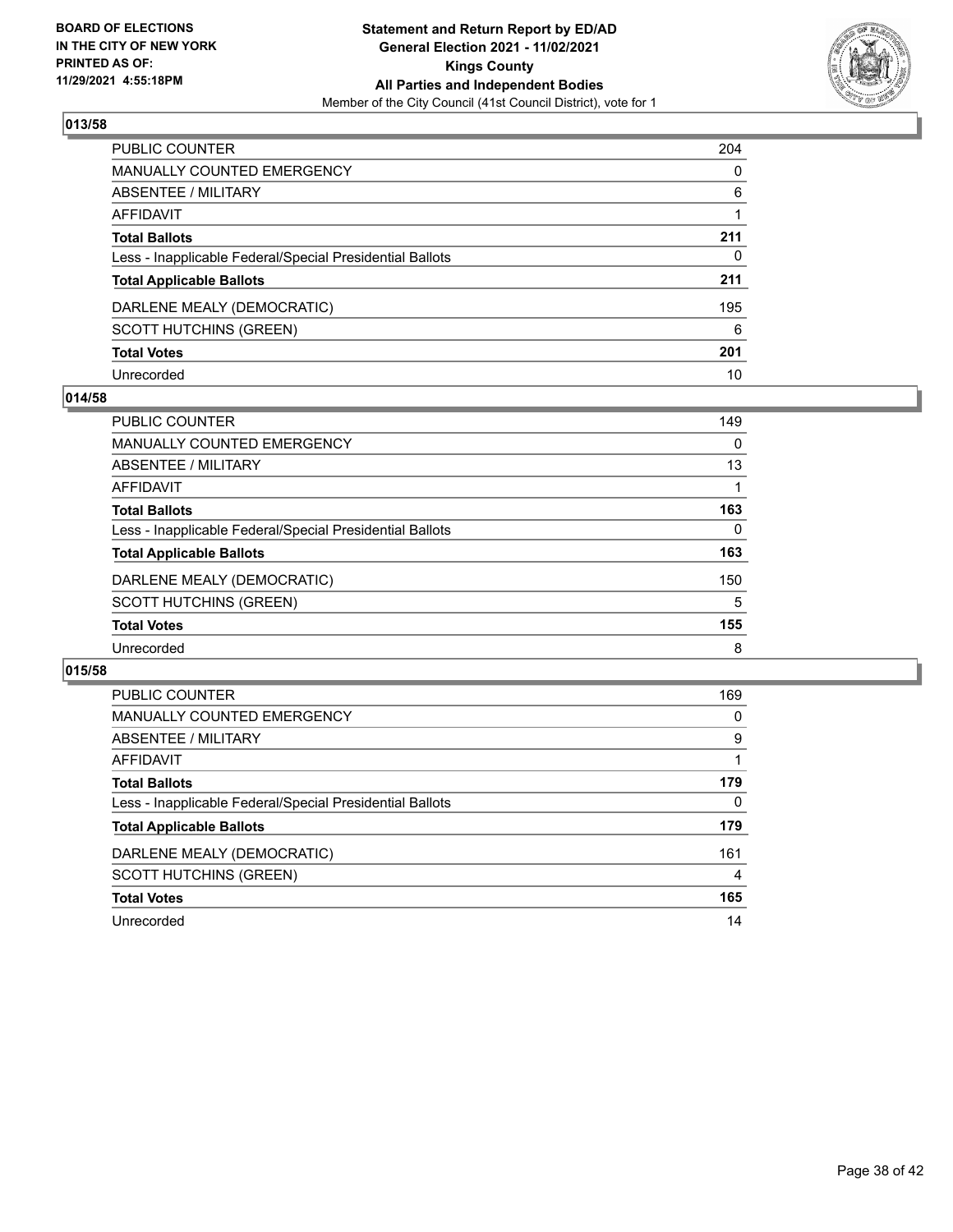

| PUBLIC COUNTER                                           | 132      |
|----------------------------------------------------------|----------|
| <b>MANUALLY COUNTED EMERGENCY</b>                        | $\Omega$ |
| <b>ABSENTEE / MILITARY</b>                               | 3        |
| <b>AFFIDAVIT</b>                                         | 0        |
| <b>Total Ballots</b>                                     | 135      |
| Less - Inapplicable Federal/Special Presidential Ballots | 0        |
| <b>Total Applicable Ballots</b>                          | 135      |
| DARLENE MEALY (DEMOCRATIC)                               | 127      |
| <b>SCOTT HUTCHINS (GREEN)</b>                            | $\Omega$ |
| <b>Total Votes</b>                                       | 127      |
| Unrecorded                                               | 8        |

#### **040/58**

| <b>PUBLIC COUNTER</b>                                    | 129            |
|----------------------------------------------------------|----------------|
| MANUALLY COUNTED EMERGENCY                               | 0              |
| ABSENTEE / MILITARY                                      | $\overline{2}$ |
| AFFIDAVIT                                                |                |
| <b>Total Ballots</b>                                     | 132            |
| Less - Inapplicable Federal/Special Presidential Ballots | 0              |
| <b>Total Applicable Ballots</b>                          | 132            |
| DARLENE MEALY (DEMOCRATIC)                               | 121            |
| <b>SCOTT HUTCHINS (GREEN)</b>                            | 4              |
| <b>Total Votes</b>                                       | 125            |
| Unrecorded                                               |                |

| <b>PUBLIC COUNTER</b>                                    | 185            |
|----------------------------------------------------------|----------------|
| <b>MANUALLY COUNTED EMERGENCY</b>                        | 0              |
| ABSENTEE / MILITARY                                      | 8              |
| AFFIDAVIT                                                | $\Omega$       |
| <b>Total Ballots</b>                                     | 193            |
| Less - Inapplicable Federal/Special Presidential Ballots | 0              |
| <b>Total Applicable Ballots</b>                          | 193            |
| DARLENE MEALY (DEMOCRATIC)                               | 172            |
| <b>SCOTT HUTCHINS (GREEN)</b>                            | $\overline{2}$ |
| <b>Total Votes</b>                                       | 174            |
| Unrecorded                                               | 19             |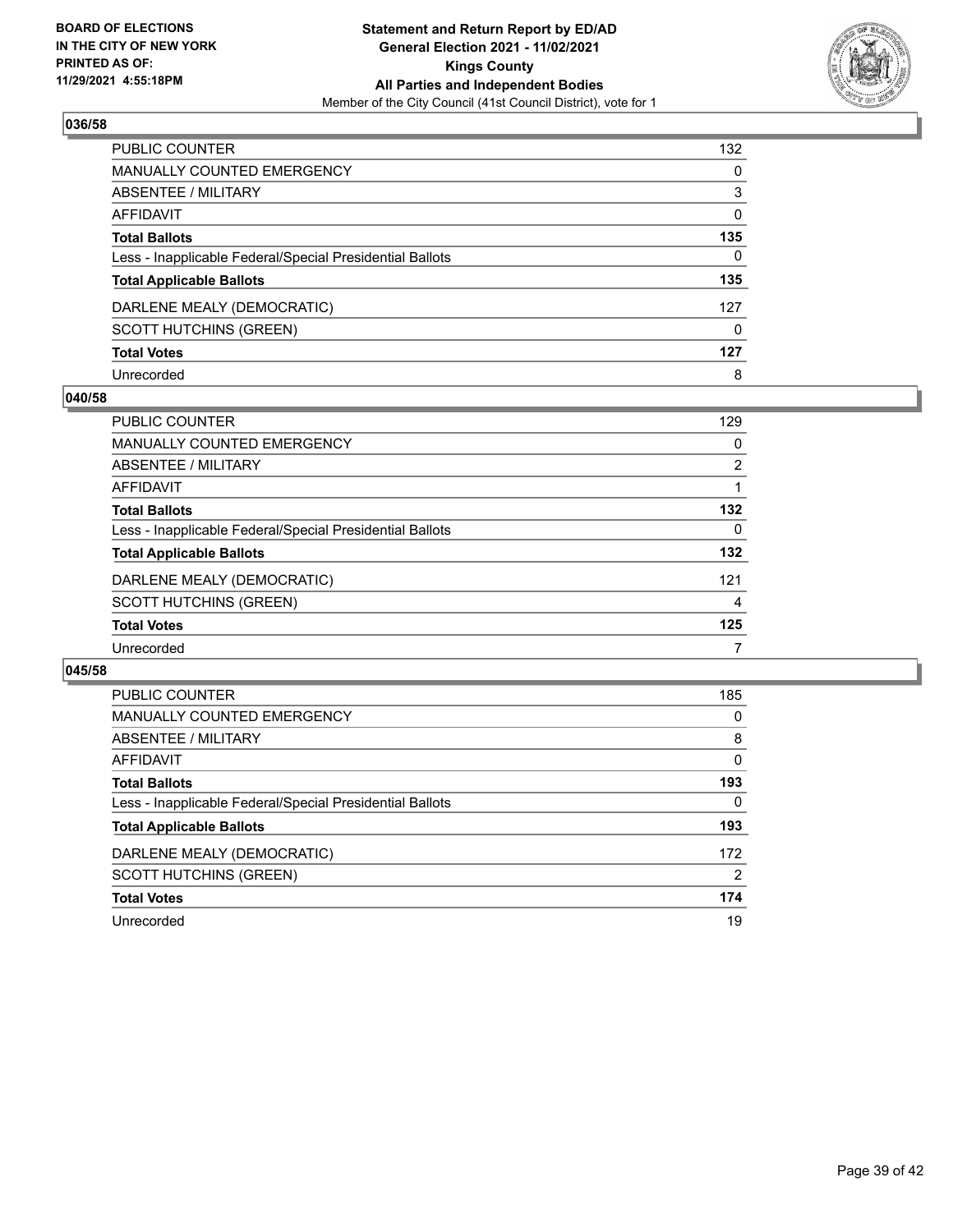

| PUBLIC COUNTER                                           | 202      |
|----------------------------------------------------------|----------|
| <b>MANUALLY COUNTED EMERGENCY</b>                        | 0        |
| ABSENTEE / MILITARY                                      | 11       |
| AFFIDAVIT                                                |          |
| <b>Total Ballots</b>                                     | 214      |
| Less - Inapplicable Federal/Special Presidential Ballots | $\Omega$ |
| <b>Total Applicable Ballots</b>                          | 214      |
| DARLENE MEALY (DEMOCRATIC)                               | 193      |
| <b>SCOTT HUTCHINS (GREEN)</b>                            | 6        |
| ALICKA AMPRY SAMUEL (WRITE-IN)                           |          |
| <b>Total Votes</b>                                       | 200      |
| Unrecorded                                               | 14       |

#### **047/58**

| <b>PUBLIC COUNTER</b>                                    | 161      |
|----------------------------------------------------------|----------|
| <b>MANUALLY COUNTED EMERGENCY</b>                        | 0        |
| ABSENTEE / MILITARY                                      |          |
| AFFIDAVIT                                                | 0        |
| <b>Total Ballots</b>                                     | 168      |
| Less - Inapplicable Federal/Special Presidential Ballots | $\Omega$ |
| <b>Total Applicable Ballots</b>                          | 168      |
| DARLENE MEALY (DEMOCRATIC)                               | 155      |
| <b>SCOTT HUTCHINS (GREEN)</b>                            | $\Omega$ |
| <b>Total Votes</b>                                       | 155      |
| Unrecorded                                               | 13       |

| <b>PUBLIC COUNTER</b>                                    | 178      |
|----------------------------------------------------------|----------|
| <b>MANUALLY COUNTED EMERGENCY</b>                        | $\Omega$ |
| ABSENTEE / MILITARY                                      | 6        |
| AFFIDAVIT                                                | $\Omega$ |
| <b>Total Ballots</b>                                     | 184      |
| Less - Inapplicable Federal/Special Presidential Ballots | $\Omega$ |
| <b>Total Applicable Ballots</b>                          | 184      |
| DARLENE MEALY (DEMOCRATIC)                               | 170      |
| <b>SCOTT HUTCHINS (GREEN)</b>                            | 4        |
| <b>Total Votes</b>                                       | 174      |
| Unrecorded                                               | 10       |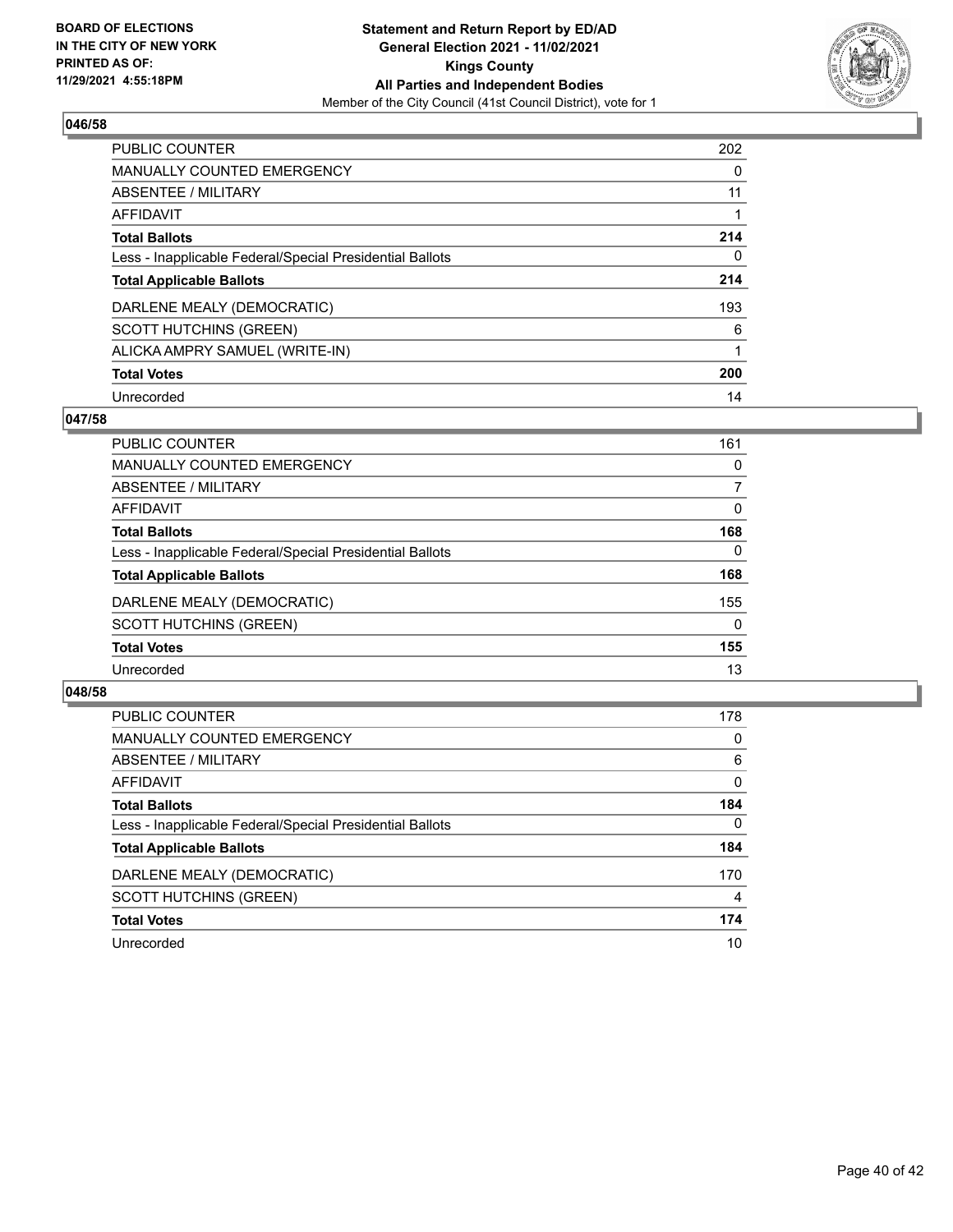

| <b>PUBLIC COUNTER</b>                                    | 215 |
|----------------------------------------------------------|-----|
| <b>MANUALLY COUNTED EMERGENCY</b>                        | 0   |
| ABSENTEE / MILITARY                                      | 8   |
| <b>AFFIDAVIT</b>                                         | 0   |
| <b>Total Ballots</b>                                     | 223 |
| Less - Inapplicable Federal/Special Presidential Ballots | 0   |
| <b>Total Applicable Ballots</b>                          | 223 |
| DARLENE MEALY (DEMOCRATIC)                               | 199 |
| <b>SCOTT HUTCHINS (GREEN)</b>                            | 4   |
| DAVID JACOBS (WRITE-IN)                                  |     |
| JENNIFER GUTIERREZ (WRITE-IN)                            |     |
| <b>Total Votes</b>                                       | 205 |
| Unrecorded                                               | 18  |

| PUBLIC COUNTER                                           | 153           |
|----------------------------------------------------------|---------------|
| <b>MANUALLY COUNTED EMERGENCY</b>                        | 0             |
| ABSENTEE / MILITARY                                      | 5             |
| AFFIDAVIT                                                | 0             |
| <b>Total Ballots</b>                                     | 158           |
| Less - Inapplicable Federal/Special Presidential Ballots | 0             |
| <b>Total Applicable Ballots</b>                          | 158           |
| DARLENE MEALY (DEMOCRATIC)                               | 148           |
| <b>SCOTT HUTCHINS (GREEN)</b>                            | $\mathcal{P}$ |
| <b>Total Votes</b>                                       | 150           |
| Unrecorded                                               | 8             |